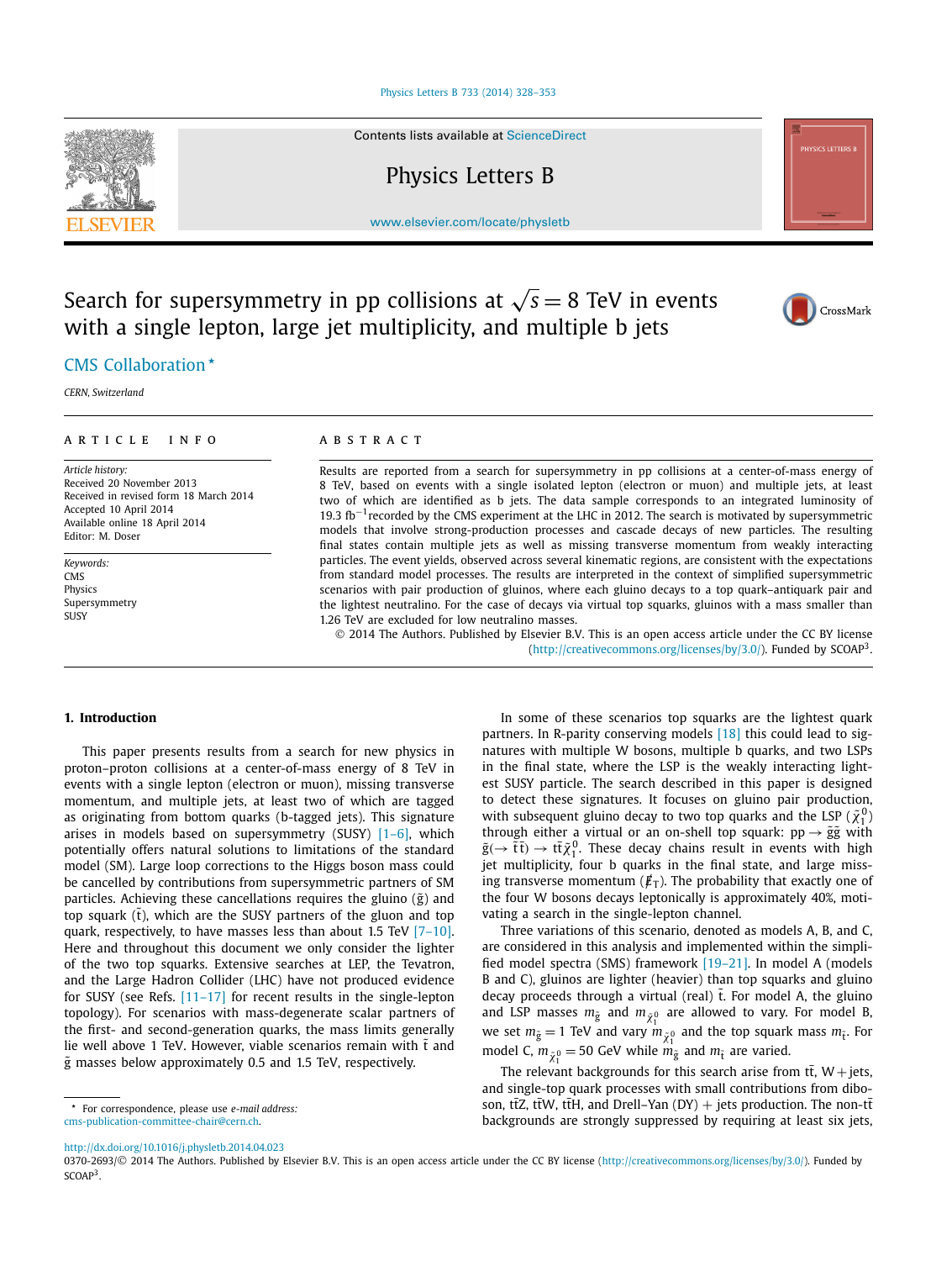<span id="page-1-0"></span>at least two of which are b-tagged. The remaining background is dominated by tt events with large  $\not{E}_T$ , generated either by a single highly boosted W boson that decays leptonically (single-lepton event) or by two leptonically decaying W bosons (dilepton event). Though tt decays produce two true b quarks, additional b-tagged jets can arise because of gluon splitting to a bb pair or from mistagging of charm-quark, light-quark, or gluon jets.

We search for an excess of events over SM expectations using two approaches. The first approach is based on the distribution of  $\cancel{E}_T$  in exclusive intervals of  $H_T$ , where  $H_T$  is the scalar sum of jet transverse momentum  $(p_T)$  values. In this approach, we evaluate the  $\rlap{\,/}E_T$  distribution in the signal region of high  $H_T$  in two different ways [\[12,13\]:](#page-10-0) by extrapolating from lower  $H_T$  and by using the charged-lepton momentum spectrum (this latter spectrum is highly correlated with the neutrino  $p<sub>T</sub>$  spectrum in events with a leptonically decaying W boson and so carries information about  $\cancel{E}_T$ ). In this approach combined signal regions for the e and the  $\mu$  channels are used since the differences in terms of backgrounds and sensitivity are small.

The second approach, which is new and described in more detail in this paper, is based on the azimuthal angle,  $\Delta\phi(W,\ell)$ , between the reconstructed W-boson direction and the lepton. The single-lepton background from  $t\bar{t}$  is suppressed by rejecting events with small  $\Delta\phi(W,\ell)$ . As will be shown later, this angle carries information similar to the transverse mass of the lepton and  $\rlap{\,/}E_T$ , but has superior resolution. The search is performed in different regions of the quantity  $S_T^{\text{lep}}$ , defined as the scalar sum of the  $\not\!\!E_T$  and lepton  $p_{\text{T}}$ . The  $S_{\text{T}}^{\text{lep}}$  variable is a measure of the leptonic energy in the event and does not necessarily require high  $\not\!\! E_T$  in order to be large. SUSY events are expected to appear at large  $S^{\text{lep}}_{\text{T}}$  , where the contribution from SM processes is small. The definition of signal regions in terms of  $S_T^{lep}$  allows the inclusion of events with lower  $\not\!\!E_T$  than are included in the first approach. Therefore the e channel receives a small, but non-negligible correction for the presence of multijet events, and the e and the  $\mu$  channels are treated as separate signal regions.

The two approaches are complementary in the kinematic observables used and data samples exploited. The first approach searches the tails of the single-lepton  $t\bar{t}$ -dominated sample at high  $\mathbf{E}_T$  and  $H_T$  with two independent methods, while the second approach uses  $\Delta\phi(W,\ell)$  to reject that background process and search in a low-background region dominated by dilepton events in which one lepton is not identified or lies outside the acceptance of the analysis. Together the two approaches provide a broad view of possible deviations from the standard model.

### **2. Data sample and event selection**

The data used in this search were collected in proton–proton collisions at  $\sqrt{s} = 8$  TeV with the Compact Muon Solenoid (CMS) experiment in 2012 and correspond to an integrated luminosity of 19.3 fb<sup>-1</sup>. The central feature of the CMS apparatus is a superconducting solenoid, providing a magnetic field of 3.8 T. Within the superconducting solenoid volume are a silicon pixel and strip tracker, a lead tungstate crystal electromagnetic calorimeter, and a brass-scintillator hadron calorimeter. Muons are measured in gas-ionization detectors embedded in the steel flux-return yoke outside the solenoid. Extensive forward calorimetry complements the coverage provided by the barrel and endcap detectors. The origin of the CMS coordinate system is the nominal interaction point. The polar angle  $\theta$  is measured from the counterclockwise beam direction and the azimuthal angle  $\phi$  (in radians) is measured in the plane transverse to the beam axis. The silicon tracker, the muon systems, and the barrel and endcap calorimeters cover the regions  $|\eta| < 2.5$ ,  $|\eta| < 2.4$ , and  $|\eta| < 3.0$ , respectively, where  $\eta = -\ln[\tan(\theta/2)]$  is the pseudorapidity. A detailed description of the CMS detector can be found elsewhere [\[22\].](#page-10-0)

Simulated event samples based on Monte Carlo (MC) event generators are used to validate and calibrate the background estimates from data and to evaluate the contributions for some small back-grounds. The MADGRAPH 5 [\[23\]](#page-10-0) generator with CTEQ6L1 [\[24\]](#page-10-0) parton distribution functions (PDFs) is used for  $t\bar{t}$ , W + jets, DY + jets, ttZ, ttW, and multijet processes and the POWHEG 1.0  $[25]$  generator for single-top-quark production. The PYTHIA  $6.4$  [\[26\]](#page-10-0) generator is used to generate diboson and  $t\bar{t}$ H samples and to describe the showering and hadronization of all samples (the Z2∗ tune [\[27\]](#page-10-0) is used). The cross sections used to scale the yields of these samples are calculated at next-to-leading (NLO) or higher order. Decays of *τ* leptons are handled by TAUOLA [\[28\].](#page-10-0) The GEANT4 [\[29\]](#page-10-0) package is used to describe the detector response.

The SUSY signals for the three scenarios considered in this analysis are generated with MADGRAPH and CTEQ6L1 PDFs. In these scenarios, gluinos are pair-produced and decay into  $t\bar{t}\tilde{\chi}_{1}^{0}$ , assuming the narrow-width approximation. For the signal samples, the detector response is described using a fast simulation [\[30\].](#page-10-0) The fast simulation has been validated extensively against the detailed GEANT4 simulation for the variables relevant for this search and efficiency corrections based on data are applied. All simulated events are reweighted to match the multiplicity distribution of additional proton–proton collisions ("pileup") as observed in data.

Events are selected online with either triple- or doubleobject triggers. The triple-object triggers require a lepton with  $p_T > 15$  GeV, together with  $H_T > 350$  GeV and  $\cancel{E}_T > 45$  GeV. The double-object triggers, which are used to select control samples and extend the  $\vec{E}_T$  acceptance in the approach based on  $\Delta \phi(W, \ell)$ , have the same  $H_T$  requirement, no  $\not\!\!E_T$  requirement, and a lepton  $p<sub>T</sub>$  threshold of 40 GeV. The trigger object efficiencies are measured in independently triggered control samples and found to reach a plateau at approximately 95% for thresholds well below those used in the offline selection. The measured trigger efficiencies are used to correct the simulation.

The preselection of events is based on the reconstruction of an isolated lepton (e or  $\mu$ ) and multiple jets and follows the procedure described in Ref.  $[12]$ . Events are required to include at least one lepton with  $p_T > 20$  GeV and  $|\eta| < 2.5$  (e) or  $|\eta| < 2.4$  ( $\mu$ ). Standard identification and isolation requirements [\[31,32\]](#page-10-0) are applied to reject backgrounds from jets mimicking the lepton signature and from non-prompt leptons produced in semileptonic decays of hadrons within jets. The isolation selection requires  $\sqrt{(\Delta \eta)^2 + (\Delta \phi)^2} = 0.3$  around the electron (muon) direction, dithe sum of transverse momenta of particles in a cone of radius vided by the  $p_T$  of the lepton itself, to be less than 0.15 (0.12). The lepton efficiencies are measured with a "tag-and-probe" technique [\[33\]](#page-10-0) to be approximately 80% for electrons and 95% for muons. The efficiencies vary by less than 20% over the selected kinematic range and the average values agree to better than 1% between data and simulation.

Jets are clustered from particles reconstructed with the particleflow (PF) algorithm  $[34]$ , which combines information from all components of the detector. The clustering is performed with the anti- $k<sub>T</sub>$  clustering algorithm [\[35\]](#page-10-0) with a distance parameter of 0.5. Jet candidates are required to satisfy quality criteria that suppress noise and spurious non-collision-related energy deposits. Jets with  $p_T > 40$  GeV and  $|\eta| < 2.4$  are considered in the analysis and are used to determine the number of selected jets  $N_i$  and  $H_T$ . The missing transverse momentum is determined from the vector sum of the momenta of all particles reconstructed by the PF algorithm. Jet and  $\sharp$ <sub>T</sub> energies are corrected to compensate for shifts in the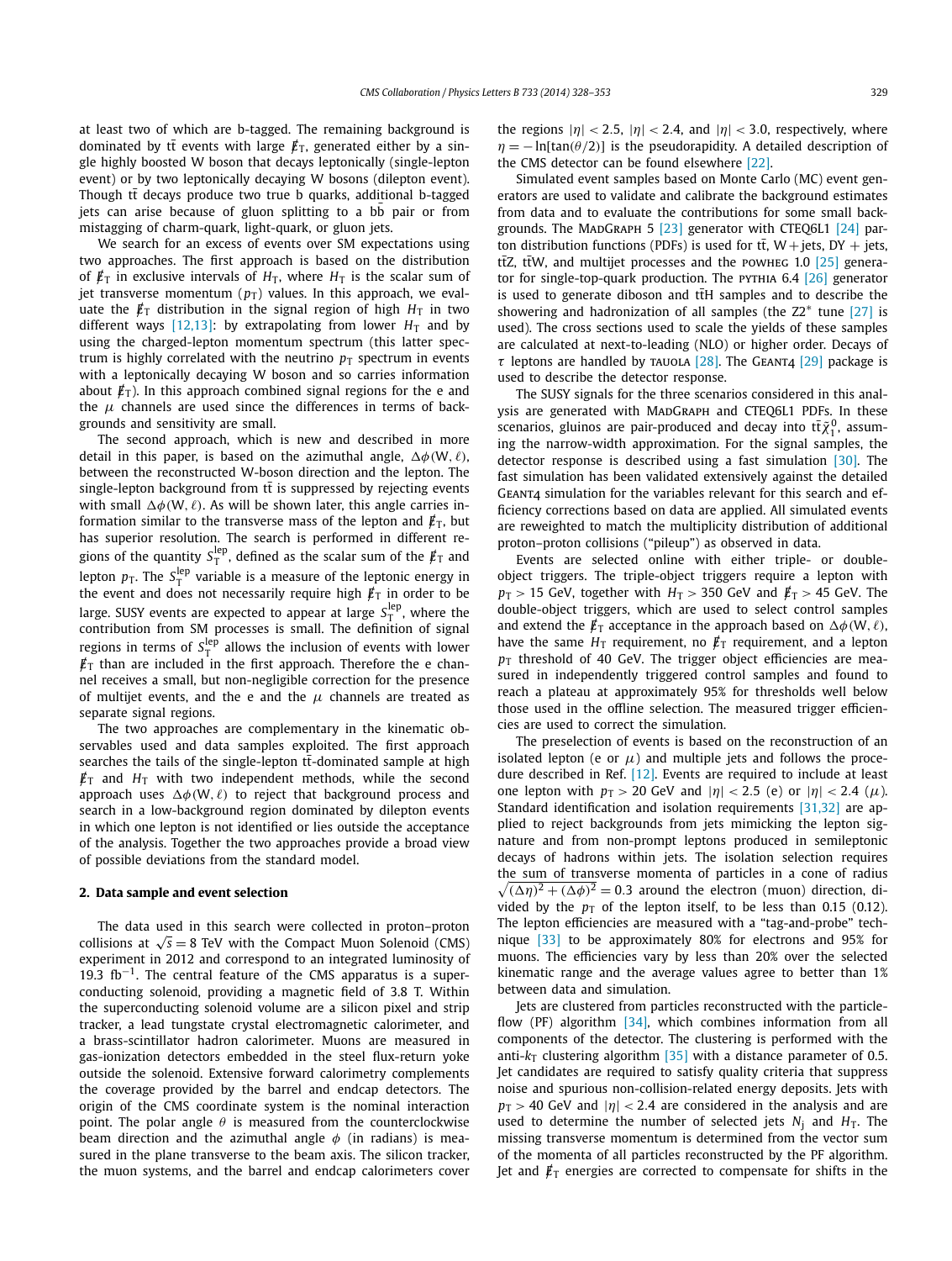<span id="page-2-0"></span>jet energy scale and the presence of particles from pileup interactions [\[36\].](#page-10-0)

The number of b-tagged jets, N<sub>b</sub>, is determined by applying the combined secondary vertex tagger [\[37,38\]](#page-10-0) to the selected jets. At the working point used, this tagger has a roughly 70% b-tag efficiency, and a mistag rate for light partons (charm quarks) of approximately 3% (15–20%). Scale factors for the efficiencies and mistag rates relative to simulation are measured with control samples in data and applied in the analysis.

As the signal events are expected to exhibit a high level of hadronic activity and contain a large number of b quarks, events are required to have  $H_T > 400$  GeV. In addition, at least two b-tagged jets and a total jet multiplicity  $N_i \geq 6$  are required. The SM background in this sample is dominated by  $t\bar{t}$  production. Samples selected with the requirements  $3 \le N_i \le 5$  or  $N_b \le 2$  are used to define background-dominated control regions. Events with a second isolated lepton with  $p<sub>T</sub> > 15$  GeV are vetoed by the nominal signal selection to suppress contributions from dilepton tt decays, but such events are used as a control sample to measure the residual background from that process.

### **3. Search in missing transverse momentum and** *H***<sup>T</sup>**

We now describe the background estimation method based on the evaluation of the  $\not{E}_T$  spectrum. This method utilizes two techniques, as mentioned above, both of which were employed for previous CMS studies [\[12,13\].](#page-10-0) The *lepton spectrum* (LS) method makes use of the similarity between the neutrino and charged-lepton  $p_T$ spectra in W decays to predict the high-side tail of the  $\not{E}_T$  distribution from single-lepton  $t\bar{t}$  decays based on the  $p<sub>T</sub>$  distribution of charged leptons with high  $p_T$  [\[39\].](#page-10-0) The contributions from dilepton and *τ* lepton decays are predicted from single-lepton and dilepton control samples. The *missing transverse momentum template* (MT) method uses a parametric description of the  $\not{E}_T$  spectrum based on a fit to control regions at low  $H<sub>T</sub>$ . Through extensive use of data control samples, we avoid uncertainties related to potential mismodelling of SM yields by the simulation in the high  $H<sub>T</sub>$  and high  $\not{E}_T$  tails.

We consider overlapping signal regions corresponding to lower limits for  $H_T$  ranging from 400 to 1000 GeV, each of which provides sensitivity to a different SUSY-particle mass region. The  $\cancel{E}_T$  spectrum in these samples is divided into exclusive ranges: 150–250, 250–350, 350–450, and *>*450 GeV. To increase the sensitivity, the search regions are further divided into events with  $N<sub>b</sub> = 2$  and  $\geq$ 3. The two background estimation methods provide direct predictions for events with two b-tagged jets. The expected yields at higher *N*<sub>b</sub> are obtained by extrapolating those predictions to the  $\geq$ 3 b-jet case.

#### *3.1. Prediction of the single-lepton background for the LS method*

The  $\cancel{E}_T$  spectrum of the single-lepton background is predicted with a method based on the similarity of the neutrino and charged lepton  $p_T$  spectra in W decays. In each event, the charged and neutral lepton  $p_T$  can be very different, but the distributions of the true neutrino  $p_T$  and the true lepton  $p_T$  are identical in the absence of W polarization. There are several effects that result in differences between the observed lepton and neutrino  $p<sub>T</sub>$  spectra and for which corrections are derived: W polarization, the effect of a lepton  $p<sub>T</sub>$  threshold, and the difference between the  $\not{E}<sub>T</sub>$  and lepton- $p_T$  resolutions. The W-boson polarization in  $t\bar{t}$  decays is the dominant effect that causes a difference between the neutrino and lepton  $p<sub>T</sub>$  spectra. This polarization is well understood theoretically  $[40]$  and accounted for in the simulation. The difference between the  $\not{E}_T$  and lepton- $p_T$  resolution is modeled with  $\not\!\!E$ <sub>T</sub> resolution templates measured in multijet data samples. These samples are used because the  $\not{E}_T$  resolution is dominated by the measurement of the hadronic activity in an event, and these samples have little genuine  $\not{E}_T$ . These resolution templates are binned in  $H_T$  and  $N_i$  and are used to smear the lepton- $p_T$  spectrum to account for the difference with respect to the  $\not\!\!E_T$  resolution.

The single-lepton  $\sharp$ <sub>T</sub> spectrum is predicted from the lepton  $p_T$ spectrum using the following steps. First, the lepton  $p<sub>T</sub>$  spectrum in a control sample, selected with lepton  $p<sub>T</sub>$  > 50 GeV and without a  $\not{E}_T$  requirement, is smeared with the resolution templates. The smeared distribution is then corrected with  $p_T$ -dependent scale factors  $κ$ <sub>LS</sub> to obtain a predicted  $\not$ *E*<sub>T</sub> spectrum. These scale factors are defined by  $\kappa_{LS}(p_T \text{ bin}) = N_{true}(\not{E}_T \text{ bin})/N_{pred}(p_T \text{ bin})$ , where  $N_{\text{pred}}$  is the MC yield in a given bin of the smeared  $p_{\text{T}}$  distribution and  $N_{true}$  is the MC yield in the same bin of  $\not{E}_T$ . The latter includes only events with a single lepton at generator level, while the former includes all events passing the selection of the control sample. This definition ensures that the scale factors model the  $\not{E}_T$  distribution from only the single-lepton background without contributions from  $\tau$  leptons or dilepton backgrounds, which are predicted separately. The calculation of the scale factor is dominated by the contributions of  $t\bar{t}$  events, but W + jets, DY + jets, single-top quark,  $t\bar{t}Z$ , and  $t\bar{t}W$  events are included as well; the contribution of diboson events is negligible. The impact of  $t\bar{t}Z$ ,  $t\bar{t}W$ , and ttH events is insignificant, and for the results shown in this section only the first two categories have been included. The dependence of the scale factor on lepton  $p_T$  primarily reflects the effect of the W-boson polarization in  $t\bar{t}$  decays. The scale factor varies from around 1.0 for lepton  $p<sub>T</sub>$  of 150 to 250 GeV, after  $\not\!\!E_T$ resolution smearing, to about 1.5 for  $p_T > 450$  GeV.

Systematic uncertainties are evaluated by calculating the change induced in the scale factors from various effects and propagating this change to the predicted yields. The sources of systematic uncertainty are the jet and  $\not{E}_T$  scale, W polarization in tt decays and direct W production,  $t\bar{t}$  and sub-dominant background cross sections, lepton efficiency, muon  $p_T$  scale, and DY + jets yield. The dominant uncertainties arise from the statistical uncertainties of the simulated samples used in the determination of the scale factor (9–49%), the jet and  $\cancel{E}_T$  scale (7–31%, depending on  $H_T$  and  $\cancel{E}_T$ ), and the W polarization in  $t\bar{t}$  decays (2–4%).

### *3.2. Predictions of τ lepton and dilepton backgrounds for the LS method*

Neutrinos from  $\tau$  lepton decays cause the  $\not{E}_T$  and chargedlepton  $p_T$  spectra to differ. Therefore, the SM background from *τ* leptons is evaluated separately, following the procedure documented in Ref. [\[39\].](#page-10-0) While *τ* -lepton decays are well simulated, their  $p_T$  spectra may not be. Thus we apply  $\tau$ -lepton response functions derived from simulated  $t\bar{t}$  events to the  $p_T$  spectra of electrons and muons measured in single-lepton and dilepton control samples. To suppress DY events in these control samples, same flavor dilepton events are rejected if they have  $\not\!\!E_T$  < 40 GeV or a dilepton invariant mass within 20 GeV of  $m_Z$ . In these control samples, the  $\vec{\ell}_{\text{T}}$  requirement is removed and a selection to reject DY events is applied. The  $H_T$  and  $N_i$  requirements are loosened in the control sample used to estimate the background of events with hadronically decaying *τ* leptons. For leptonic (hadronic) *τ* -lepton decays, hereafter labelled  $\tau_{\ell}$  ( $\tau_{h}$ ), the response function is the distribution of the daughter lepton (jet)  $p<sub>T</sub>$  as a fraction of the parent *τ* lepton  $p<sub>T</sub>$ . To predict the contribution to the  $\not{E}<sub>T</sub>$  spectrum, the observed lepton in the control sample is replaced by a lepton (or jet), with the transverse momentum sampled from the appropriate response function; the difference between the sampled and original  $p_T$  is added vectorially to the  $\not{E}_T$ . This procedure is used to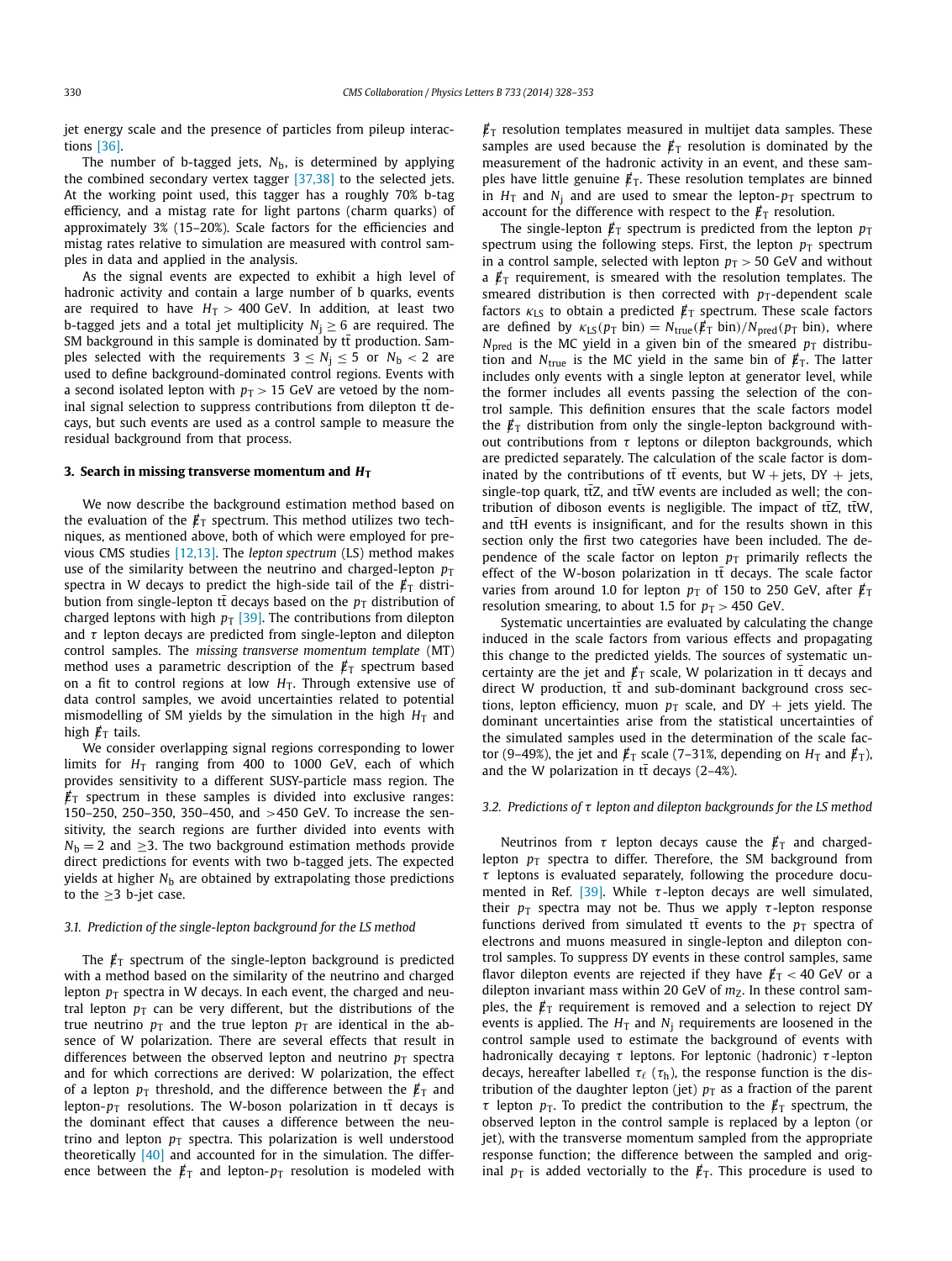<span id="page-3-0"></span>Observed yields in data and SM background predictions with their statistical and systematic uncertainties from the LS and MT methods. For the MT method the low  $f_T$ (150–250 GeV) and low  $H_T$  (400–750 GeV) regions in the  $N_b = 2$  sample are used as control regions and are not shown in the table.

| $H_T > 400$ GeV                         |                 |    |       |                    |                           | $N_{\rm b} \geq 3$ |    |       |                           |                           |
|-----------------------------------------|-----------------|----|-------|--------------------|---------------------------|--------------------|----|-------|---------------------------|---------------------------|
|                                         |                 |    |       |                    |                           | Obs.               |    | Pred. | $±$ stat.                 | $±$ syst.                 |
| $150 < \not{E}_T < 250 \text{ GeV}$     |                 |    |       |                    |                           | 94                 | MT | 92    | $\pm$ 5                   | ±14                       |
| $250 < \cancel{E}_T < 350$ GeV          |                 |    |       |                    |                           | 16                 | MT | 14.5  | $\pm 1.3$                 | $\pm 2.5$                 |
| $350 < \not{E}_T < 450 \text{ GeV}$     |                 |    |       |                    |                           | 2                  | MT | 2.6   | $\pm 0.4$                 | $\pm 0.7$                 |
| $E_T > 450$ GeV                         |                 |    |       |                    |                           | $\Omega$           | MT | 0.8   | $\pm 0.2$                 | $\pm 0.4$                 |
| $H_T > 500 \text{ GeV}$                 | $N_{\rm h} = 2$ |    |       |                    |                           | $N_{\rm b} \geq 3$ |    |       |                           |                           |
|                                         | Obs.            |    | Pred. | $±$ stat.          | $±$ syst.                 | Obs.               |    | Pred. | $±$ stat.                 | $±$ syst.                 |
| $150 < \not{E}_T < 250 \text{ GeV}$     | 350             | LS | 320   | ±16                | ±14                       | 84                 | LS | 71.1  | $\pm 3.5$                 | $\pm 8.3$                 |
| $250 < \not \! \! E_T < 350~{\rm GeV}$  | 55              | LS | 58.1  | ±7.2               | $\pm$ 5.3                 | 16                 | LS | 12.4  | ±1.6                      | ±1.8                      |
| $350 < \not{E}_T < 450 \text{ GeV}$     | 10              | LS | 15.4  | $\pm 4.3$          | $\pm 3.1$                 | $\overline{2}$     | LS | 3.1   | $\pm 0.9$                 | $\pm 0.7$                 |
| $E_T > 450$ GeV                         | $\mathbf{1}$    | LS | 0.7   | $+2.3$<br>$-0.3$   | $^{+2.0}_{-0.2}$          | $\bf{0}$           | LS | 0.1   | $+0.5$<br>$-0.0$          | $+0.4$<br>$-0.0$          |
| $H_T > 750$ GeV                         | $N_{\rm b}=2$   |    |       | $N_{\rm b} \geq 3$ |                           |                    |    |       |                           |                           |
|                                         | Obs.            |    | Pred. | $±$ stat.          | $±$ syst.                 | Obs.               |    | Pred. | $±$ stat.                 | $±$ syst.                 |
| $150 < \cancel{E}_T < 250 \text{ GeV}$  | 141             | LS | 114.8 | $\pm 9.4$          | $\pm 6.9$                 | 37                 | LS | 25.9  | $\pm 2.1$                 | $\pm 3.1$                 |
|                                         |                 |    |       |                    |                           |                    | MT | 31.8  | $\pm 2.7$                 | $\pm 4.8$                 |
| $250 < \not \! \! E_T < 350~{\rm GeV}$  | 26              | LS | 26.3  | $\pm 4.9$          | $\pm 2.9$                 | 12                 | LS | 5.9   | $\pm 1.1$                 | $\pm 1.0$                 |
|                                         |                 | MT | 37.9  | $\pm 4.0$          | $\pm 3.5$                 |                    | MT | 8.5   | $\pm 0.9$                 | $\pm 1.6$                 |
| $350 < \not \! \! E_T < 450~{\rm GeV}$  | 9               | LS | 10.6  | $+3.8$<br>$-3.7$   | $\pm 2.4$                 | $\overline{c}$     | LS | 2.1   | $\pm 0.7$                 | $\pm 0.5$                 |
|                                         |                 | MT | 9.4   | ±1.4               | $\pm 2.7$                 |                    | MT | 1.9   | $\pm 0.3$                 | ± 0.6                     |
| $\cancel{E_T}$ > 450 GeV                | $\mathbf{1}$    | LS | 0.6   | $+3.0$<br>$-0.2$   | $\substack{+1.9 \\ -0.2}$ | $\pmb{0}$          | LS | 0.1   | $+0.7$<br>$-0.0$          | $\substack{+0.4 \\ -0.0}$ |
|                                         |                 | MT | 3.1   | $\pm 0.7$          | ±1.5                      |                    | MT | 0.7   | $\pm 0.2$                 | ± 0.4                     |
| $H_T > 1000$ GeV                        | $Nb = 2$        |    |       |                    |                           | $N_{\rm b} \geq 3$ |    |       |                           |                           |
|                                         | Obs.            |    | Pred. | $±$ stat.          | $±$ syst.                 | Obs.               |    | Pred. | $±$ stat.                 | $±$ syst.                 |
| $150 < \cancel{E}_T < 250 \text{ GeV}$  | 46              | LS | 43.2  | $\pm 6.1$          | $\pm$ 3.7                 | 14                 | LS | 10.4  | ±1.5                      | $\pm 1.5$                 |
|                                         |                 |    |       |                    |                           |                    | MT | 11.1  | $\pm 1.6$                 | ±1.8                      |
| $250 < \not \! \! E_T < 350~\text{GeV}$ | 11              | LS | 9.9   | $\pm 3.1$          | $\pm 1.7$                 | 4                  | LS | 2.4   | $\pm 0.7$                 | $\pm 0.5$                 |
|                                         |                 | MT | 15.1  | $\pm 2.5$          | ±1.9                      |                    | MT | 3.6   | $\pm 0.6$                 | $\pm 0.8$                 |
| $350 < \cancel{E}_T < 450 \text{ GeV}$  | 4               | LS | 2.2   | $+2.3$<br>$-1.6$   | $^{+2.2}_{-0.7}$          | 1                  | LS | 0.4   | $^{+0.5}_{-0.3}$          | $+0.4$<br>-0.2            |
|                                         |                 | MT | 4.7   | $\pm 0.9$          | ±1.5                      |                    | MT | 0.9   | $\pm 0.2$                 | ± 0.4                     |
| $\n  fT > 450 GeV$                      | $\mathbf{1}$    | LS | 0.1   | $+2.2 -0.1$        | $+3.5$<br>-0.1            | 0                  | LS | 0.0   | $\substack{+0.4 \\ -0.0}$ | $^{+0.7}_{-0.0}$          |
|                                         |                 | MT | 2.0   | $\pm 0.5$          | ±1.1                      |                    | MT | 0.5   | $\pm 0.1$                 | ± 0.3                     |

predict three background categories: single  $\tau_{\ell}$ ,  $\ell + \tau_{\rm h}$ , and  $\ell + \tau_{\ell}$ events; the notation  $\ell$  includes  $\tau_\ell$  components.

The  $\vec{E}_T$  spectrum obtained from applying the response functions to the control samples is corrected as a function of  $\not \! \! E_T$ and  $H<sub>T</sub>$  for branching fractions and efficiencies determined from MC simulation. These correction factors are roughly 0.2, 0.9, and 0.6 for the single  $\tau_{\ell}$ ,  $\ell + \tau_{\ell}$ , and  $\ell + \tau_{\rm h}$  backgrounds, respectively, in all  $H<sub>T</sub>$  bins. A correction is derived from simulation to account for a possible dependence on  $\not{E}_T$  of the event selection and acceptance (note that this correction is consistent with one within the uncertainties).

SM backgrounds also arise from dilepton events. There are two categories of these events: those with both leptons reconstructed but where only one of the leptons is selected, and those with one lepton that is not reconstructed, which can occur either because of a reconstruction inefficiency or because the lepton lies outside the *η* acceptance of the detector. The estimate of the background from these processes is given by the simulated  $\rlap{\,/}E_T$  distribution, corrected by the ratio of the number of data to MC events in a dilepton control sample. This sample is the same as that used in the  $\ell + \tau_{\ell}$  background prediction, but with an additional requirement of  $/\,\llap E_T$  > 100 GeV used to retain high trigger efficiency. Systematic uncertainties for the dilepton background estimate arise from the uncertainty in the data/MC scale factor, pileup, trigger and selection efficiencies, and the top-quark  $p_T$  spectrum.

The background composition is similar in each of the LS signal regions. For example, the signal region with  $H_T > 500$  GeV,  $N_b = 2$ , and 350  $\lt \cancel{\#_T}$   $\lt$  450 GeV has predicted single-lepton and single-*τ* backgrounds of 11*.*<sup>6</sup> ± <sup>5</sup>*.*2 and 1*.*<sup>8</sup> ± <sup>0</sup>*.*7, respectively. The remainder of the background prediction, consisting of  $\ell + \tau_h$ ,  $\ell + \tau_\ell$ , and dilepton events, is  $2.0 \pm 1.1$ . The total yields for all signal re-gions are given in Table 1 and [Fig. 1](#page-4-0) shows the  $\not\!\!E_T$  distributions.

#### *3.3. The missing transverse momentum model in the MT method*

For values of  $\rlap{\,/}E_T$  well above the W boson mass, the SM  $\rlap{\,/}E_T$  distribution primarily arises from neutrino emission (genuine  $\vec{F}_{\text{T}}$ ) and has an approximately exponential shape. According to simulation, this distribution depends on  $H_T$  and, to a lesser extent,  $N_i$  and  $N_b$ , with only a small variation predicted for the non-exponential tails. Empirically, we find that the genuine  $\rlap{\,/}E_T$  distribution from tt events (the leading background term) can be parametrized well with the Pareto distribution [\[41\],](#page-10-0) which is widely used in extreme value theory:

$$
f_{\rm P}(x; x_{\rm min}, \alpha, \beta) = \frac{1}{\alpha} \left( 1 + \frac{\beta(x - x_{\rm min})}{\alpha} \right)^{-\frac{1}{\beta} - 1},\tag{1}
$$

where  $x_{\text{min}}$ ,  $\alpha$ , and  $\beta$  are the position, scale, and shape parameters, respectively. Eq. (1) yields an exponential function for  $\beta = 0$ . We set  $x_{\text{min}} = 150$  GeV, representing the lower bound of the  $\not\!\!E_T$ spectrum to be described, while  $\alpha$  and  $\beta$  are determined from a fit to data.

Both the control regions used for a fit of the  $\not{E}_T$  model to data and the signal regions have selection criteria applied to  $H_T$ . Because of the correlation between the momentum of the leptonically decaying W boson and the momenta of the jets balancing it, restrictions on  $H_T$  affect the  $\not{E}_T$  spectrum. We describe the ratio between the  $\cancel{E}_T$  spectrum after imposing a lower bound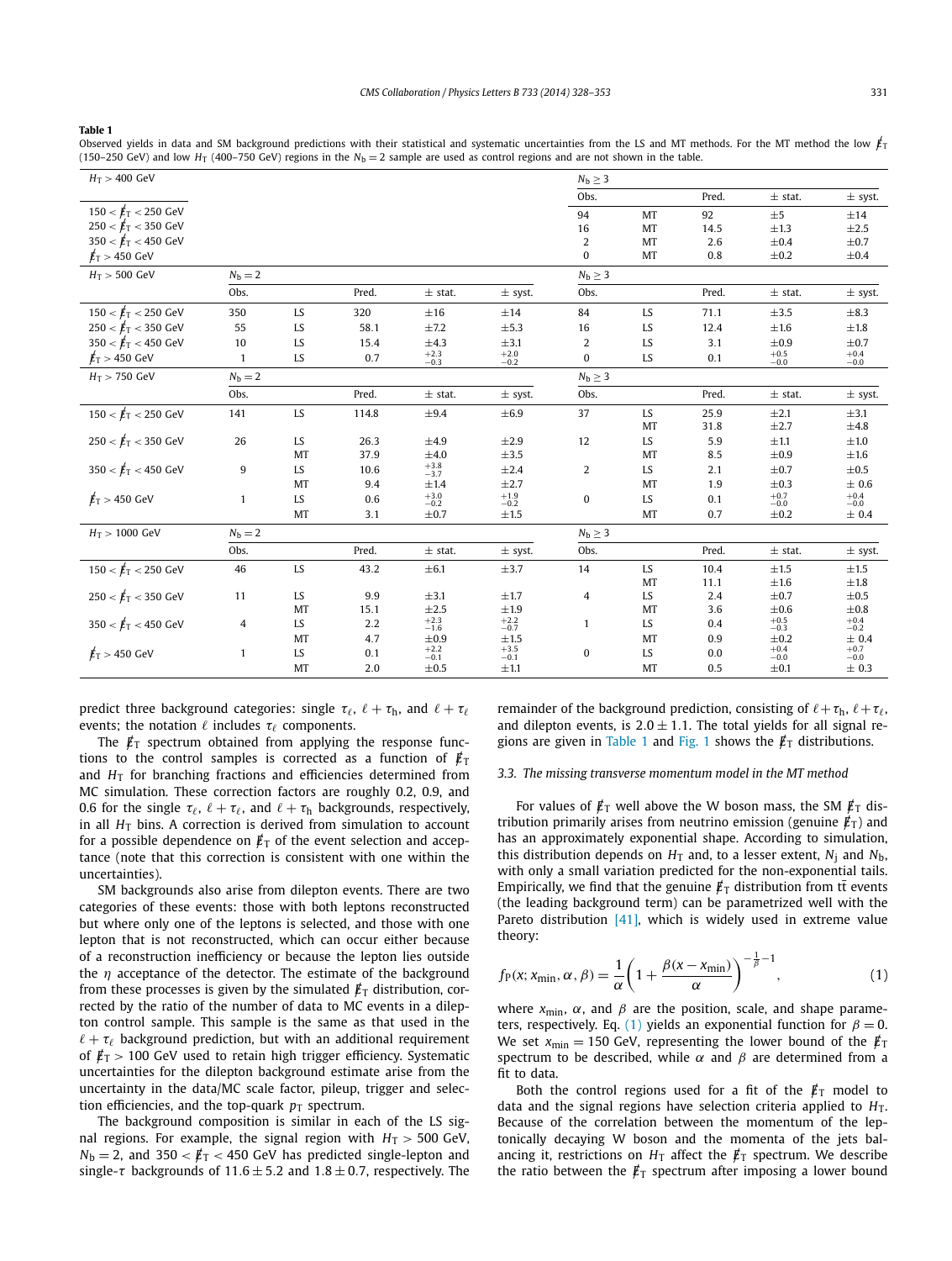<span id="page-4-0"></span>

**Fig. 1.** Observed  $\cancel{E}_T$  distributions and the corresponding predictions from the LS and MT methods for the  $N_b = 2$  (top) and  $\geq 3$  (bottom) bins. The hatched areas show the combined statistical and systematic uncertainties of the predictions. For purposes of comparison, the distributions for SUSY model A with either  $m_{\tilde{g}} = 1250$  GeV and  $m_{\tilde{\chi}^0_1}=$  0 GeV, or  $m_{\tilde{g}}=$  1000 GeV and  $m_{\tilde{\chi}^0_1}=$  600 GeV, are shown. Values and uncertainties for the prediction in the highest  $\not\!_{\rm T}$  bin correspond to the average for the range 1 450–1000 GeV.

on  $H_T$  and the inclusive  $\not{E}_T$  spectrum by a generalized error function (corresponding to a skewed Gaussian distribution), similar to the approach described in Ref. [\[13\].](#page-10-0) The evolutions with  $H<sub>T</sub>$ of the location and variance parameters of this function are determined from simulation and found to be linear. The results in simulation are found to be consistent with the dependence measured from a tt-dominated control sample in data, defined by  $N_1 \geq 4$ ,  $N_b \geq 2$ , and  $H_T > 400$  GeV. Systematic uncertainties related to the error functions are determined from this comparison and from the difference between linear and quadratic models of the function parameters. The  $\vec{E}_T$  spectrum in exclusive bins of  $N_b$ is also affected by an acceptance effect due to the  $p_T$  requirement on the b-tagged jets: in  $t\bar{t}$  events at low  $H<sub>T</sub>$ , high values of  $\cancel{E}_T$  correspond to low values of the  $p_T$  of the b quark associated with the leptonically decaying W boson and tend to move events to lower b-jet multiplicities. We therefore apply an acceptance correction when applying the  $\not{E}_T$  model to events with one or two b-tagged jets. For  $N<sub>b</sub> = 2$  and  $150 < \not{E_T} < 1000$  GeV, the size of the correction is 12% for  $H_T = 750$  GeV and is smaller for larger  $H<sub>T</sub>$ .

The b-jet multiplicity distribution is used to estimate the ratio of the W + jets background to the  $t\bar{t}$  background as a function of  $H_T$ . The  $H_T$  distribution of tt events is extracted from the  $N_b = 2$ sample as described in Ref. [\[13\].](#page-10-0) The contribution of  $W +$  jets events for  $\cancel{E}_T > 150$  GeV is approximately 1%. Uncertainties related to other non-leading background components are estimated by varying the corresponding cross sections and are found to be small. Based on the measured ratio of  $W + j$ ets to tt background events, the Pareto distribution describing the leading background term is combined with the shape of the  $W + jets$   $\not\!{E}_T$  distribution from simulation to form the full model describing the genuine  $\rlap{\,/}E_T$ distribution of SM events.

*3.4. The fit to the missing transverse momentum spectrum in the MT method*

The model for genuine  $\not{E}_T$  in SM events is convolved with the  $\not\!\!E$ <sub>T</sub> resolution templates described in Section [3.1](#page-2-0) and used in a simultaneous fit to the  $\not{E}_T$  shapes in control regions in the  $N_b = 1$ and  $N_b = 2$  bins. The control regions are chosen in order to ensure reasonably small statistical uncertainties and to limit potential contributions from signal events: for events with two b-tagged jets the control region is defined by  $400 < H<sub>T</sub> < 750$  GeV and  $150 < \not{E}_T < 400$  GeV, while for one b-tagged jet it is extended to  $400 < H_T < 2500$  GeV and  $150 < \cancel{E}_T < 1500$  GeV.

Because of limited statistical precision in the control regions, we are unable to obtain a reliable estimate of *β* from data. We use a constraint from simulation together with an uncertainty derived from a comparison between data and simulation in control regions with lower jet multiplicity. The constraint is implemented as a Gaussian term corresponding to the value and its statistical uncertainty obtained from simulation,  $\beta = 0.03 \pm 0.01$ . The prediction from simulation for  $N_i = 3-5$  is  $\beta = 0.15-0.05$ , consistent with the data. The maximum difference between data and simulation in any of these three  $N_i$  bins of 0.05 is used to define a systematic uncertainty in the prediction. The parameters of the error function (Section [3.3\)](#page-3-0) are constrained by Gaussian terms reflecting the respective values and covariance from simulation.

The predictions for the  $N_b = 2$  signal regions are obtained by integrating the function representing the  $\not{E}_T$  model over the relevant  $\not{E}_T$  range and summing over the  $H_T$  bins. In each  $H_T$  bin, the predicted distribution is scaled to match the observed number of events in the normalization region defined by  $150 < \not{E}_T < 250$  GeV. The statistical uncertainties of the predictions are evaluated by repeating the procedure using parameter values randomly generated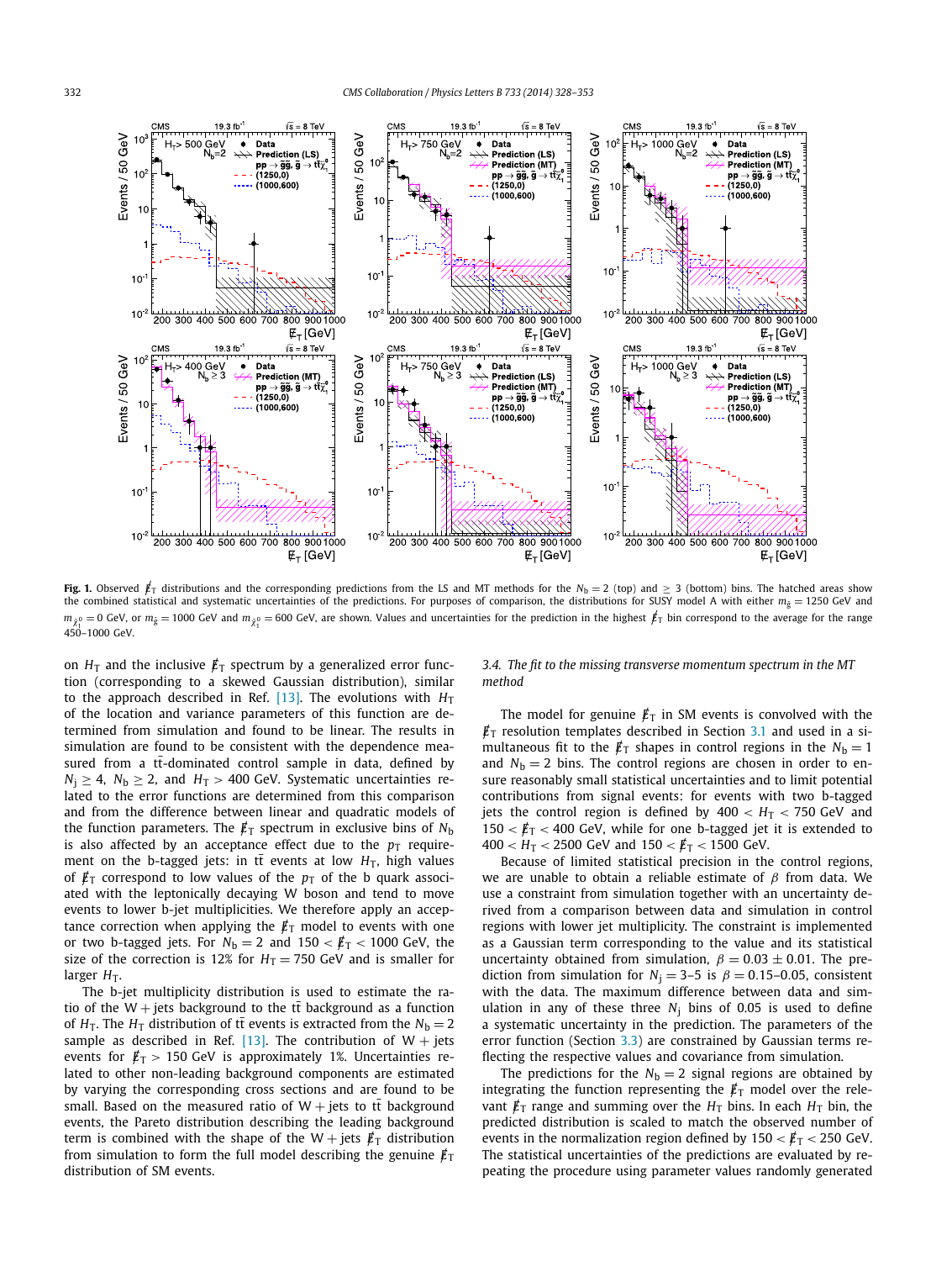<span id="page-5-0"></span>according to the results of the fit, including the covariance matrix. The predictions are stable to within 1% if the  $\not\!\!E_T$  model described in Ref. [\[13\]](#page-10-0) is used in place of the model described here.

The results of the MT method can be affected by several systematic uncertainties that are related to detector effects, assumptions made on the shape of the distribution, as well as theoretical uncertainties and the contamination due to non-leading backgrounds. Systematic uncertainties related to the jet and  $\vec{E}_{\text{T}}$ scale, lepton reconstruction efficiencies, W-boson polarization in tt events, and cross sections of non-leading backgrounds are evaluated in the same way as for the LS method (Section [3.1\)](#page-2-0). Effects due to b-jet identification efficiencies and pileup are also taken into account. In addition, the following uncertainties specific to the MT method are considered. The *β* parameter and parameters of the error function are varied as described above. The differences with respect to the standard result define the systematic uncertainty for each signal region. The effects of a possible residual non-linearity in the error function parameters versus  $H<sub>T</sub>$  are also taken into account. To test the validity of the method, the procedure is applied to simulated events. The resulting background predictions are found to be statistically consistent with the true numbers from simulation. Conservatively, the maximum of the relative difference and its uncertainty are assigned as a further systematic uncertainty ("closure"). The dominant contributions to the systematic uncertainty are related to the  $\not{E}_T$  model (1-35%, depending on the  $H_T$ and  $\cancel{\pounds}_{T}$  bin) and the closure (8-43%). Uncertainties related to the theoretical predictions of the cross section for SM backgrounds, the jet and  $\cancel{E}_T$  scale, and pileup contribute each with less than 5%.

### *3.5. Background estimation in the*  $N_b \geq 3$  *bin*

The numbers of data events in the  $N_b \geq 3$  control samples are too low for an application of the LS or MT technique. Therefore we estimate the background for high b-jet multiplicities by applying to the background predictions for  $N_b = 2$  transfer factors  $(R_{32})$  that give the ratio of the number of events with  $\geq 3$  and  $= 2$  b-tagged jets for each of the signal regions. The central values for the *R*<sub>32</sub> factors are determined from simulation. The scale factors *R*<sup>32</sup> increase with jet multiplicity from approximately 0.05 for events with three jets to approximately 0.2 in events with  $\geq 6$  jets because of the higher probability of misidentifying one or more jets. For constant jet multiplicity they do not demonstrate a strong dependence on  $H<sub>T</sub>$ .

The ratios between  $N_b \geq 3$  and  $= 2$  events in data and simulation could differ because of incorrect modeling of the heavy-flavor content, the jet kinematics, and uncertainties in the b-tagged jet misidentification rates. To probe the impact of the first source of uncertainties, the weight of events with at least one c quark is varied by  $\pm$ 50%. A variation of the same size is applied to events with additional b- or c-quark pairs. The effect of possible differences between data and simulation in the kinematics of the system of non-b jets on *R*<sup>32</sup> is tested in a control sample with exactly two b-tagged jets. The remaining jets in the event are randomly assigned a parton flavor: one jet is marked as a c-quark jet, while the others are marked as light-quark jets. Based on this assignment the ratio of probabilities to tag at least one additional jet is calculated. This procedure is applied to both data and simulation. Good agreement is found and the residual difference is interpreted as a systematic uncertainty. The uncertainty related to b-tagged jet misidentification is evaluated from the uncertainties of the misidentification scale factors relative to simulation. The total systematic uncertainties for *R*<sup>32</sup> are approximately 9–19% depending on the signal region. An additional verification is performed in two control regions at higher lepton  $p_T$  (>30 GeV), lower  $H_T$ ( $\lt$ 400 GeV) and  $\cancel{\textbf{E}}_T$  (150  $\lt$   $\cancel{\textbf{E}}_T$   $\lt$  250 GeV), and  $N_i = 5$  or  $\geq 6$ . In both regions the values of  $R_{32}$  obtained in simulation are compatible with the ones observed in data.

In the LS method, the transfer factors are applied to the signal regions for  $H_T > 500$ , 750, and 1000 GeV. In the MT method, signal regions for  $H_T > 400$  GeV and  $150 < \not{E}_T < 250$  GeV are added for the  $N_b \geq 3$  bin, corresponding to the limits of the control and normalization regions in the  $N_b = 2$  bin, respectively.

### *3.6. Results for signal regions in missing transverse momentum and H*<sup>T</sup> *bins*

The predictions of both methods are compared with the ob-served number of events in [Table 1.](#page-3-0) For the LS method the predictions consist of the single-lepton and *τ* -lepton backgrounds with a small contribution from dilepton events. Drell–Yan events are heavily suppressed by the  $N_i$ ,  $N_b$ , and kinematic requirements. The yield of this small component of the background is taken from simulation. For the MT method the predictions consist of the inclusive estimation of the leading backgrounds. Additional contributions to the signal regions from multijet events are heavily suppressed, but their cross section is large and not precisely known. Therefore, they are predicted from data based on scaling the sideband of the relative lepton isolation distribution. These contributions are neglected as they are found to constitute 1% or less of the total background in all cases.

The corresponding observed and predicted  $\vec{E}_T$  spectra are shown in [Fig. 1](#page-4-0) for the two b-jet multiplicity bins and different  $H<sub>T</sub>$ requirements. The two methods differ in their leading systematic terms and in the correlations they exhibit between the background predictions in different signal regions. The predictions are consistent, an indication of the robustness of the methods. No excess is observed in the tails of the  $\not{E}_T$  distributions with respect to the expectations from SM processes. The results are interpreted in terms of upper limits on the production cross section for different benchmark models in Section [5.](#page-7-0)

# **4.** Search using  $S_T^{lep}$  and  $\Delta \phi(W, \ell)$

After applying the selection criteria in Section [2,](#page-1-0) the sample is dominated by single-lepton tt events. In the *delta phi* ( $\Delta\phi$ ) analysis method, this background is further reduced by applying a requirement on the azimuthal angle between the W-boson candidate and the charged lepton. The W-boson candidate transverse momentum is obtained as the vector sum of the lepton  $p<sub>T</sub>$  and the  $\not{\pounds}_{T}$  vectors. For single-lepton  $t\bar{t}$  events, the angle between the W-boson direction and the charged lepton has a maximum value, which is fixed by the mass of the W boson and its momentum. Furthermore, the requirement (direct or indirect) of large  $\not{E}_T$  selects events in which the W boson yielding the lepton and the neutrino is boosted, thus resulting in a fairly narrow distribution in  $\Delta\phi(W,\ell)$ . On the other hand, in SUSY decays, the "effective W boson" that is formed from the vector sum of the transverse momenta of the charged lepton and the  $\vec{E}_T$  vector will have no such maximum. Since the  $\vec{E}_T$  results mostly from two neutralinos, the directions of which are largely independent of the lepton flight direction, the  $\Delta\phi(W,\ell)$  distribution is expected to be flat.

Distributions of  $\Delta\phi(W,\ell)$  in different  $S_T^{\text{lep}}$  bins are shown for the  $N_b \ge 3$  and  $N_j \ge 6$  samples in [Fig. 2.](#page-6-0) We select  $\Delta \phi(W, \ell) > 1$ as the signal region. The complementary sample, events with  $\Delta\phi$ (W,  $\ell$ ) < 1, constitutes the control region. It can be seen that this selection is effective in reducing the background from singlelepton  $t\bar{t}$  decays; the dominant background in the signal regions comes from dilepton  $t\bar{t}$  events. [Table 2](#page-6-0) shows the event yields from simulation for the signal and control regions in different  $S_T^{\text{lep}}$  bins for events with  $N_b \geq 3$ , which have the highest sensitivity to the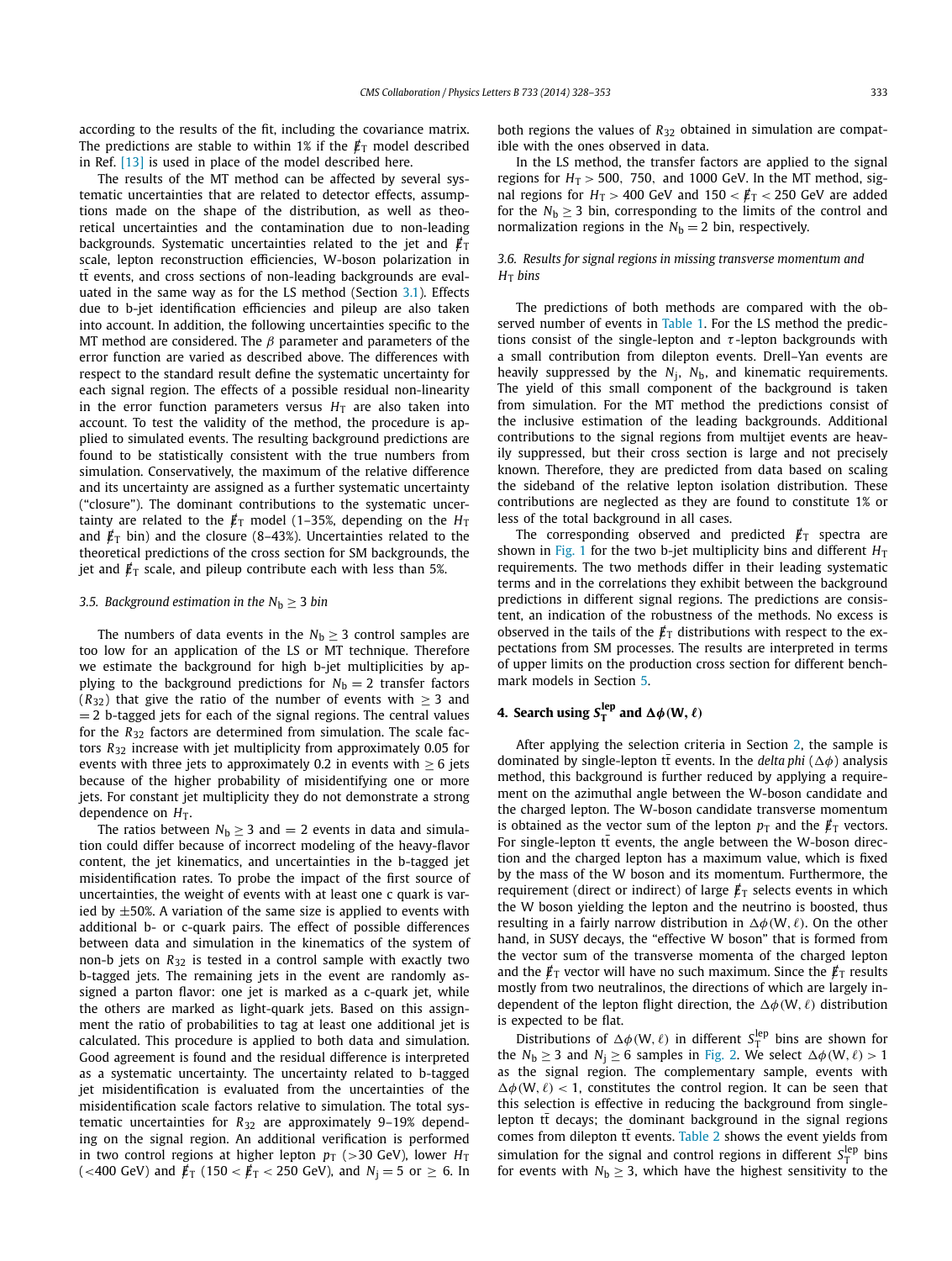<span id="page-6-0"></span>

**Fig. 2.** The  $\Delta\phi(W,\ell)$  distribution in simulation and data for the combined e and  $\mu$  channels with  $N_b \geq 3$  and  $N_j \geq 6$ . The SM simulation is normalized to the data in the simulation  $(\Delta\phi(W,\ell) < 1)$ . The simulated S procedure described in the text. The distributions expected for signal are illustrated using two mass points from model A, with masses specified as  $(m_{\tilde g},m_{\tilde{\chi}^0_1})$  in GeV. Left:  $250 < S_{\rm T}^{\rm lep} < 350$  GeV, center:  $350 < S_{\rm T}^{\rm lep} < 450$  GeV, and right:  $S_{\rm T}^{\rm lep} > 450$  GeV.

Event yields for the combined e and  $\mu$  channels, as predicted by simulation, for *N*<sub>j</sub> ≥ 6 and *N*<sub>b</sub> ≥ 3. The *R*<sub>CS</sub> column lists the ratio of yields in the signal and control regions. The yields for signal benchmark points are shown for comparison, with the (ğ,  $\tilde{\chi}^0_1$ ) masses (in GeV) listed in brackets. The uncertainties are statistical only.

|                        | $250 < S_{\rm T}^{\rm lep} < 350$ GeV |                 |          | $350 < S_{\rm T}^{\rm lep} < 450$ GeV |                 |          | $S_{\rm r}^{\rm lep}$ > 450 GeV |                 |          |
|------------------------|---------------------------------------|-----------------|----------|---------------------------------------|-----------------|----------|---------------------------------|-----------------|----------|
| Sample                 | Signal                                | Control         | $R_{CS}$ | Signal                                | Control         | $R_{CS}$ | Signal                          | Control         | $R_{CS}$ |
| $t\overline{t}(1\ell)$ | $0.8 \pm 0.2$                         | $43.2 \pm 1.8$  | 0.02     | $0.1 \pm 0.1$                         | $11.6 + 1.0$    | 0.01     | < 0.01                          | $3.4 \pm 0.5$   | n/a      |
| $t\bar{t}(\ell\ell)$   | $2.0 \pm 0.3$                         | $4.0 \pm 0.4$   | 0.51     | $0.5 \pm 0.1$                         | $1.6 \pm 0.3$   | 0.34     | $0.2 \pm 0.1$                   | $0.6 \pm 0.2$   | 0.35     |
| W                      | < 0.23                                | < 0.23          | n/a      | < 0.24                                | $0.4 \pm 0.4$   | n/a      | < 0.22                          | $0.3 \pm 0.3$   | n/a      |
| DY                     | < 0.03                                | < 0.03          | n/a      | < 0.02                                | < 0.02          | n/a      | < 0.03                          | < 0.03          | n/a      |
| Multijet               | < 0.05                                | < 0.05          | n/a      | < 0.01                                | < 0.01          | n/a      | < 0.01                          | < 0.01          | n/a      |
| Single t               | $0.4 \pm 0.2$                         | $1.9 \pm 0.3$   | 0.21     | < 0.08                                | $0.8 \pm 0.2$   | n/a      | < 0.08                          | $0.4 \pm 0.2$   | 0.04     |
| SM all                 | $3.3 \pm 0.4$                         | $49.0 \pm 1.8$  | 0.07     | $0.6 \pm 0.2$                         | $14.4 \pm 1.1$  | 0.04     | $0.2 \pm 0.1$                   | $4.7 \pm 0.7$   | 0.05     |
| Model A                | Signal                                | Control         | $R_{CS}$ | Signal                                | Control         | $R_{CS}$ | Signal                          | Control         | $R_{CS}$ |
| (1000, 600)            | $2.80 + 0.10$                         | $2.09 + 0.09$   | 1.34     | $1.00 + 0.06$                         | $0.65 + 0.05$   | 1.54     | $0.55 \pm 0.05$                 | $0.49 + 0.04$   | 1.13     |
| (1250, 0)              | $0.45 \pm 0.01$                       | $0.40 \pm 0.01$ | 1.12     | $0.56 \pm 0.02$                       | $0.42 \pm 0.01$ | 1.32     | $1.78 \pm 0.03$                 | $1.16 \pm 0.02$ | 1.54     |



**Fig. 3.** The transfer factor  $R_{\text{CS}}$  in simulation for the combined e and  $\mu$  channels as a function of  $N_{\text{b}}$  for events with  $N_{\text{j}} \geq 6$ . The lines correspond to SM only and to the sum of SM backgrounds and signal corresponding to the mass point ( $m_{\tilde g}=1250$  GeV,  $m_{\tilde t}=0$  GeV) of model A. Left: 250 <  $S_T^{\rm lep}$  < 350 GeV, center: 350 <  $S_T^{\rm lep}$  < 450 GeV, and right:  $S_T^{\text{lep}} > 450$  GeV.

SUSY signal. The contributions from  $t\bar{t}Z$ ,  $t\bar{t}W$ ,  $t\bar{t}H$ , and diboson events are insignificant and have not been used for the results shown in this section. The search also uses events with  $N<sub>b</sub> = 2$ , albeit with smaller sensitivity.

### *4.1. Prediction of standard model background*

The estimate of the SM background in the signal region is obtained using the data and some input from simulation. We define a transfer factor,  $R_{CS}$ , as the ratio of the number of events with  $\Delta\phi(W,\ell) > 1$  to the number with  $\Delta\phi(W,\ell) < 1$ . Fig. 3 displays the value of  $R_{CS}$  as a function of  $N_b$  for the SM alone and also with the addition of signal from a SUSY benchmark scenario. In the absence of a SUSY signal, the value of  $R_{CS}$  is roughly independent of the b-jet multiplicity. In the presence of a signal containing four top quarks, however, the value of  $R_{CS}$  in the  $N_b \ge 2$ bins changes significantly, whereas it remains unchanged in the  $N<sub>b</sub> = 1$  bin, which is dominated by background from SM processes.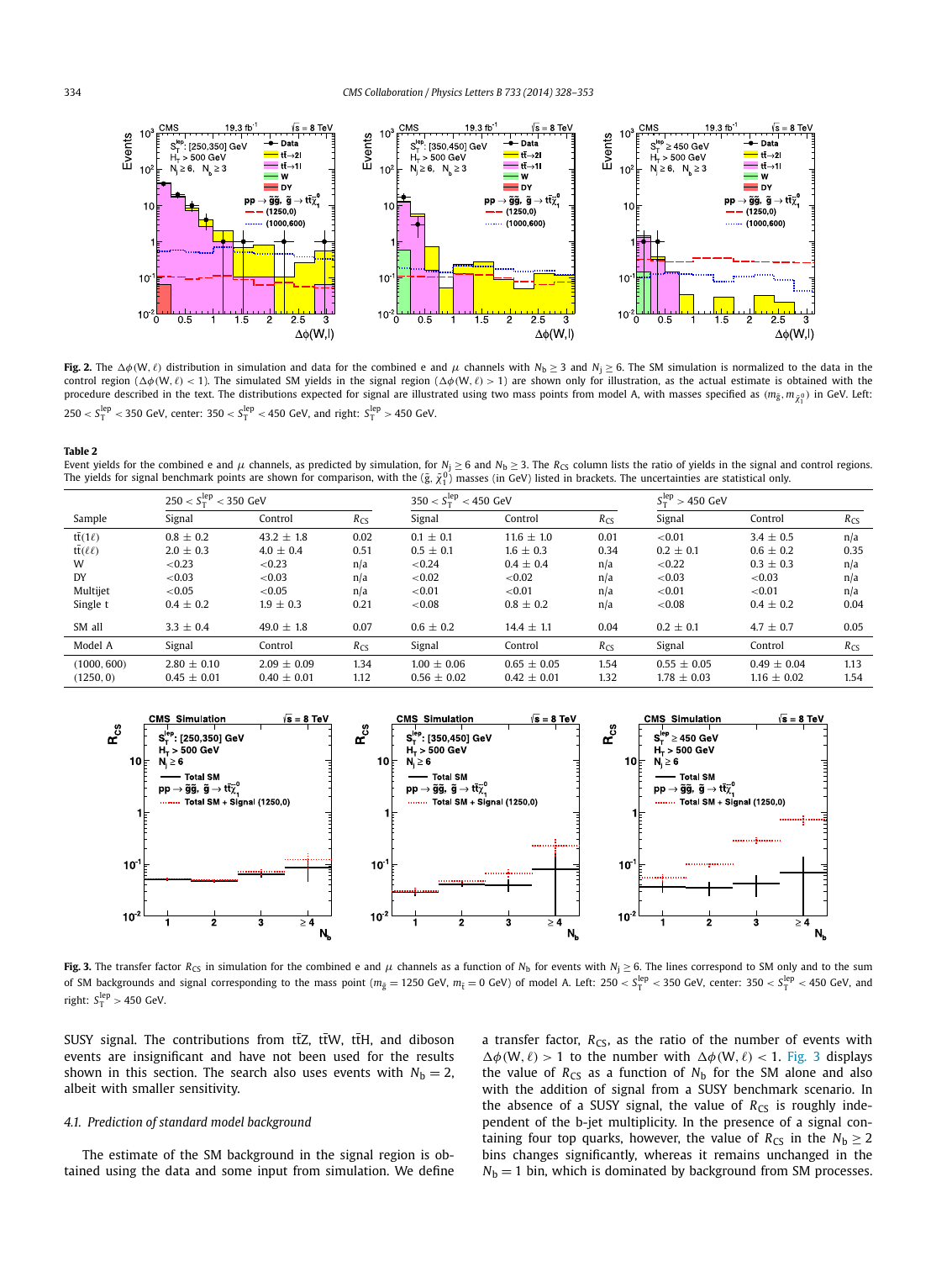<span id="page-7-0"></span>**Table 3** Data yields and the corresponding  $R_{CS}$  values for events with  $N_i \ge 6$  and  $N_b = 1$ .

|                                     |   | $S_{\tau}^{lep}$ [GeV] | Control  | Signal | $R_{\text{CS}}$            |
|-------------------------------------|---|------------------------|----------|--------|----------------------------|
| $\overline{\phantom{0}}$<br>Ш<br>Σp |   | [250, 350]             | 169      | 6      | $0.04 + 0.01$              |
|                                     | ω | [350, 450]<br>>450     | 44<br>17 | κ<br>0 | $0.07 + 0.04$<br>${<}0.06$ |
|                                     |   | [250, 350]             | 192      | 9      | $0.05 + 0.02$              |
|                                     | ュ | [350, 450]             | 55       |        | $0.04 + 0.03$              |
|                                     |   | >450                   | 10       |        | ${<}0.1$                   |

Comparison of the simulated yields, combined for the e and  $\mu$  channels, in the signal region and the estimate using  $R_{\text{CS}}$  from the  $N_{\text{b}} = 1$  sample. The  $\kappa_{\text{CS}}$  factor is calculated as the ratio of the true yield in the signal region ("MC truth") and the predicted number.

|                      | [GeV]                            | Predicted<br>(without $\kappa_{CS}$ )             | MC truth                                         | $K_{CS}$                                          |
|----------------------|----------------------------------|---------------------------------------------------|--------------------------------------------------|---------------------------------------------------|
| $\sim$<br>$N_b =$    | [250, 350]<br>[350, 450]<br>>450 | $15.26 + 1.06$<br>$2.10 + 0.35$<br>$0.90 + 0.23$  | $14.17 + 0.91$<br>$3.04 + 0.35$<br>$0.87 + 0.26$ | $0.93 + 0.09$<br>$1.45 + 0.29$<br>$0.97 + 0.39$   |
| $\sim$<br>$N_b \geq$ | [250, 350]<br>[350, 450]<br>>450 | $2.59 + 0.21$<br>$0.44 + 0.08$<br>$0.18 \pm 0.06$ | $3.34 + 0.44$<br>$0.64 + 0.17$<br>$0.22 + 0.09$  | $1.29 + 0.20$<br>$1.45 + 0.47$<br>$1.22 \pm 0.61$ |

Given this observation, we obtain the transfer factors used to predict the SM background for different values of  $N_{\rm b}$ ,  $R_{\rm CS}^{\rm pred}(N_{\rm b})$ , as  $R_{CS}^{pred}(N_b) = R_{CS}(N_b = 1) \cdot \kappa_{CS}(N_b)$ , where  $R_{CS}(N_b = 1)$  is the  $R_{CS}$ factor measured in data with  $N_b = 1$  (Table 3) and  $\kappa_{CS}$  is a correction factor obtained from simulation (Table 4), introduced to account for any residual dependence of  $R_{CS}$  on  $N_{\rm b}$ . The transfer factors  $R_{\text{CS}}^{\text{pred}}(N_{\text{b}})$  are calculated independently for each bin in  $S_{\text{T}}^{\text{lep}}$ .

The calculation of the  $\kappa_{CS}$  factor in simulation is shown in Table 4, which lists the yield without a  $\kappa_{\text{CS}}$  factor correction, and the observed event yields, as well as the corresponding *κ*<sub>CS</sub> correction factors for  $N_b \geq 3$ . The  $\kappa_{CS}$  factor ranges from 0.93 to 1.45 with statistical uncertainties up to  $\pm 0.6$ . The large statistical uncertainty reflects the very small event yields expected in the signal region from SM processes.

We observe only a weak dependence of the transfer factor  $R_{CS}$  on  $N_j$  and, as stated above, on  $N_b$ . Two sources of this dependence have been identified: the relative composition of SM samples (W + jets,  $t\bar{t}(1\ell)$ ,  $t\bar{t}(\ell\ell)$ , single top quark), and the residual dependence of R<sub>CS</sub> within each SM sample. The effect of each source on  $R_{CS}$  is found to be <50%. The application of the  $\kappa_{CS}$ factor compensates for these effects and incorporates their uncertainties. A potential signal would result in much larger values of  $R_{CS}$  (e.g., of up to a factor of five larger for the benchmark points) than the variations above, as can be seen from [Fig. 3.](#page-6-0)

The only elements of the background estimate that depend on simulation are the *κ*<sub>CS</sub> factors. Most potential sources of systematic uncertainties leave *κ*<sub>CS</sub> unaffected, since the correction factor reflects only residual changes in the value of  $R_{CS}$  from  $N_b = 1$  to  $N_b \geq 3$  ( $N_b = 2$ ) as a result of each systematic uncertainty. Systematic uncertainties are estimated as in Section [3,](#page-2-0) i.e. by calculating the change induced in the scale factor, *κ*<sub>CS</sub>, from various effects and propagating this change to the predicted yields. The jet/ $\not{\!\not\!{E}}_T$  energy scale and the b-tagging efficiencies are varied within their uncertainties. For each independent source (energy scale, heavyand light-parton tagging efficiencies) the effects of the upwards and downwards variations are averaged. The  $W +$  jets cross sec-tion is varied by 30% as in Ref. [\[12\].](#page-10-0) The cross section for  $W + b\overline{b}$ is varied by 100% [\[42,43\]](#page-10-0) and that for single-top-quark production by 50% [\[44\].](#page-10-0) We assign an uncertainty of 5 and 10%, respectively, to the W boson and  $t\bar{t}$  polarizations [\[45,40\].](#page-11-0) These effects are negligible.

Since the estimate of the background in the signal region is based on ratios of events in the data and the  $\kappa_{CS}$  factor that only depends on the number of b-tagged jets, the systematic uncertainties of the background prediction are expected to be the same for the electron and muon samples. This is confirmed with an explicit calculation of these uncertainties, and thus the final result uses the combination of the uncertainties from the two lepton flavors. The overall systematic uncertainty found for *κ*<sub>CS</sub>, which is dominated by the limited statistics in the simulated samples, is 23%, 45% and 70%, respectively, in the three  $S_T^{lep}$  ranges. The total systematic uncertainty of the background prediction is dominated by the statistical uncertainty that arises due to the limited number of events in the data control samples.

### *4.2. Multijet background estimate*

Contributions of multijet events to the control and signal regions could affect the correction factors. Therefore we estimate these contributions from data. For the muon channel, the MC prediction for the multijet background is smaller than all other backgrounds by two to three orders of magnitude. This was confirmed by an estimate from data in the previous single-lepton SUSY search [\[12\].](#page-10-0)

In the electron channel, the multijet background is larger than in the muon channel, but it remains significantly smaller than the other backgrounds. We make use of the method described in Ref. [\[45\],](#page-11-0) employing a control sample in data that is enriched in electrons from multijet events, obtained by inverting some of the electron identification requirements (*"antiselected"* sample). While the method works well at low  $N<sub>b</sub>$  and  $N<sub>i</sub>$ , it yields statistically limited results in the samples with higher  $N_b$  and higher  $N_i$ . To obtain more precise predictions for the multijet background in these regions, the estimate from the  $N_b = 1$  sample is extrapolated with two methods that rely on the relative insensitivity of the multijet background to  $N<sub>b</sub>$ . The results of these methods are found to be consistent, and the fraction of multijet events is determined to be less than 5–7% of the total number of data events observed in the control region. Based on the antiselected sample, the corresponding transfer factor for multijet events is estimated to be smaller than approximately 2%. The multijet contamination in the signal region ( $\Delta\phi(W,\ell) > 1$ ) is therefore determined to be negligible and so the multijet background is subtracted only in the control region.

# 4.3. Results for signal regions in  $S_{\text{T}}^{\text{lep}}$  and  $N_{\text{b}}$

The background prediction method is validated with the 3  $\leq$  $N_i \leq 5$  control sample, which is background dominated with dilepton tt events and with a relative contribution from  $W +$  jets larger than in the signal region. The compatibility between the predicted and observed yields in this sample is demonstrated by the results shown in the left portion of [Table 5.](#page-8-0)

The predicted and observed data yields in the signal regions are also presented in [Table 5.](#page-8-0) In the single case of a control region with zero observed events the uncertainty is estimated assuming that one event was present. Combining all signal bins we predict 19.2  $\pm$  4.0 events and observe 26. In the  $N_b \geq 3$  bins, which are the most relevant regions for the signal, we predict 5*.*3±1*.*5 events and observe 4. For  $S_T^{\text{lep}} > 350$  GeV we predict  $5.6 \pm 2.5$  events and observe 4.

### **5. Interpretation**

The compatibility between the observed and predicted event counts in the searches described above is used to exclude regions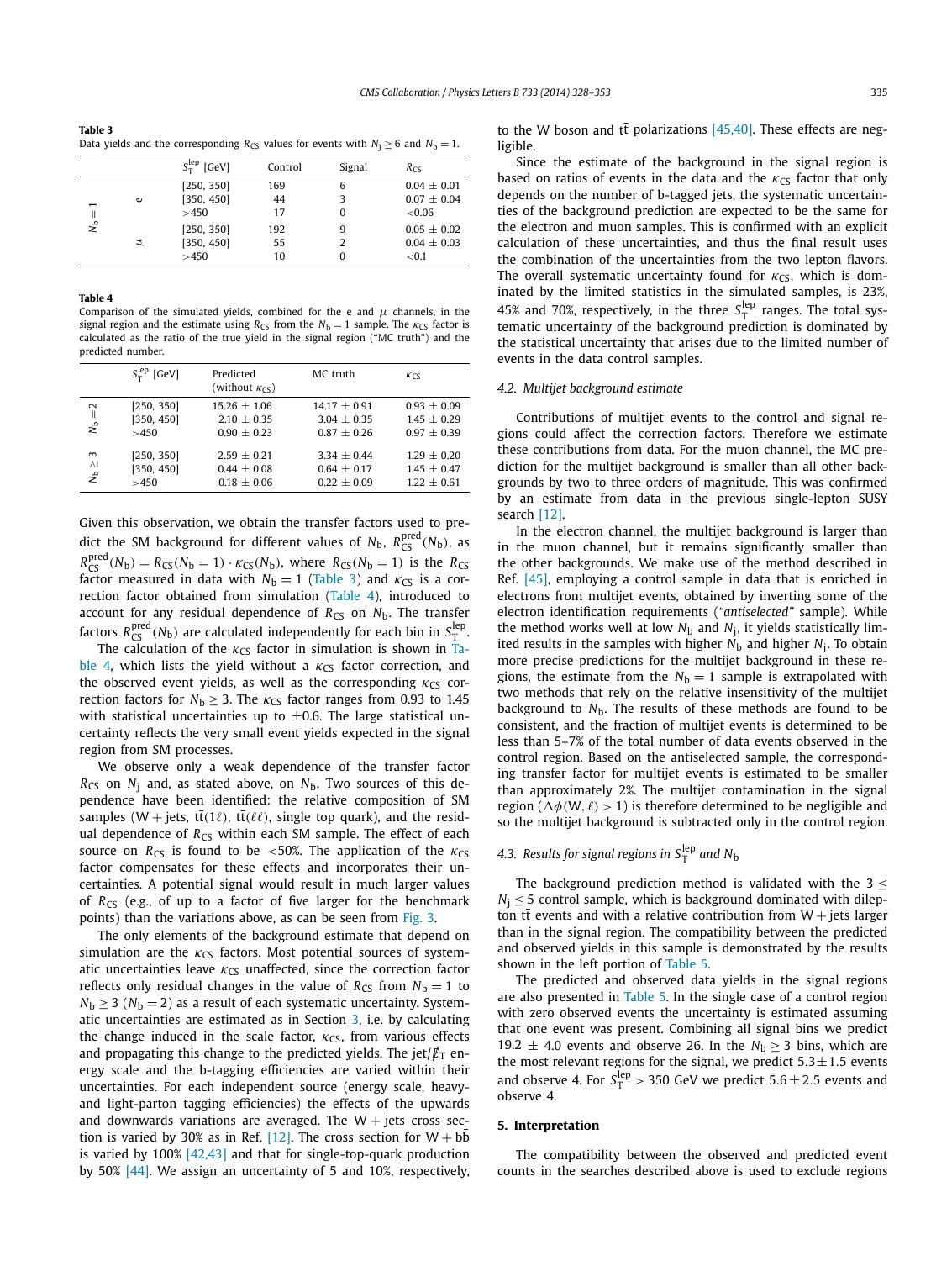<span id="page-8-0"></span>Event yields in data for the 3  $\leq N_i \leq 5$  (validation) and  $N_i \geq 6$  (signal) samples. The number of events in the control regions used for the predictions are also shown. For the lower jet multiplicity validation test, only the statistical uncertainties stemming from the event counts in the control regions are given, while statistical and systematic uncertainties are listed for the signal region prediction.

|              |                                   |                   | $3 \leq N_i \leq 5$   |                |               | $N_j \geq 6$ |                        |          |
|--------------|-----------------------------------|-------------------|-----------------------|----------------|---------------|--------------|------------------------|----------|
|              |                                   | $S_T^{lep}$ [GeV] | Control               | Pred.          | Obs.          | Control      | Pred.                  | Obs.     |
|              |                                   | [250, 350]        | 548                   | $34.2 \pm 5.4$ | 30            | 112          | $3.8 \pm 1.8 \pm 0.6$  | 9        |
|              | $\mathbf \omega$                  | [350, 450]        | 174                   | $5.1 \pm 1.9$  | 8             | 28           | $2.7 \pm 1.9 \pm 0.8$  |          |
| $\mathbf 2$  |                                   | >450              | 61                    | $5.6 \pm 2.1$  |               | 9            | $0.0 \pm 0.4 \pm 0.2$  |          |
| ξ            |                                   | [250, 350]        | 632                   | $41.9 \pm 5.6$ | 59            | 141          | $6.0 \pm 2.2 \pm 0.9$  |          |
|              | ュ                                 | [350, 450]        | 188                   | $8.5 \pm 2.4$  | 11            | 24           | $1.4 \pm 1.1 \pm 0.4$  |          |
|              |                                   | >450              | 71                    | $2.5 \pm 1.3$  |               | 9            | $0.0 \pm 0.7 \pm 0.2$  |          |
|              |                                   | [250, 350]        | 70                    | $3.9 \pm 0.9$  | $\mathcal{L}$ | 45           | $1.9 \pm 0.9 \pm 0.4$  |          |
|              | ω                                 | [350, 450]        | 12                    | $0.3 \pm 0.2$  |               |              | $0.9 \pm 0.7 \pm 0.4$  |          |
| $\sim$<br>ΛI |                                   | >450              | 4                     | $0.3 \pm 0.2$  | $\Omega$      | $\Omega$     | $0.0 \pm 0.1 \pm 0.03$ | $\Omega$ |
| ξ            | 59<br>[250, 350]<br>$3.9 \pm 0.8$ | 28                | $1.9 \pm 0.8 \pm 0.4$ |                |               |              |                        |          |
|              | ュ                                 | [350, 450]        | 25                    | $1.1 \pm 0.4$  | $\Omega$      | 13           | $0.6 \pm 0.5 \pm 0.3$  |          |
|              |                                   | >450              |                       | $0.3 \pm 0.2$  | 0             | 2            | $0.0 \pm 0.2 \pm 0.1$  | 0        |

in the parameter space of the three models of gluino-mediated production of final states with four top quarks and two LSPs introduced in Section [2.](#page-1-0) The expected signal yield obtained from simulation is corrected for small differences in the efficiencies between data and simulation and for an overestimation of events with high- $p_T$  radiated jets in MADGRAPH, as described in Ref. [\[11\].](#page-10-0) Systematic uncertainties in the signal yield due to uncertainty in the jet/ $/\,\llap{\,/}E_T$  scale [\[36\],](#page-10-0) initial-state radiation, PDFs [\[46\],](#page-11-0) pileup, b-tagging scale factors [\[37\],](#page-10-0) lepton efficiency, and trigger efficiency are calculated for each of the models and for every mass combination. The uncertainty due to the measurement of the integrated luminosity is 2.6% [\[47\].](#page-11-0) For model A, the total uncertainty in the signal yields ranges from 20% to 60%. The largest uncertainties are related to the PDFs and occur in regions with small mass differences  $m_{\tilde{\mathrm{g}}}-m_{\tilde{\chi}_{1}^{0}}$  and high  $m_{\tilde{\mathrm{g}}}.$ 

The modified-frequentist  $CL<sub>S</sub>$  method  $[48-50]$  with a one-sided profile likelihood ratio test statistic is used to define 95% confidence level (CL) upper limits on the production cross section for each model and mass combination. Statistical uncertainties related to the observed number of events in control regions are modeled as Poisson distributions. All other uncertainties are assumed to be multiplicative and are modeled with lognormal distributions.

For each method, several of the signal regions defined in Sections [3](#page-2-0) and [4](#page-5-0) are used simultaneously. In the LS method, three different sets of signal regions are defined, with a lower  $H<sub>T</sub>$  bound of either 500, 750, or 1000 GeV. For each model point, the signal region set with the most stringent expected sensitivity is chosen and the six ( $\cancel{E}_T$ ,  $N_b$ ) bins with  $\cancel{E}_T$  > 250 GeV are used simultaneously. The most stringent limits are typically obtained for the lowest  $H<sub>T</sub>$  threshold. In the MT method, the requirement  $H<sub>T</sub>$  *>* 750 GeV globally yields the best results when combined with the region  $400 < H_T < 750$  GeV in the  $N_b \geq 3$  bin. The samples in the two b-jet multiplicity bins are further divided into  $\not\!\!E_T$  bins with lower bounds at 250, 350, and 450 GeV. For the  $N_b \geq 3$  bin, a low  $\not \! \! E_T$  region of 150–250 GeV is added, and the  $\not{E}_T$  bins above 250 GeV are combined for  $400 < H_T < 750$  GeV. In the  $\Delta \phi(W, \ell)$  method all 12 signal regions defined by the three  $S_T^{lep}$  bins, the two b-jet multiplicity requirements, and the two lepton flavors are used simultaneously for all model points. For all three methods, correlations between the uncertainties in different signal regions and between signal yields and background predictions, are taken into account, as well as the effect of signal contamination on the predictions.

Upper limits on the cross section at a 95% CL are set in the parameter plane of the three models. Corresponding mass limits are derived with the next-to-leading order  $(NLO)$  + next-toleading logarithm (NLL) gluino production cross section [\[51–55\]](#page-11-0) as a reference. The uncertainty on this cross section is determined as described in Ref. [\[56\].](#page-11-0) These limits are summarized in [Fig. 4,](#page-9-0) which shows a comparison of the mass limits obtained for signal regions in  $H_T$  and  $\rlap{\,/}E_T$ , cross section and mass limits for the signal regions in  $S_T^{lep}$  and  $\Delta \phi(W, \ell)$ , and a comparison of the observed mass limits obtained by the three methods. For each of the considered models the LS and MT methods show a similar reach; the most stringent limits are set by the Δφ method. For model A, with off-shell top squarks, the limits extend to a gluino mass of 1.26 TeV for the lowest LSP masses and to an LSP mass of 580 GeV for  $m_{\tilde{g}} = 1.1$  TeV. At low gluino masses the sensitivity extends to the region  $m_{\tilde{\chi}_{1}^{0}} > m_{\tilde{g}} - 2m_{t}$ . For model B, where the top squarks are on-shell, the limits for  $m_{\tilde{\chi}_1^0}$  reach 560 GeV for  $m_{\tilde{t}} = 800$  GeV. For model C the gluino mass limits for low LSP mass are similar to model A for  $m_{\tilde{t}} > 500$  GeV but decrease to  $m_{\tilde{g}} = 1.0$  TeV for lower stop masses because the signal populates the lower  $\not\hspace{-.1cm}/\;\:\dot{F}_T$  region, which has higher background. For  $m_{\tilde{g}} = 1.0$  TeV, the limits cover the full range of top-squark masses if the LSP mass lies below approximately 530 GeV. Conservatively, these limits are derived from the reference cross section minus one standard deviation [\[56\].](#page-11-0)

### **6. Summary**

A sample of proton–proton collisions recorded with the CMS detector at a center-of-mass energy of 8 TeV and corresponding to an integrated luminosity of 19.3 fb<sup>-1</sup> has been used for a search for new physics in events with a single isolated electron or muon, multiple high- $p<sub>T</sub>$  jets, including identified b jets, and missing transverse momentum. This event topology is a possible signature for the production of supersymmetric particles in R-parity conserving models, in particular the production of gluinos with subsequent decays into top squarks. The dominant standard model background in a search region defined by the presence of at least six jets, including at least two jets identified as originating from the fragmentation of  $b$  quarks, is due to  $t\bar{t}$  production.

The search is performed with two sets of signal regions, and uses three different methods, each based on data, to estimate the leading background contributions. The *lepton spectrum* and the *missing transverse momentum template* methods are designed as searches in the high  $H_T$ , high  $\not\!\!E_T$  region. They estimate the SM backgrounds (dominated by single-lepton  $t\bar{t}$  decays) for events with two identified b jets and extrapolate these predictions to additional signal regions requiring  $\geq$ 3 b-tagged jets. The first of these methods uses the lepton  $p<sub>T</sub>$  distribution to estimate the  $\not{E}<sub>T</sub>$  spectrum while the second obtains the predictions in a parametrized form by fitting a  $\cancel{E}_T$  model to control regions in data. The *delta*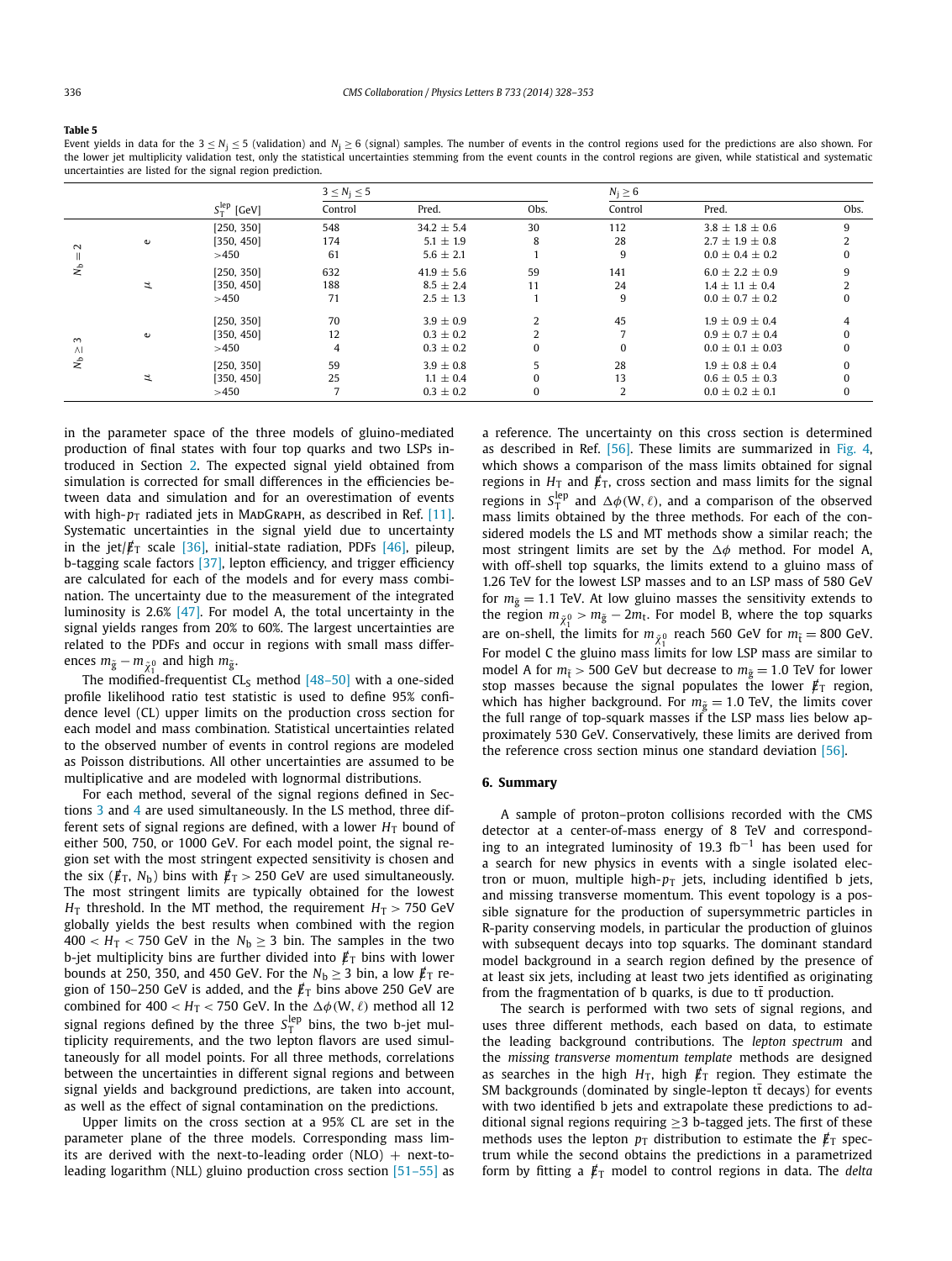<span id="page-9-0"></span>

**Fig. 4.** Cross section and mass limits at 95% CL in the parameter planes of (top) model A, (center) model B, and (bottom) model C. The color shading indicates the observed limit on the cross section. The solid (dashed) lines show the observed (expected) mass limits, with the thick lines representing the central value and the thin lines the variations from the theoretical [\[56\]](#page-11-0) (experimental) uncertainties. Left column: mass limits for signal regions in  $H_T$  and  $\oint_T$  (LS and MT) and uncertainty bands for the LS method (the uncertainties for the MT method have similar size). Central column: cross section and mass limits for signal regions in  $S_T^{\text{lep}}$  and  $Δφ(W,ℓ) (Δφ)$ . Right column: comparison of the observed mass limits for the three methods.

*phi* method uses the azimuthal angle between the lepton and W boson directions as a discriminating variable, leading to a strong suppression of the single-lepton backgrounds and leaving dilepton tt events as the leading SM contribution. The signal regions are defined by the use of the same two b-jet multiplicity requirements and by bins in  $S_T^{lep}$ , which probes the total leptonic ( $\ell$  and  $\nu$ ) scalar transverse momentum in the event. While the *delta phi* approach shows the highest sensitivity, the use of different methods, which probe complementary kinematic aspects and both hadronic and leptonic event characteristics, increases the robustness of this search. Together these methods examine the event sample in both high- and low-yield regions to provide sensitivity to signal topologies with high hadronic activity, missing transverse momentum, and at least two b jets.

No significant excess is observed in any of the signal regions. Upper limits are set at 95% CL on the product of production cross section and branching fraction for three benchmark models of gluino pair production with subsequent decay into virtual or onshell top squarks, where each of the two top squarks decays in turn into a top quark and the lightest supersymmetric particle. In the case of decays via virtual top squarks and for light LSPs, gluino masses below 1.26 TeV are excluded.

### **Acknowledgements**

We congratulate our colleagues in the CERN accelerator departments for the excellent performance of the LHC and thank the technical and administrative staffs at CERN and at other CMS institutes for their contributions to the success of the CMS effort. In addition, we gratefully acknowledge the computing centres and personnel of the Worldwide LHC Computing Grid for delivering so effectively the computing infrastructure essential to our analyses. Finally, we acknowledge the enduring support for the construction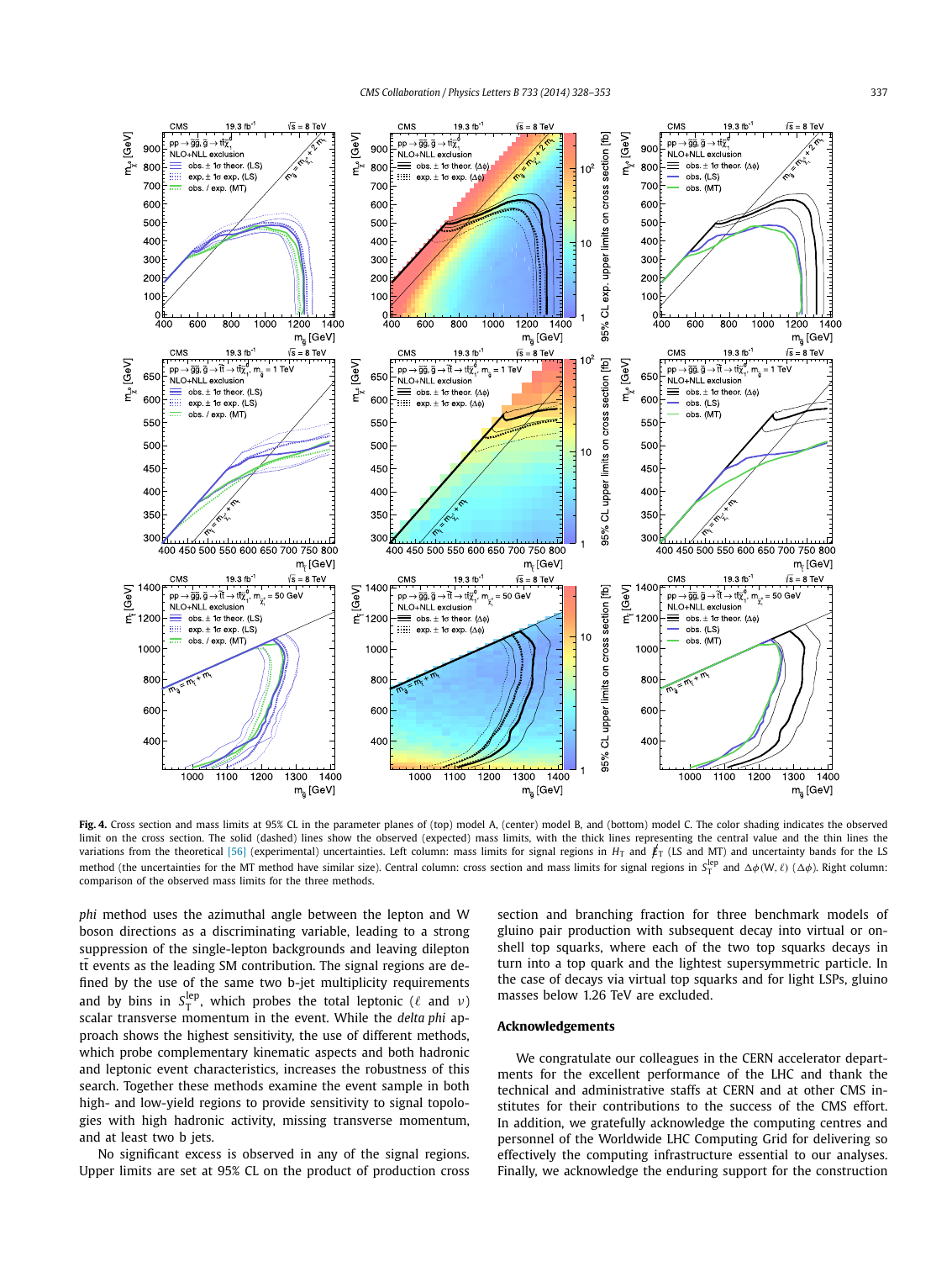<span id="page-10-0"></span>and operation of the LHC and the CMS detector provided by the following funding agencies: BMWF and FWF (Austria); FNRS and FWO (Belgium); CNPq, CAPES, FAPERJ, and FAPESP (Brazil); MES (Bulgaria); CERN; CAS, MoST, and NSFC (China); COLCIENCIAS (Colombia); MSES (Croatia); RPF (Cyprus); MoER, SF0690030s09 and ERDF (Estonia); Academy of Finland, MEC, and HIP (Finland); CEA and CNRS/IN2P3 (France); BMBF, DFG, and HGF (Germany); GSRT (Greece); OTKA and NIH (Hungary); DAE and DST (India); IPM (Iran); SFI (Ireland); INFN (Italy); NRF and WCU (Republic of Korea); LAS (Lithuania); CINVESTAV, CONACYT, SEP, and UASLP-FAI (Mexico); MBIE (New Zealand); PAEC (Pakistan); MSHE and NSC (Poland); FCT (Portugal); JINR (Dubna); MON, RosAtom, RAS and RFBR (Russia); MESTD (Serbia); SEIDI and CPAN (Spain); Swiss Funding Agencies (Switzerland); NSC (Taipei); ThEPCenter, IPST, STAR and NSTDA (Thailand); TUBITAK and TAEK (Turkey); NASU (Ukraine); STFC (United Kingdom); DOE and NSF (USA).

#### **References**

- [1] J. Wess, B. Zumino, Supergauge transformations in four-dimensions, Nucl. Phys. B 70 (1974) 39, [http://dx.doi.org/10.1016/0550-3213\(74\)90355-1](http://dx.doi.org/10.1016/0550-3213(74)90355-1).
- [2] S. Dimopoulos, H. Georgi, Softly broken supersymmetry and SU(5), Nucl. Phys. B 193 (1981) 150, [http://dx.doi.org/10.1016/0550-3213\(81\)90522-8.](http://dx.doi.org/10.1016/0550-3213(81)90522-8)
- [3] H.P. Nilles, Supersymmetry, supergravity and particle physics, Phys. Rep. 110 (1984) 1, [http://dx.doi.org/10.1016/0370-1573\(84\)90008-5.](http://dx.doi.org/10.1016/0370-1573(84)90008-5)
- [4] H.E. Haber, G.L. Kane, The search for supersymmetry: Probing physics beyond the standard model, Phys. Rep. 117 (1985) 75, [http://dx.doi.org/10.1016/](http://dx.doi.org/10.1016/0370-1573(85)90051-1) [0370-1573\(85\)90051-1](http://dx.doi.org/10.1016/0370-1573(85)90051-1).
- [5] R. Barbieri, S. Ferrara, C.A. Savoy, Gauge models with spontaneously broken local supersymmetry, Phys. Lett. B 119 (1982) 343, [http://dx.doi.org/10.1016/](http://dx.doi.org/10.1016/0370-2693(82)90685-2) [0370-2693\(82\)90685-2](http://dx.doi.org/10.1016/0370-2693(82)90685-2).
- [6] S. Dawson, E. Eichten, C. Quigg, Search for supersymmetric particles in hadron– hadron collisions, Phys. Rev. D 31 (1985) 1581, [http://dx.doi.org/10.1103/](http://dx.doi.org/10.1103/PhysRevD.31.1581) [PhysRevD.31.1581](http://dx.doi.org/10.1103/PhysRevD.31.1581).
- [7] N. Sakai, Naturalness in supersymmetric GUTS, Z. Phys. C 11 (1981) 153, [http://](http://dx.doi.org/10.1007/BF01573998) [dx.doi.org/10.1007/BF01573998.](http://dx.doi.org/10.1007/BF01573998)
- [8] S. Dimopoulos, G.F. Giudice, Naturalness constraints in supersymmetric theories with nonuniversal soft terms, Phys. Lett. B 357 (1995) 573, [http://](http://dx.doi.org/10.1016/0370-2693(95)00961-J) [dx.doi.org/10.1016/0370-2693\(95\)00961-J](http://dx.doi.org/10.1016/0370-2693(95)00961-J), arXiv:hep-ph/9507282.
- [9] M. Papucci, J.T. Ruderman, A. Weiler, Natural SUSY endures, J. High Energy Phys. 09 (2012), [http://dx.doi.org/10.1007/JHEP09\(2012\)035](http://dx.doi.org/10.1007/JHEP09(2012)035), 035, arXiv: 1110.6926.
- [10] C. Brust, A. Katz, S. Lawrence, R. Sundrum, SUSY, the third generation and the LHC, J. High Energy Phys. 03 (2012), [http://dx.doi.org/10.1007/](http://dx.doi.org/10.1007/JHEP03(2012)103) [JHEP03\(2012\)103](http://dx.doi.org/10.1007/JHEP03(2012)103), 103, arXiv:1110.6670.
- [11] CMS Collaboration, Search for top-squark pair production in the singlelepton final state in pp collisions at  $\sqrt{s} = 8$  TeV, Eur. Phys. J. C 73 (2013), <http://dx.doi.org/10.1140/epjc/s10052-013-2677-2>, 2677, arXiv:1308.1586.
- [12] CMS Collaboration, Search for supersymmetry in pp collisions at  $\sqrt{s} = 7$  TeV in events with a single lepton, jets, and missing transverse momentum, Eur. Phys. J. C 73 (2013), [http://dx.doi.org/10.1140/epjc/s10052-013-2404-z,](http://dx.doi.org/10.1140/epjc/s10052-013-2404-z) 2404, arXiv:1212.6428.
- [13] CMS Collaboration, Search for supersymmetry in final states with a single lepton, b-quark jets, and missing transverse energy in proton–proton collisions at  $\sqrt{s}$  = 7 TeV, Phys. Rev. D 87 (2013), [http://dx.doi.org/10.1103/](http://dx.doi.org/10.1103/PhysRevD.87.052006) [PhysRevD.87.052006,](http://dx.doi.org/10.1103/PhysRevD.87.052006) 052006, arXiv:1211.3143.
- [14] ATLAS Collaboration, Multi-channel search for squarks and gluinos in  $\sqrt{s}$  = 7 TeV pp collisions with the ATLAS detector, Eur. Phys. J. C 73 (2013), [http://](http://dx.doi.org/10.1140/epjc/s10052-013-2362-5) [dx.doi.org/10.1140/epjc/s10052-013-2362-5](http://dx.doi.org/10.1140/epjc/s10052-013-2362-5), 2362, arXiv:1212.6149.
- [15] ATLAS Collaboration, Search for light top squark pair production in final states with leptons and b-jets with the ATLAS detector in  $\sqrt{s} = 7$  TeV proton–proton collisions, Phys. Lett. B 720 (2013) 13, [http://dx.doi.org/10.1016/](http://dx.doi.org/10.1016/j.physletb.2013.01.049) [j.physletb.2013.01.049,](http://dx.doi.org/10.1016/j.physletb.2013.01.049) arXiv:1209.2102.
- [16] ATLAS Collaboration, Further search for supersymmetry at  $\sqrt{s} = 7$  TeV in final states with jets, missing transverse momentum and isolated leptons with the ATLAS detector, Phys. Rev. D 86 (2012), [http://dx.doi.org/10.1103/](http://dx.doi.org/10.1103/PhysRevD.86.092002) [PhysRevD.86.092002,](http://dx.doi.org/10.1103/PhysRevD.86.092002) 092002, arXiv:1208.4688.
- [17] ATLAS Collaboration, Search for direct top squark pair production in final states with one isolated lepton, jets, and missing transverse momentum in  $\sqrt{s}$  = 7 TeV pp collisions using 4.7 fb−<sup>1</sup> of ATLAS data, Phys. Rev. Lett. 109 (2012), <http://dx.doi.org/10.1103/PhysRevLett.109.211803>, 211803, arXiv:1208.2590.
- [18] G.R. Farrar, P. Fayet, Phenomenology of the production, decay, and detection of new hadronic states associated with supersymmetry, Phys. Lett. B 76 (1978) 575, [http://dx.doi.org/10.1016/0370-2693\(78\)90858-4](http://dx.doi.org/10.1016/0370-2693(78)90858-4).
- [19] N. [Arkani-Hamed, P. Schuster, N. Toro, J. Thaler, L.-T. Wang, B. Knuteson,](http://refhub.elsevier.com/S0370-2693(14)00255-X/bib41726B616E6948616D65643A323030376677s1) [S. Mrenna, MARMOSET: The path from LHC data to the new standard model](http://refhub.elsevier.com/S0370-2693(14)00255-X/bib41726B616E6948616D65643A323030376677s1) [via on-shell effective theories, arXiv:hep-ph/0703088, 2007.](http://refhub.elsevier.com/S0370-2693(14)00255-X/bib41726B616E6948616D65643A323030376677s1)
- [20] J. Alwall, P.C. Schuster, N. Toro, Simplified models for a first characterization of new physics at the LHC, Phys. Rev. D 79 (2009), [http://dx.doi.org/10.1103/](http://dx.doi.org/10.1103/PhysRevD.79.075020) [PhysRevD.79.075020,](http://dx.doi.org/10.1103/PhysRevD.79.075020) 075020, arXiv:0810.3921.
- [21] D. Alves, et al., Simplified models for LHC new physics searches, J. Phys. G. 39 (2012), <http://dx.doi.org/10.1088/0954-3899/39/10/105005>, 105005, arXiv: 1105.2838.
- [22] CMS Collaboration, The CMS experiment at the CERN LHC, J. Instrum. 03 (2008), <http://dx.doi.org/10.1088/1748-0221/3/08/S08004>, S08004.
- [23] J. Alwall, M. Herquet, F. Maltoni, O. Mattelaer, T. Stelzer, MadGraph 5: going beyond, J. High Energy Phys. 06 (2011), [http://dx.doi.org/10.1007/](http://dx.doi.org/10.1007/JHEP06(2011)128) [JHEP06\(2011\)128](http://dx.doi.org/10.1007/JHEP06(2011)128), 128, arXiv:1106.0522.
- [24] J. Pumplin, D.R. Stump, J. Huston, H.-L. Lai, P. Nadolsky, W.-K. Tung, New generation of parton distributions with uncertainties from global QCD analysis, J. High Energy Phys. 07 (2002), [http://dx.doi.org/10.1088/1126-6708/2002/](http://dx.doi.org/10.1088/1126-6708/2002/07/012) [07/012](http://dx.doi.org/10.1088/1126-6708/2002/07/012), 012, arXiv:hep-ph/0201195.
- [25] S. Frixione, P. Nason, C. Oleari, Matching NLO QCD computations with parton shower simulations: the POWHEG method, J. High Energy Phys. 11 (2007), <http://dx.doi.org/10.1088/1126-6708/2007/11/070>, 070, arXiv:0709.2092.
- [26] T. Sjöstrand, S. Mrenna, P.Z. Skands, PYTHIA 6.4 physics and manual, J. High Energy Phys. 05 (2006), <http://dx.doi.org/10.1088/1126-6708/2006/05/026>, 026, arXiv:hep-ph/0603175.
- [27] CMS Collaboration, Measurement of the underlying event activity at the LHC with  $\sqrt{s} = 7$  TeV and comparison with  $\sqrt{s} = 0.9$  TeV, J. High Energy Phys. 09 (2011), [http://dx.doi.org/10.1007/JHEP09\(2011\)109](http://dx.doi.org/10.1007/JHEP09(2011)109), 109, arXiv:1107.0330.
- [28] Z. Wąs, TAUOLA the library for tau lepton decay, and KKMC/KORALB/ KORALZ/... report, Nucl. Phys. B, Proc. Suppl. 98 (2001) 96, [http://dx.doi.org/](http://dx.doi.org/10.1016/S0920-5632(01)01200-2) [10.1016/S0920-5632\(01\)01200-2,](http://dx.doi.org/10.1016/S0920-5632(01)01200-2) arXiv:hep-ph/0011305.
- [29] S. Agostinelli, et al., GEANT4 Collaboration, GEANT4-a simulation toolkit, Nucl. Instrum. Methods Phys. Res., Sect. A, Accel. Spectrom. Detect. Assoc. Equip. 506 (2003) 250, [http://dx.doi.org/10.1016/S0168-9002\(03\)01368-8](http://dx.doi.org/10.1016/S0168-9002(03)01368-8).
- [30] CMS Collaboration, The fast simulation of the CMS detector at LHC, J. Phys. Conf. Ser. 331 (2011), <http://dx.doi.org/10.1088/1742-6596/331/3/032049>, 032049.
- [31] CMS Collaboration, Electron reconstruction and identification at <sup>√</sup>*<sup>s</sup>* <sup>=</sup> 7 TeV, CMS Physics Analysis Summary CMS-PAS-EGM-10–004, 2010, [http://](http://cdsweb.cern.ch/record/1299116) [cdsweb.cern.ch/record/1299116](http://cdsweb.cern.ch/record/1299116).
- [32] CMS Collaboration, Performance of CMS muon reconstruction in pp collision events at  $\sqrt{s}$  = 7 TeV, J. Instrum. 7 (2012), [http://dx.doi.org/10.1088/](http://dx.doi.org/10.1088/1748-0221/7/10/P10002) [1748-0221/7/10/P10002](http://dx.doi.org/10.1088/1748-0221/7/10/P10002), P10002, arXiv:1206.4071.
- [33] CMS Collaboration, Measurement of the inclusive W and Z production cross sections in pp collisions at  $\sqrt{s}$  = 7 TeV, J. High Energy Phys. 10 (2011), [http://](http://dx.doi.org/10.1007/JHEP10(2011)132) [dx.doi.org/10.1007/JHEP10\(2011\)132,](http://dx.doi.org/10.1007/JHEP10(2011)132) 132, arXiv:1107.4789.
- [34] CMS Collaboration, Commissioning of the particle-flow reconstruction in minimum-bias and jet events from pp collisions at 7 TeV, CMS Physics Analysis Summary CMS-PAS-PFT-10–002, 2010, <http://cdsweb.cern.ch/record/1279341>.
- [35] M. Cacciari, G.P. Salam, G. Soyez, The anti- $k_t$  jet clustering algorithm, J. High Energy Phys. 04 (2008), <http://dx.doi.org/10.1088/1126-6708/2008/04/063>, 063, arXiv:0802.1189.
- [36] CMS Collaboration, Determination of jet energy calibration and transverse momentum resolution in CMS, J. Instrum. 6 (2011), [http://dx.doi.org/10.1088/](http://dx.doi.org/10.1088/1748-0221/6/11/P11002) [1748-0221/6/11/P11002](http://dx.doi.org/10.1088/1748-0221/6/11/P11002), P11002, arXiv:1107.4277.
- [37] CMS Collaboration, Identification of b-quark jets with the CMS experiment, J. Instrum. 8 (2013), [http://dx.doi.org/10.1088/1748-0221/8/04/P04013,](http://dx.doi.org/10.1088/1748-0221/8/04/P04013) P04013, arXiv:1211.4462.
- [38] CMS Collaboration, Performance of b tagging at  $\sqrt{s} = 8$  TeV in multijet, tt and boosted topology events, CMS Physics Analysis Summary CMS-PAS-BTV-13–001, 2013, [http://cds.cern.ch/record/1581306.](http://cds.cern.ch/record/1581306)
- [39] V. Pavlunin, Modeling missing transverse energy in *V* + jets at CERN LHC, Phys. Rev. D 81 (2010), <http://dx.doi.org/10.1103/PhysRevD.81.035005>, 035005, arXiv:0906.5016.
- [40] A. Czarnecki, J.G. Körner, J.H. Piclum, Helicity fractions of W bosons from top quark decays at next-to-next-to-leading order in QCD, Phys. Rev. D 81 (2010), <http://dx.doi.org/10.1103/PhysRevD.81.111503>, 111503(R), arXiv:1005.2625.
- [41] J. Pickands, Statistical inference using extreme order statistics, Ann. Stat. 3 (1975) 119, [http://dx.doi.org/10.1214/aos/1176343003.](http://dx.doi.org/10.1214/aos/1176343003)
- [42] CMS Collaboration, Measurement of the  $Z/\gamma^* + b$ -jet cross section in pp collisions at <sup>√</sup>*<sup>s</sup>* <sup>=</sup> 7 TeV, J. High Energy Phys. 06 (2012), [http://dx.doi.org/10.1007/](http://dx.doi.org/10.1007/JHEP06(2012)126) [JHEP06\(2012\)126](http://dx.doi.org/10.1007/JHEP06(2012)126), 126, arXiv:1204.1643.
- [43] ATLAS Collaboration, Measurement of the cross-section for W boson production in association with b-jets in pp collisions at  $\sqrt{s} = 7$  TeV with the ATLAS detector, J. High Energy Phys. 06 (2013), [http://dx.doi.org/10.1007/](http://dx.doi.org/10.1007/JHEP06(2013)084) [JHEP06\(2013\)084](http://dx.doi.org/10.1007/JHEP06(2013)084), 084, arXiv:1302.2929.
- [44] CMS Collaboration, Measurement of the *t*-channel single top quark production cross section in pp collisions at  $\sqrt{s}$  = 7 TeV, Phys. Rev. Lett. 107 (2011), [http://dx.doi.org/10.1103/PhysRevLett.107.091802,](http://dx.doi.org/10.1103/PhysRevLett.107.091802) 091802, arXiv:1106.3052.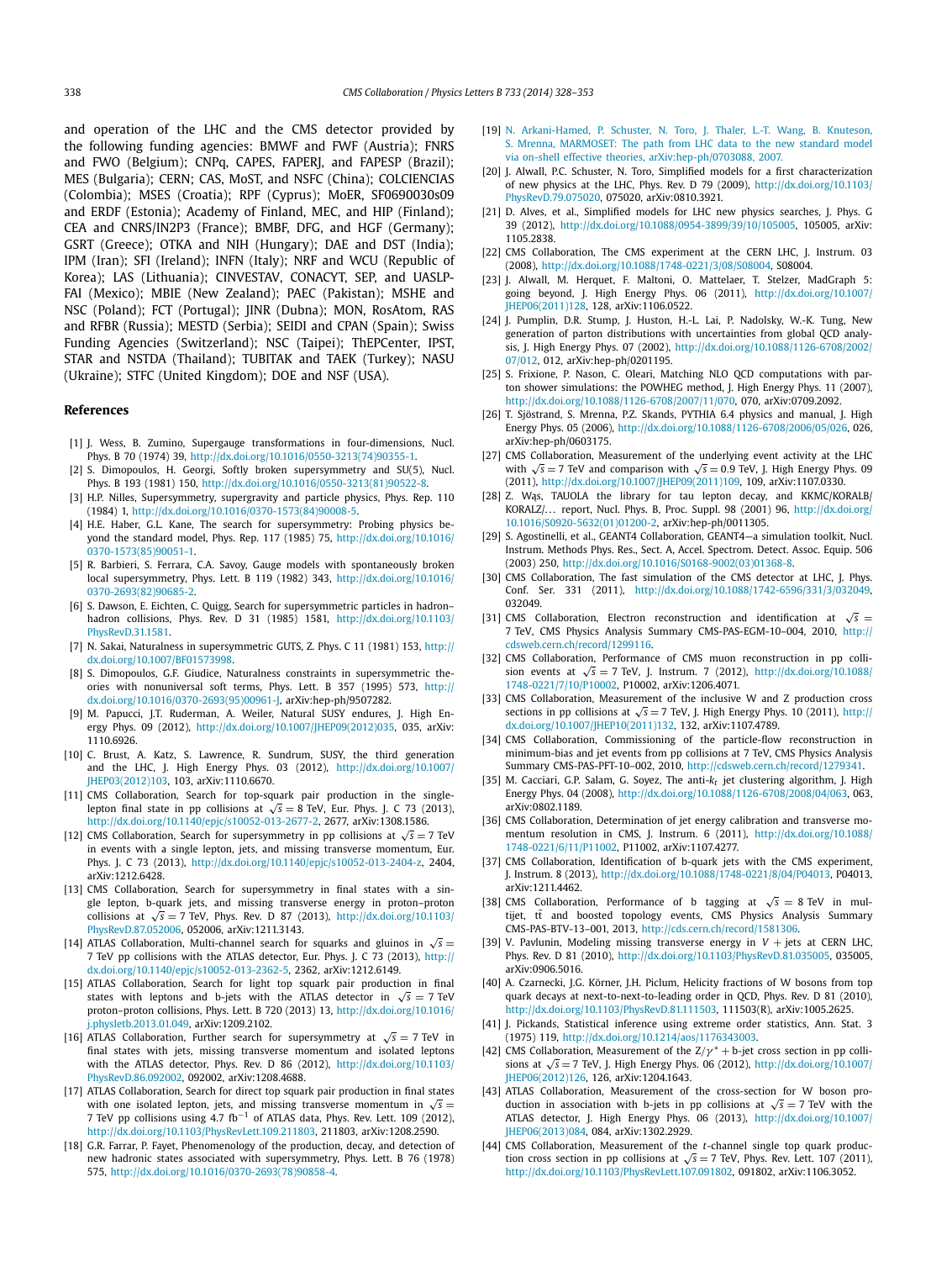- <span id="page-11-0"></span>[45] CMS Collaboration, Measurement of the polarization of W bosons with large transverse momenta in  $W +$  jets events at the LHC, Phys. Rev. Lett. 107 (2011), <http://dx.doi.org/10.1103/PhysRevLett.107.021802>, 021802, arXiv:1104.3829.
- [46] M. [Botje, J. Butterworth, A. Cooper-Sarkar, A. de Roeck, J. Feltesse, S. Forte,](http://refhub.elsevier.com/S0370-2693(14)00255-X/bib706466346C6863s1) [A. Glazov, J. Huston, R. McNulty, T. Sjöstrand, R. Thorne, The PDF4LHC work](http://refhub.elsevier.com/S0370-2693(14)00255-X/bib706466346C6863s1)[ing group interim recommendations, arXiv:1101.0538, 2011.](http://refhub.elsevier.com/S0370-2693(14)00255-X/bib706466346C6863s1)
- [47] CMS Collaboration, CMS luminosity based on pixel cluster counting Summer 2013 update, CMS Physics Analysis Summary CMS-PAS-LUM-13–001, 2013, [http://cds.cern.ch/record/1598864.](http://cds.cern.ch/record/1598864)
- [48] T. Junk, Confidence level computation for combining searches with small statistics, Nucl. Instrum. Methods Phys. Res., Sect. A, Accel. Spectrom. Detect. Assoc. Equip. 434 (1999) 435, [http://dx.doi.org/10.1016/S0168-9002\(99\)00498-2](http://dx.doi.org/10.1016/S0168-9002(99)00498-2), arXiv:hep-ex/9902006.
- [49] A.L. Read, Presentation of search results: the CL<sub>S</sub> technique, J. Phys. G 28 (2002) 2693, <http://dx.doi.org/10.1088/0954-3899/28/10/313>.
- [50] ATLAS Collaboration, CMS Collaboration, LHC Higgs Combination Group, Procedure for the LHC Higgs boson search combination in Summer 2011, Technical Report ATL-PHYS-PUB/2011-11, CMS NOTE 2011/005, 2011, [http://](http://cdsweb.cern.ch/record/1379837) [cdsweb.cern.ch/record/1379837](http://cdsweb.cern.ch/record/1379837).
- [51] W. Beenakker, R. Höpker, M. Spira, P.M. Zerwas, Squark and gluino production at hadron colliders, Nucl. Phys. B 492 (1997) 51, [http://dx.doi.org/10.1016/](http://dx.doi.org/10.1016/S0550-3213(97)80027-2) [S0550-3213\(97\)80027-2](http://dx.doi.org/10.1016/S0550-3213(97)80027-2), arXiv:hep-ph/9610490.
- [52] A. Kulesza, L. Motyka, Threshold resummation for squark–antisquark and gluino-pair production at the LHC, Phys. Rev. Lett. 102 (2009), [http://dx.doi.org/](http://dx.doi.org/10.1103/PhysRevLett.102.111802) [10.1103/PhysRevLett.102.111802,](http://dx.doi.org/10.1103/PhysRevLett.102.111802) 111802, arXiv:0807.2405.
- [53] A. Kulesza, L. Motyka, Soft gluon resummation for the production of gluino– gluino and squark–antisquark pairs at the LHC, Phys. Rev. D 80 (2009), [http://](http://dx.doi.org/10.1103/PhysRevD.80.095004) [dx.doi.org/10.1103/PhysRevD.80.095004](http://dx.doi.org/10.1103/PhysRevD.80.095004), 095004, arXiv:0905.4749.
- [54] W. Beenakker, S. Brensing, M. Krämer, A. Kulesza, E. Laenen, I. Niessen, Soft-gluon resummation for squark and gluino hadroproduction, J. High Energy Phys. 09 (2009), <http://dx.doi.org/10.1088/1126-6708/2009/12/041>, 041, arXiv:0909.4418.
- [55] W. Beenakker, S. Brensing, M. Krämer, A. Kulesza, E. Laenen, L. Motyka, I. Niessen, Squark and gluino hadroproduction, Int. J. Mod. Phys. A 26 (2011) 2637, [http://dx.doi.org/10.1142/S0217751X11053560,](http://dx.doi.org/10.1142/S0217751X11053560) arXiv:1105.1110.
- [56] [M. Krämer, A. Kulesza, R. van der Leeuw, M. Mangano, S. Padhi, T. Plehn,](http://refhub.elsevier.com/S0370-2693(14)00255-X/bib4B72616D65723A323031326278s1) [X. Portell, Supersymmetry production cross sections in pp collisions at](http://refhub.elsevier.com/S0370-2693(14)00255-X/bib4B72616D65723A323031326278s1)  $\sqrt{s}$  = [7 TeV, arXiv:1206.2892, 2012.](http://refhub.elsevier.com/S0370-2693(14)00255-X/bib4B72616D65723A323031326278s1)

### **CMS Collaboration**

S. Chatrchyan, V. Khachatryan, A.M. Sirunyan, A. Tumasyan

*Yerevan Physics Institute, Yerevan, Armenia*

W. Adam, T. Bergauer, M. Dragicevic, J. Erö, C. Fabjan<sup>1</sup>, M. Friedl, R. Frühwirth<sup>1</sup>, V.M. Ghete, N. Hörmann, J. Hrubec, M. Jeitler<sup>1</sup>, W. Kiesenhofer, V. Knünz, M. Krammer<sup>1</sup>, I. Krätschmer, D. Liko, I. Mikulec, D. Rabady<sup>2</sup>, B. Rahbaran, H. Rohringer, R. Schöfbeck, J. Strauss, A. Taurok, W. Treberer-Treberspurg, W. Waltenberger, C.-E. Wulz<sup>[1](#page-24-0)</sup>

*Institut für Hochenergiephysik der OeAW, Wien, Austria*

V. Mossolov, N. Shumeiko, J. Suarez Gonzalez

*National Centre for Particle and High Energy Physics, Minsk, Belarus*

S. Alderweireldt, M. Bansal, S. Bansal, T. Cornelis, E.A. De Wolf, X. Janssen, A. Knutsson, S. Luyckx, L. Mucibello, S. Ochesanu, B. Roland, R. Rougny, Z. Staykova, H. Van Haevermaet, P. Van Mechelen, N. Van Remortel, A. Van Spilbeeck

*Universiteit Antwerpen, Antwerpen, Belgium*

F. Blekman, S. Blyweert, J. D'Hondt, N. Heracleous, A. Kalogeropoulos, J. Keaveney, S. Lowette, M. Maes, A. Olbrechts, D. Strom, S. Tavernier, W. Van Doninck, P. Van Mulders, G.P. Van Onsem, I. Villella

*Vrije Universiteit Brussel, Brussel, Belgium*

C. Caillol, B. Clerbaux, G. De Lentdecker, L. Favart, A.P.R. Gay, T. Hreus, A. Léonard, P.E. Marage, A. Mohammadi, L. Perniè, T. Reis, T. Seva, L. Thomas, C. Vander Velde, P. Vanlaer, J. Wang

*Université Libre de Bruxelles, Bruxelles, Belgium*

V. Adler, K. Beernaert, L. Benucci, A. Cimmino, S. Costantini, S. Dildick, G. Garcia, B. Klein, J. Lellouch, A. Marinov, J. Mccartin, A.A. Ocampo Rios, D. Ryckbosch, M. Sigamani, N. Strobbe, F. Thyssen, M. Tytgat, S. Walsh, E. Yazgan, N. Zaganidis

*Ghent University, Ghent, Belgium*

S. Basegmez, C. Beluffi<sup>3</sup>, G. Bruno, R. Castello, A. Caudron, L. Ceard, G.G. Da Silveira, C. Delaere, T. du Pree, D. Favart, L. Forthomme, A. Giammanco<sup>4</sup>, J. Hollar, P. Jez, V. Lemaitre, J. Liao, O. Militaru, C. Nuttens, D. Pagano, A. Pin, K. Piotrzkowski, A. Popov<sup>5</sup>, M. Selvaggi, M. Vidal Marono, J.M. Vizan Garcia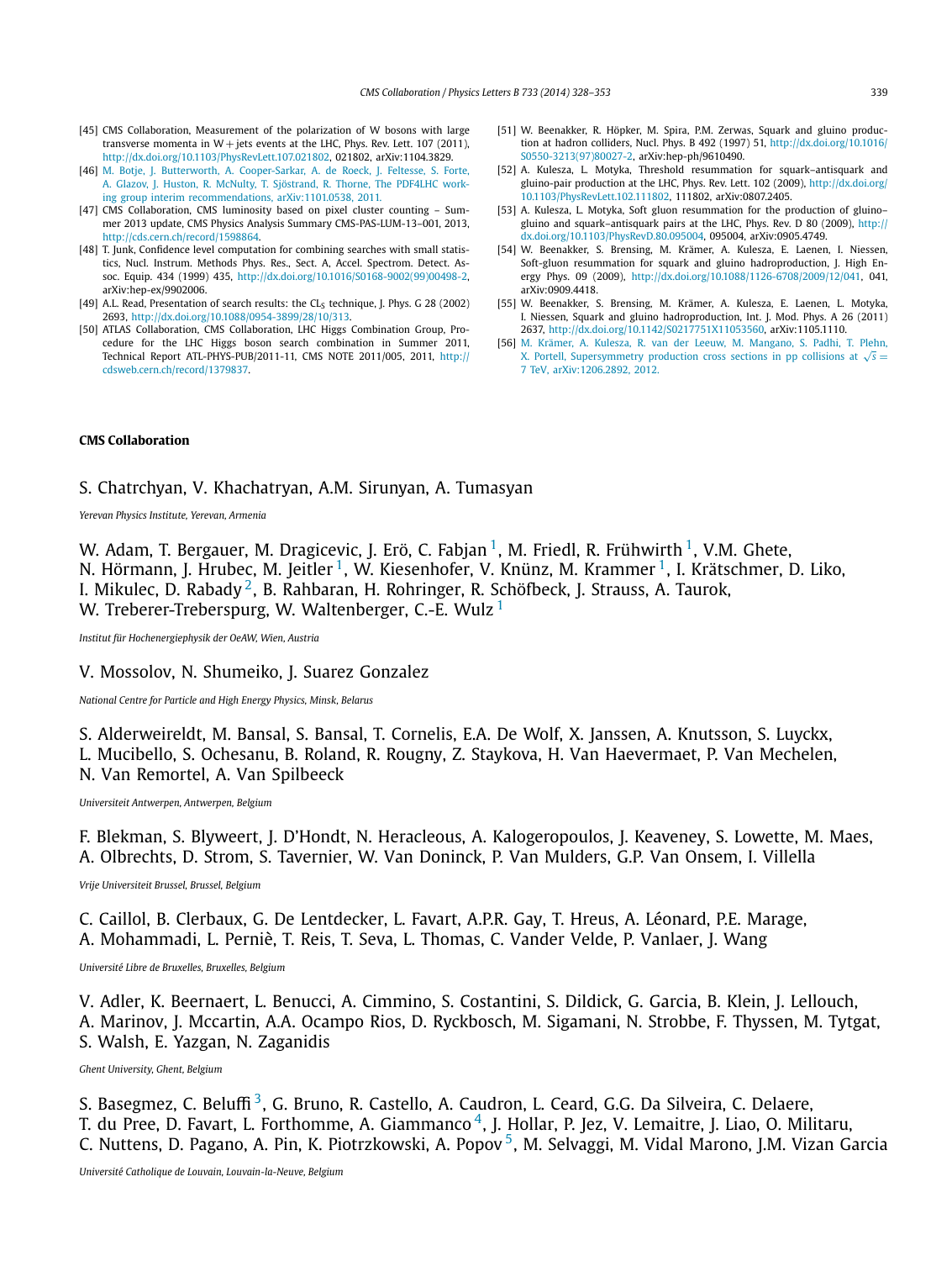# N. Beliy, T. Caebergs, E. Daubie, G.H. Hammad

*Université de Mons, Mons, Belgium*

# G.A. Alves, M. Correa Martins Junior, T. Martins, M.E. Pol, M.H.G. Souza

*Centro Brasileiro de Pesquisas Fisicas, Rio de Janeiro, Brazil*

W.L. Aldá Júnior, W. Carvalho, J. Chinellato<sup>6</sup>, A. Custódio, E.M. Da Costa, D. De Jesus Damiao, C. De Oliveira Martins, S. Fonseca De Souza, H. Malbouisson, M. Malek, D. Matos Figueiredo, L. Mundim, H. Nogima, W.L. Prado Da Silva, J. Santaolalla, A. Santoro, A. Sznajder, E.J. Tonelli Manganote<sup>6</sup>, A. Vilela Pereira

*Universidade do Estado do Rio de Janeiro, Rio de Janeiro, Brazil*

C.A. Bernardes <sup>b</sup>, F.A. Dias <sup>a, 7</sup>, T.R. Fernandez Perez Tomei <sup>a</sup>, E.M. Gregores <sup>b</sup>, C. Lagana <sup>a</sup>, P.G. Mercadante <sup>b</sup>, S.F. Novaes <sup>a</sup>, Sandra S. Padula <sup>a</sup>

<sup>a</sup> *Universidade Estadual Paulista, São Paulo, Brazil* <sup>b</sup> *Universidade Federal do ABC, São Paulo, Brazil*

# V. Genchev<sup>[2](#page-24-0)</sup>, P. Iaydiiev<sup>2</sup>, S. Piperov, M. Rodozov, G. Sultanov, M. Vutova

*Institute for Nuclear Research and Nuclear Energy, Sofia, Bulgaria*

# A. Dimitrov, I. Glushkov, R. Hadjiiska, V. Kozhuharov, L. Litov, B. Pavlov, P. Petkov

*University of Sofia, Sofia, Bulgaria*

# J.G. Bian, G.M. Chen, H.S. Chen, M. Chen, C.H. Jiang, D. Liang, S. Liang, X. Meng, R. Plestina [8,](#page-24-0) J. Tao, X. Wang, Z. Wang

*Institute of High Energy Physics, Beijing, China*

# C. Asawatangtrakuldee, Y. Ban, Y. Guo, Q. Li, W. Li, S. Liu, Y. Mao, S.J. Qian, D. Wang, L. Zhang, W. Zou

*State Key Laboratory of Nuclear Physics and Technology, Peking University, Beijing, China*

# C. Avila, C.A. Carrillo Montoya, L.F. Chaparro Sierra, C. Florez, J.P. Gomez, B. Gomez Moreno, J.C. Sanabria

*Universidad de Los Andes, Bogota, Colombia*

# N. Godinovic, D. Lelas, D. Polic, I. Puljak

*Technical University of Split, Split, Croatia*

# Z. Antunovic, M. Kovac

*University of Split, Split, Croatia*

# V. Brigljevic, K. Kadija, J. Luetic, D. Mekterovic, S. Morovic, L. Tikvica

*Institute Rudjer Boskovic, Zagreb, Croatia*

# A. Attikis, G. Mavromanolakis, J. Mousa, C. Nicolaou, F. Ptochos, P.A. Razis

*University of Cyprus, Nicosia, Cyprus*

# M. Finger, M. Finger Jr.

*Charles University, Prague, Czech Republic*

# A.A. Abdelalim <sup>9</sup>, Y. Assran <sup>10</sup>, S. Elgammal <sup>9</sup>, A. Ellithi Kamel <sup>[11](#page-24-0)</sup>, M.A. Mahmoud <sup>[12](#page-24-0)</sup>, A. Radi <sup>[13](#page-24-0),[14](#page-24-0)</sup>

*Academy of Scientific Research and Technology of the Arab Republic of Egypt, Egyptian Network of High Energy Physics, Cairo, Egypt*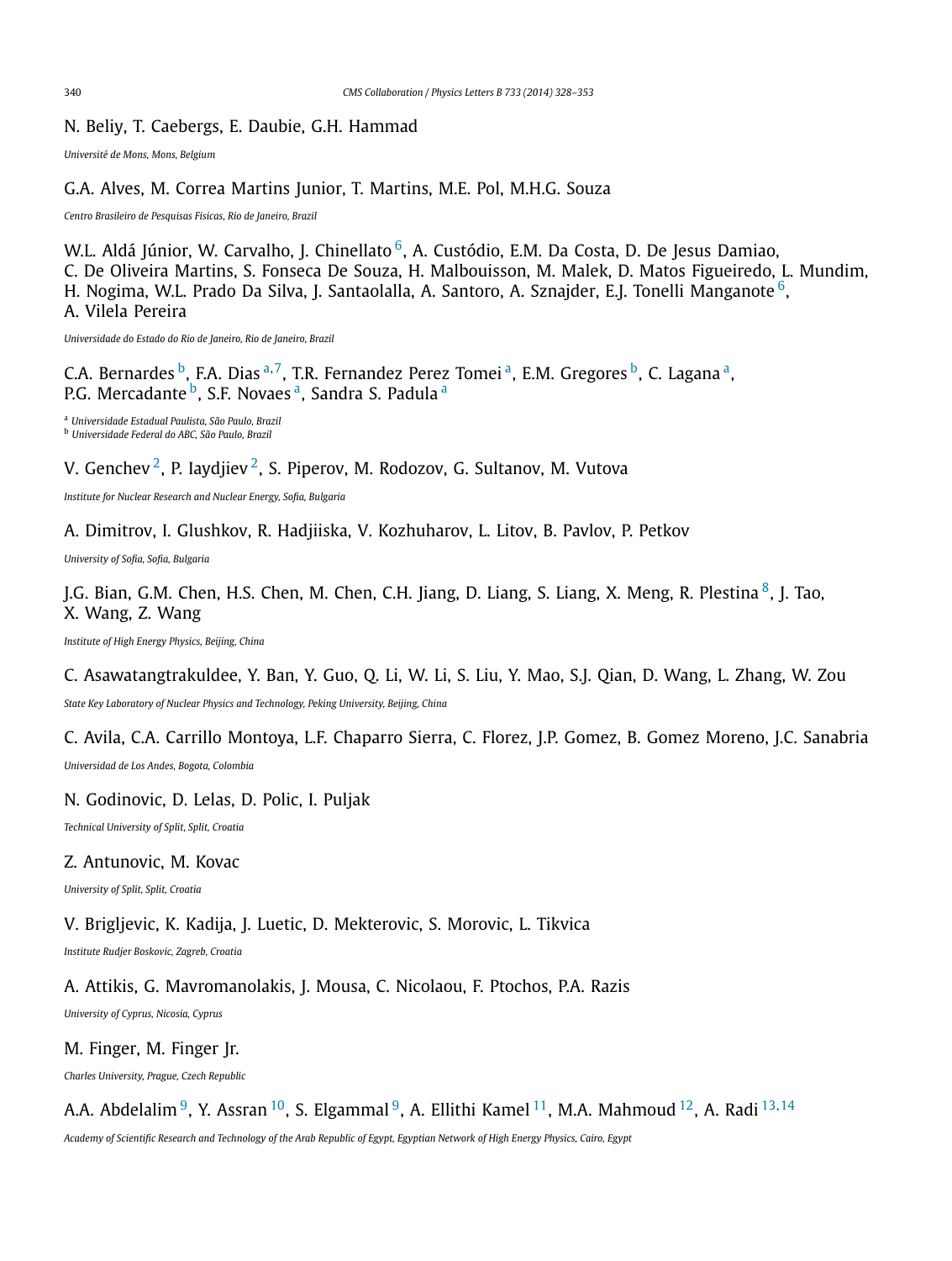# M. Kadastik, M. Müntel, M. Murumaa, M. Raidal, L. Rebane, A. Tiko

*National Institute of Chemical Physics and Biophysics, Tallinn, Estonia*

### P. Eerola, G. Fedi, M. Voutilainen

*Department of Physics, University of Helsinki, Helsinki, Finland*

J. Härkönen, V. Karimäki, R. Kinnunen, M.J. Kortelainen, T. Lampén, K. Lassila-Perini, S. Lehti, T. Lindén, P. Luukka, T. Mäenpää, T. Peltola, E. Tuominen, J. Tuominiemi, E. Tuovinen, L. Wendland

*Helsinki Institute of Physics, Helsinki, Finland*

### T. Tuuva

*Lappeenranta University of Technology, Lappeenranta, Finland*

M. Besancon, F. Couderc, M. Dejardin, D. Denegri, B. Fabbro, J.L. Faure, F. Ferri, S. Ganjour, A. Givernaud, P. Gras, G. Hamel de Monchenault, P. Jarry, E. Locci, J. Malcles, A. Nayak, J. Rander, A. Rosowsky, M. Titov

*DSM/IRFU, CEA/Saclay, Gif-sur-Yvette, France*

S. Baffioni, F. Beaudette, L. Benhabib, M. Bluj <sup>15</sup>, P. Busson, C. Charlot, N. Daci, T. Dahms, M. Dalchenko, L. Dobrzynski, A. Florent, R. Granier de Cassagnac, M. Haguenauer, P. Miné, C. Mironov, I.N. Naranjo, M. Nguyen, C. Ochando, P. Paganini, D. Sabes, R. Salerno, Y. Sirois, C. Veelken, A. Zabi

*Laboratoire Leprince-Ringuet, Ecole Polytechnique, IN2P3–CNRS, Palaiseau, France*

J.-L. Agram <sup>16</sup>, J. Andrea, D. Bloch, J.-M. Brom, E.C. Chabert, C. Collard, E. Conte <sup>16</sup>, F. Drouhin <sup>16</sup>, J.-C. Fontaine <sup>16</sup>, D. Gelé, U. Goerlach, C. Goetzmann, P. Juillot, A.-C. Le Bihan, P. Van Hove

*Institut Pluridisciplinaire Hubert Curien, Université de Strasbourg, Université de Haute Alsace Mulhouse, CNRS/IN2P3, Strasbourg, France*

# S. Gadrat

*Centre de Calcul de l'Institut National de Physique Nucleaire et de Physique des Particules, CNRS/IN2P3, Villeurbanne, France*

S. Beauceron, N. Beaupere, G. Boudoul, S. Brochet, J. Chasserat, R. Chierici, D. Contardo, P. Depasse, H. El Mamouni, J. Fan, J. Fay, S. Gascon, M. Gouzevitch, B. Ille, T. Kurca, M. Lethuillier, L. Mirabito, S. Perries, J.D. Ruiz Alvarez <sup>17</sup>, L. Sgandurra, V. Sordini, M. Vander Donckt, P. Verdier, S. Viret, H. Xiao

*Université de Lyon, Université Claude Bernard Lyon 1, CNRS–IN2P3, Institut de Physique Nucléaire de Lyon, Villeurbanne, France*

# Z. Tsamalaidze [18](#page-25-0)

*Institute of High Energy Physics and Informatization, Tbilisi State University, Tbilisi, Georgia*

C. Autermann, S. Beranek, M. Bontenackels, B. Calpas, M. Edelhoff, L. Feld, O. Hindrichs, K. Klein, A. Ostapchuk, A. Perieanu, F. Raupach, J. Sammet, S. Schael, D. Sprenger, H. Weber, B. Wittmer, V. Zhukov [5](#page-24-0)

*RWTH Aachen University, I. Physikalisches Institut, Aachen, Germany*

M. Ata, J. Caudron, E. Dietz-Laursonn, D. Duchardt, M. Erdmann, R. Fischer, A. Güth, T. Hebbeker, C. Heidemann, K. Hoepfner, D. Klingebiel, S. Knutzen, P. Kreuzer, M. Merschmeyer, A. Meyer, M. Olschewski, K. Padeken, P. Papacz, H. Pieta, H. Reithler, S.A. Schmitz, L. Sonnenschein, D. Teyssier, S. Thüer, M. Weber

*RWTH Aachen University, III. Physikalisches Institut A, Aachen, Germany*

V. Cherepanov, Y. Erdogan, G. Flügge, H. Geenen, M. Geisler, W. Haj Ahmad, F. Hoehle, B. Kargoll, T. Kress, Y. Kuessel, J. Lingemann<sup>2</sup>, A. Nowack, I.M. Nugent, L. Perchalla, O. Pooth, A. Stahl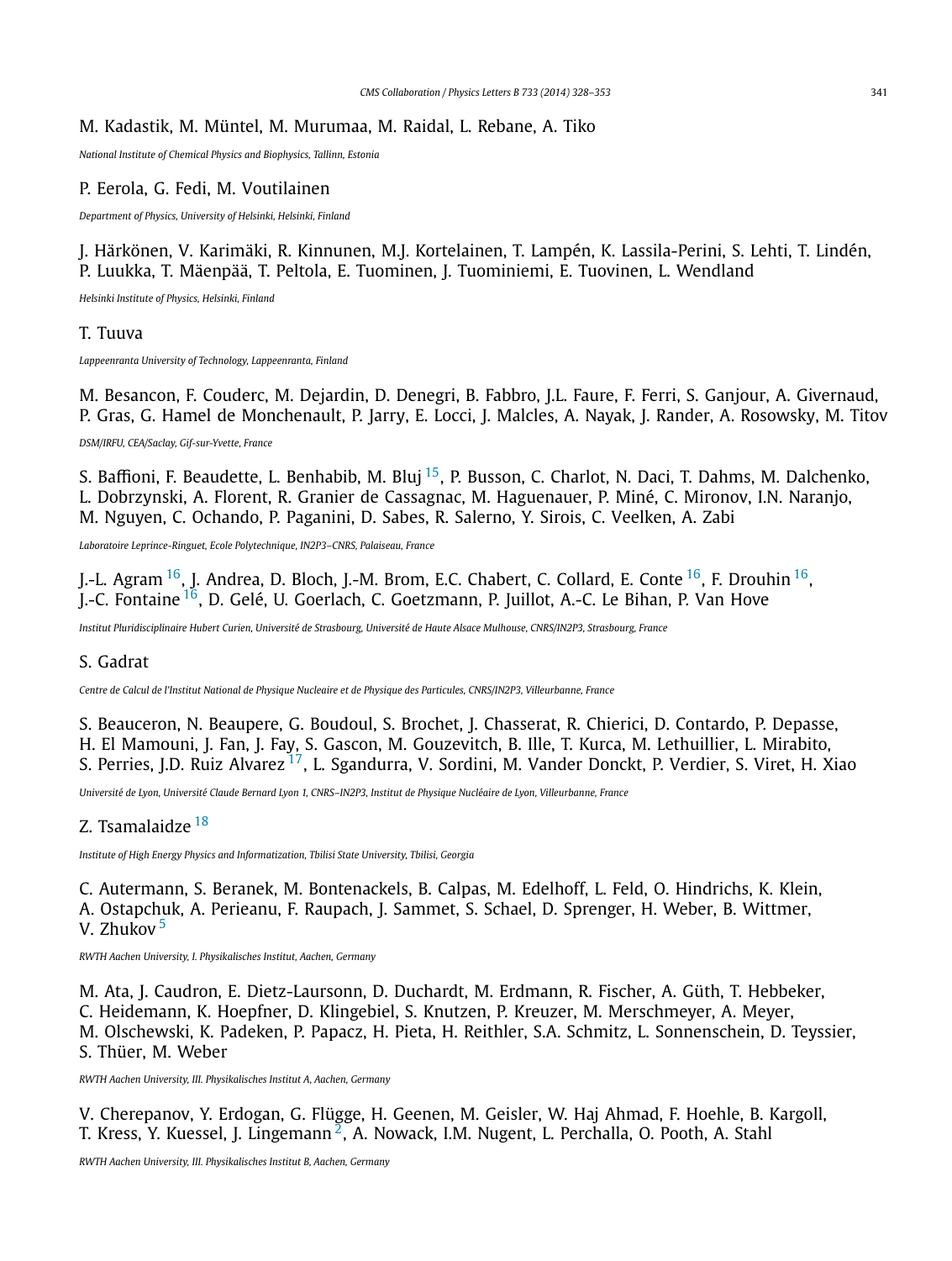I. Asin, N. Bartosik, J. Behr, W. Behrenhoff, U. Behrens, A.J. Bell, M. Bergholz <sup>[19](#page-25-0)</sup>, A. Bethani, K. Borras, A. Burgmeier, A. Cakir, L. Calligaris, A. Campbell, S. Choudhury, F. Costanza, C. Diez Pardos, S. Dooling, T. Dorland, G. Eckerlin, D. Eckstein, G. Flucke, A. Geiser, A. Grebenyuk, P. Gunnellini, S. Habib, J. Hauk, G. Hellwig, M. Hempel, D. Horton, H. Jung, M. Kasemann, P. Katsas, C. Kleinwort, H. Kluge, M. Krämer, D. Krücker, W. Lange, J. Leonard, K. Lipka, W. Lohmann<sup>19</sup>, B. Lutz, R. Mankel, I. Marfin, I.-A. Melzer-Pellmann, A.B. Meyer, J. Mnich, A. Mussgiller, S. Naumann-Emme, O. Novgorodova, F. Nowak, J. Olzem, H. Perrey, A. Petrukhin, D. Pitzl, R. Placakyte, A. Raspereza, P.M. Ribeiro Cipriano, C. Riedl, E. Ron, M.Ö. Sahin, J. Salfeld-Nebgen, R. Schmidt [19,](#page-25-0) T. Schoerner-Sadenius, M. Schröder, N. Sen, M. Stein, R. Walsh, C. Wissing

*Deutsches Elektronen-Synchrotron, Hamburg, Germany*

M. Aldaya Martin, V. Blobel, H. Enderle, J. Erfle, E. Garutti, M. Görner, M. Gosselink, J. Haller, K. Heine, R.S. Höing, G. Kaussen, H. Kirschenmann, R. Klanner, R. Kogler, J. Lange, I. Marchesini, J. Ott, T. Peiffer, N. Pietsch, D. Rathjens, C. Sander, H. Schettler, P. Schleper, E. Schlieckau, A. Schmidt, T. Schum, M. Seidel, J. Sibille [20,](#page-25-0) V. Sola, H. Stadie, G. Steinbrück, D. Troendle, E. Usai, L. Vanelderen

*University of Hamburg, Hamburg, Germany*

C. Barth, C. Baus, J. Berger, C. Böser, E. Butz, T. Chwalek, W. De Boer, A. Descroix, A. Dierlamm, M. Feindt, M. Guthoff<sup>2</sup>, F. Hartmann<sup>2</sup>, T. Hauth<sup>2</sup>, H. Held, K.H. Hoffmann, U. Husemann, I. Katkov<sup>5</sup>, J.R. Komaragiri, A. Kornmayer [2,](#page-24-0) E. Kuznetsova, P. Lobelle Pardo, D. Martschei, M.U. Mozer, Th. Müller, M. Niegel, A. Nürnberg, O. Oberst, G. Quast, K. Rabbertz, F. Ratnikov, S. Röcker, F.-P. Schilling, G. Schott, H.J. Simonis, F.M. Stober, R. Ulrich, J. Wagner-Kuhr, S. Wayand, T. Weiler, M. Zeise

*Institut für Experimentelle Kernphysik, Karlsruhe, Germany*

G. Anagnostou, G. Daskalakis, T. Geralis, S. Kesisoglou, A. Kyriakis, D. Loukas, A. Markou, C. Markou, E. Ntomari, I. Topsis-giotis

*Institute of Nuclear and Particle Physics (INPP), NCSR Demokritos, Aghia Paraskevi, Greece*

# L. Gouskos, A. Panagiotou, N. Saoulidou, E. Stiliaris

*University of Athens, Athens, Greece*

X. Aslanoglou, I. Evangelou, G. Flouris, C. Foudas, P. Kokkas, N. Manthos, I. Papadopoulos, E. Paradas

*University of Ioánnina, Ioánnina, Greece*

# G. Bencze, C. Hajdu, P. Hidas, D. Horvath [21](#page-25-0), F. Sikler, V. Veszpremi, G. Vesztergombi [22,](#page-25-0) A.J. Zsigmond

*KFKI Research Institute for Particle and Nuclear Physics, Budapest, Hungary*

N. Beni, S. Czellar, J. Molnar, J. Palinkas, Z. Szillasi

*Institute of Nuclear Research ATOMKI, Debrecen, Hungary*

## J. Karancsi, P. Raics, Z.L. Trocsanyi, B. Ujvari

*University of Debrecen, Debrecen, Hungary*

# S.K. Swain [23](#page-25-0)

*National Institute of Science Education and Research, Bhubaneswar, India*

# S.B. Beri, V. Bhatnagar, N. Dhingra, R. Gupta, M. Kaur, M.Z. Mehta, M. Mittal, N. Nishu, A. Sharma, J.B. Singh

*Panjab University, Chandigarh, India*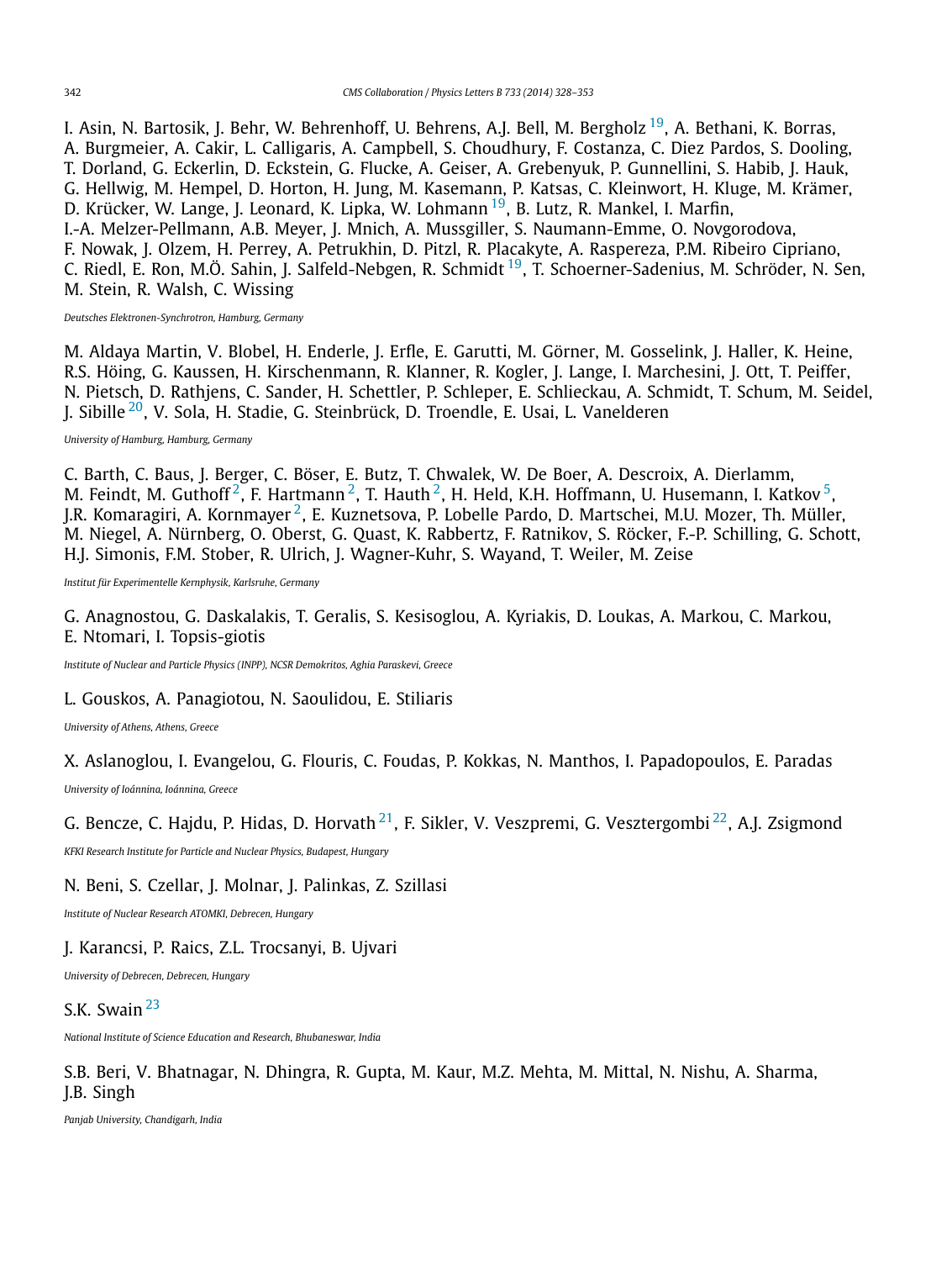Ashok Kumar, Arun Kumar, S. Ahuja, A. Bhardwaj, B.C. Choudhary, A. Kumar, S. Malhotra, M. Naimuddin, K. Ranjan, P. Saxena, V. Sharma, R.K. Shivpuri

*University of Delhi, Delhi, India*

S. Banerjee, S. Bhattacharya, K. Chatterjee, S. Dutta, B. Gomber, Sa. Jain, Sh. Jain, R. Khurana, A. Modak, S. Mukherjee, D. Roy, S. Sarkar, M. Sharan, A.P. Singh

*Saha Institute of Nuclear Physics, Kolkata, India*

A. Abdulsalam, D. Dutta, S. Kailas, V. Kumar, A.K. Mohanty [2](#page-24-0), L.M. Pant, P. Shukla, A. Topkar

*Bhabha Atomic Research Centre, Mumbai, India*

T. Aziz, R.M. Chatterjee, S. Ganguly, S. Ghosh, M. Guchait  $^{24}$ , A. Gurtu  $^{25}$ , G. Kole, S. Kumar, M. Maity  $^{26}$ , G. Majumder, K. Mazumdar, G.B. Mohanty, B. Parida, K. Sudhakar, N. Wickramage<sup>[27](#page-25-0)</sup>

*Tata Institute of Fundamental Research – EHEP, Mumbai, India*

S. Banerjee, S. Dugad

*Tata Institute of Fundamental Research – HECR, Mumbai, India*

H. Arfaei, H. Bakhshiansohi, S.M. Etesami<sup>28</sup>, A. Fahim<sup>29</sup>, A. Jafari, M. Khakzad, M. Mohammadi Najafabadi, S. Paktinat Mehdiabadi, B. Safarzadeh [30](#page-25-0), M. Zeinali

*Institute for Research in Fundamental Sciences (IPM), Tehran, Iran*

### M. Grunewald

*University College Dublin, Dublin, Ireland*

M. Abbrescia <sup>a</sup>*,*b, L. Barbone <sup>a</sup>*,*b, C. Calabria <sup>a</sup>*,*b, S.S. Chhibra <sup>a</sup>*,*b, A. Colaleo a, D. Creanza <sup>a</sup>*,*c, N. De Filippis <sup>a</sup>*,*c, M. De Palma <sup>a</sup>*,*b, L. Fiore a, G. Iaselli <sup>a</sup>*,*c, G. Maggi <sup>a</sup>*,*c, M. Maggi a, B. Marangelli <sup>a</sup>*,*b, S. My <sup>a</sup>*,*c, S. Nuzzo <sup>a</sup>*,*b, N. Pacifico a, A. Pompili <sup>a</sup>*,*b, G. Pugliese <sup>a</sup>*,*c, R. Radogna <sup>a</sup>*,*b, G. Selvaggi <sup>a</sup>*,*b, L. Silvestris a, G. Singh <sup>a</sup>*,*b, R. Venditti <sup>a</sup>*,*b, P. Verwilligen a, G. Zito <sup>a</sup>

<sup>a</sup> *INFN Sezione di Bari, Bari, Italy*

<sup>b</sup> *Università di Bari, Bari, Italy*

<sup>c</sup> *Politecnico di Bari, Bari, Italy*

G. Abbiendi a, A.C. Benvenuti a, D. Bonacorsi <sup>a</sup>*,*b, S. Braibant-Giacomelli <sup>a</sup>*,*b, L. Brigliadori <sup>a</sup>*,*b, R. Campanini <sup>a</sup>*,*b, P. Capiluppi <sup>a</sup>*,*b, A. Castro <sup>a</sup>*,*b, F.R. Cavallo a, G. Codispoti <sup>a</sup>*,*b, M. Cuffiani <sup>a</sup>*,*b, G.M. Dallavalle <sup>a</sup>, F. Fabbri <sup>a</sup>, A. Fanfani <sup>a,b</sup>, D. Fasanella <sup>a,b</sup>, P. Giacomelli <sup>a</sup>, C. Grandi <sup>a</sup>, L. Guiducci <sup>a,b</sup>, S. Marcellini<sup>a</sup>, G. Masetti<sup>a</sup>, M. Meneghelli<sup>a, b</sup>, A. Montanari<sup>a</sup>, F.L. Navarria a, b, F. Odorici<sup>a</sup>, A. Perrotta<sup>a</sup>, F. Primavera <sup>a</sup>*,*b, A.M. Rossi <sup>a</sup>*,*b, T. Rovelli <sup>a</sup>*,*b, G.P. Siroli <sup>a</sup>*,*b, N. Tosi <sup>a</sup>*,*b, R. Travaglini <sup>a</sup>*,*<sup>b</sup>

<sup>a</sup> *INFN Sezione di Bologna, Bologna, Italy*

<sup>b</sup> *Università di Bologna, Bologna, Italy*

S. Albergo <sup>a</sup>*,*b, G. Cappello a, M. Chiorboli <sup>a</sup>*,*b, S. Costa <sup>a</sup>*,*b, F. Giordano <sup>a</sup>*,*[2,](#page-24-0) R. Potenza <sup>a</sup>*,*b, A. Tricomi <sup>a</sup>*,*b, C. Tuve <sup>a</sup>*,*<sup>b</sup>

<sup>a</sup> *INFN Sezione di Catania, Catania, Italy* <sup>b</sup> *Università di Catania, Catania, Italy*

G. Barbagli<sup>a</sup>, V. Ciulli<sup>a,b</sup>, C. Civinini<sup>a</sup>, R. D'Alessandro<sup>a,b</sup>, E. Focardi<sup>a,b</sup>, E. Gallo<sup>a</sup>, S. Gonzi<sup>a,b</sup>, V. Gori<sup>a,b</sup>, P. Lenzi<sup>a,b</sup>, M. Meschini<sup>a</sup>, S. Paoletti<sup>a</sup>, G. Sguazzoni<sup>a</sup>, A. Tropiano<sup>a,b</sup>

<sup>a</sup> *INFN Sezione di Firenze, Firenze, Italy*

<sup>b</sup> *Università di Firenze, Firenze, Italy*

L. Benussi, S. Bianco, F. Fabbri, D. Piccolo

*INFN Laboratori Nazionali di Frascati, Frascati, Italy*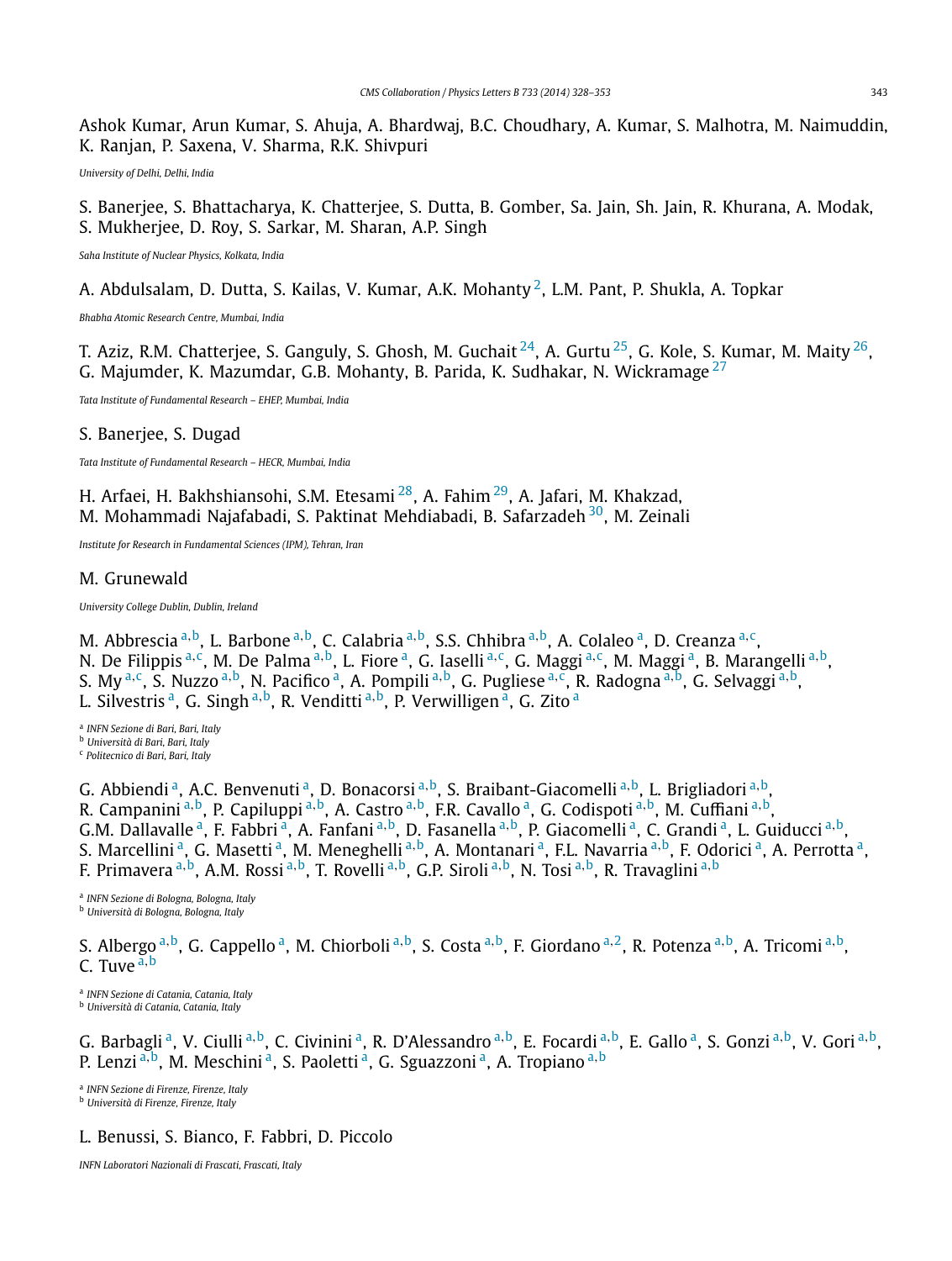P. Fabbricatore <sup>a</sup>, R. Ferretti <sup>a,b</sup>, F. Ferro <sup>a</sup>, M. Lo Vetere <sup>a,b</sup>, R. Musenich <sup>a</sup>, E. Robutti <sup>a</sup>, S. Tosi <sup>a,b</sup>

<sup>a</sup> *INFN Sezione di Genova, Genova, Italy* <sup>b</sup> *Università di Genova, Genova, Italy*

A. Benaglia a, M.E. Dinardo <sup>a</sup>*,*b, S. Fiorendi <sup>a</sup>*,*b*,*[2,](#page-24-0) S. Gennai a, A. Ghezzi <sup>a</sup>*,*b, P. Govoni <sup>a</sup>*,*b, M.T. Lucchini <sup>a</sup>*,*b*,*[2,](#page-24-0) S. Malvezzi a, R.A. Manzoni <sup>a</sup>*,*b*,*[2,](#page-24-0) A. Martelli <sup>a</sup>*,*b*,*[2,](#page-24-0) D. Menasce a, L. Moroni a, M. Paganoni <sup>a</sup>*,*b, D. Pedrini a, S. Ragazzi <sup>a</sup>*,*b, N. Redaelli a, T. Tabarelli de Fatis <sup>a</sup>*,*<sup>b</sup>

<sup>a</sup> *INFN Sezione di Milano-Bicocca, Milano, Italy* <sup>b</sup> *Università di Milano-Bicocca, Milano, Italy*

S. Buontempo a, N. Cavallo <sup>a</sup>*,*c, F. Fabozzi <sup>a</sup>*,*c, A.O.M. Iorio <sup>a</sup>*,*b, L. Lista a, S. Meola <sup>a</sup>*,*d*,*[2,](#page-24-0) M. Merola a, P. Paolucci <sup>a</sup>*,*[2](#page-24-0)

<sup>a</sup> *INFN Sezione di Napoli, Napoli, Italy*

<sup>b</sup> *Università di Napoli 'Federico II', Napoli, Italy* <sup>c</sup> *Università della Basilicata (Potenza), Napoli, Italy*

<sup>d</sup> *Università G. Marconi (Roma), Napoli, Italy*

P. Azzi<sup>a</sup>, N. Bacchetta<sup>a</sup>, D. Bisello<sup>a,b</sup>, A. Branca<sup>a,b</sup>, R. Carlin<sup>a,b</sup>, P. Checchia<sup>a</sup>, T. Dorigo<sup>a</sup>, U. Dosselli<sup>a</sup>, M. Galanti <sup>a</sup>*,*b*,*[2,](#page-24-0) F. Gasparini <sup>a</sup>*,*b, U. Gasparini <sup>a</sup>*,*b, P. Giubilato <sup>a</sup>*,*b, F. Gonella a, A. Gozzelino a, K. Kanishchev <sup>a</sup>*,*c, S. Lacaprara a, I. Lazzizzera <sup>a</sup>*,*c, M. Margoni <sup>a</sup>*,*b, A.T. Meneguzzo <sup>a</sup>*,*b, F. Montecassiano a, J. Pazzini <sup>a</sup>*,*b, N. Pozzobon <sup>a</sup>*,*b, P. Ronchese <sup>a</sup>*,*b, F. Simonetto <sup>a</sup>*,*b, E. Torassa a, M. Tosi <sup>a</sup>*,*b, S. Ventura a, P. Zotto <sup>a</sup>*,*b, A. Zucchetta <sup>a</sup>*,*b, G. Zumerle <sup>a</sup>*,*<sup>b</sup>

<sup>a</sup> *INFN Sezione di Padova, Padova, Italy*

<sup>b</sup> *Università di Padova, Padova, Italy*

<sup>c</sup> *Università di Trento (Trento), Padova, Italy*

M. Gabusi <sup>a</sup>*,*b, S.P. Ratti <sup>a</sup>*,*b, C. Riccardi <sup>a</sup>*,*b, P. Vitulo <sup>a</sup>*,*<sup>b</sup>

<sup>a</sup> *INFN Sezione di Pavia, Pavia, Italy* <sup>b</sup> *Università di Pavia, Pavia, Italy*

M. Biasini <sup>a</sup>*,*b, G.M. Bilei a, L. Fanò <sup>a</sup>*,*b, P. Lariccia <sup>a</sup>*,*b, G. Mantovani <sup>a</sup>*,*b, M. Menichelli a, A. Nappi <sup>a</sup>*,*b*,*[†,](#page-24-0) F. Romeo <sup>a</sup>*,*b, A. Saha a, A. Santocchia <sup>a</sup>*,*b, A. Spiezia <sup>a</sup>*,*<sup>b</sup>

<sup>a</sup> *INFN Sezione di Perugia, Perugia, Italy*

<sup>b</sup> *Università di Perugia, Perugia, Italy*

K. Androsov a, <sup>31</sup>, P. Azzurri a, G. Bagliesi a, J. Bernardini a, T. Boccali a, G. Broccolo a,c, R. Castaldi a, M.A. Ciocci <sup>a</sup>*,*[31,](#page-25-0) R. Dell'Orso a, F. Fiori <sup>a</sup>*,*c, L. Foà <sup>a</sup>*,*c, A. Giassi a, M.T. Grippo <sup>a</sup>*,*[31,](#page-25-0) A. Kraan a, F. Ligabue <sup>a</sup>*,*c, T. Lomtadze a, L. Martini <sup>a</sup>*,*b, A. Messineo <sup>a</sup>*,*b, C.S. Moon <sup>a</sup>*,*[32,](#page-25-0) F. Palla a, A. Rizzi <sup>a</sup>*,*b, A. Savoy-Navarro <sup>a</sup>*,*[33,](#page-25-0) A.T. Serban<sup>a</sup>, P. Spagnolo<sup>a</sup>, P. Squillacioti<sup>a, 31</sup>, R. Tenchini<sup>a</sup>, G. Tonelli<sup>a, b</sup>, A. Venturi<sup>a</sup>, P.G. Verdini<sup>a</sup>, C. Vernieri <sup>a</sup>*,*<sup>c</sup>

<sup>a</sup> *INFN Sezione di Pisa, Pisa, Italy*

<sup>b</sup> *Università di Pisa, Pisa, Italy* <sup>c</sup> *Scuola Normale Superiore di Pisa, Pisa, Italy*

L. Barone <sup>a</sup>*,*b, F. Cavallari a, D. Del Re <sup>a</sup>*,*b, M. Diemoz a, M. Grassi <sup>a</sup>*,*b, C. Jorda a, E. Longo <sup>a</sup>*,*b, F. Margaroli <sup>a</sup>*,*b, P. Meridiani<sup>a</sup>, F. Micheli<sup>a,b</sup>, S. Nourbakhsh a,b, G. Organtini a,b, R. Paramatti<sup>a</sup>, S. Rahatlou a,b, C. Rovelli<sup>a</sup>, L. Soffi <sup>a</sup>*,*b, P. Traczyk <sup>a</sup>*,*<sup>b</sup>

<sup>a</sup> *INFN Sezione di Roma, Roma, Italy* <sup>b</sup> *Università di Roma, Roma, Italy*

N. Amapane <sup>a</sup>*,*b, R. Arcidiacono <sup>a</sup>*,*c, S. Argiro <sup>a</sup>*,*b, M. Arneodo <sup>a</sup>*,*c, R. Bellan <sup>a</sup>*,*b, C. Biino a, N. Cartiglia a, S. Casasso <sup>a</sup>*,*b, M. Costa <sup>a</sup>*,*b, A. Degano <sup>a</sup>*,*b, N. Demaria a, C. Mariotti a, S. Maselli a, E. Migliore <sup>a</sup>*,*b, V. Monaco <sup>a</sup>*,*b, M. Musich a, M.M. Obertino <sup>a</sup>*,*c, G. Ortona <sup>a</sup>*,*b, L. Pacher <sup>a</sup>*,*b, N. Pastrone a, M. Pelliccioni <sup>a</sup>*,*[2,](#page-24-0) A. Potenza <sup>a</sup>*,*b, A. Romero <sup>a</sup>*,*b, M. Ruspa <sup>a</sup>*,*c, R. Sacchi <sup>a</sup>*,*b, A. Solano <sup>a</sup>*,*b, A. Staiano a, U. Tamponi <sup>a</sup>

<sup>a</sup> *INFN Sezione di Torino, Torino, Italy*

<sup>b</sup> *Università di Torino, Torino, Italy*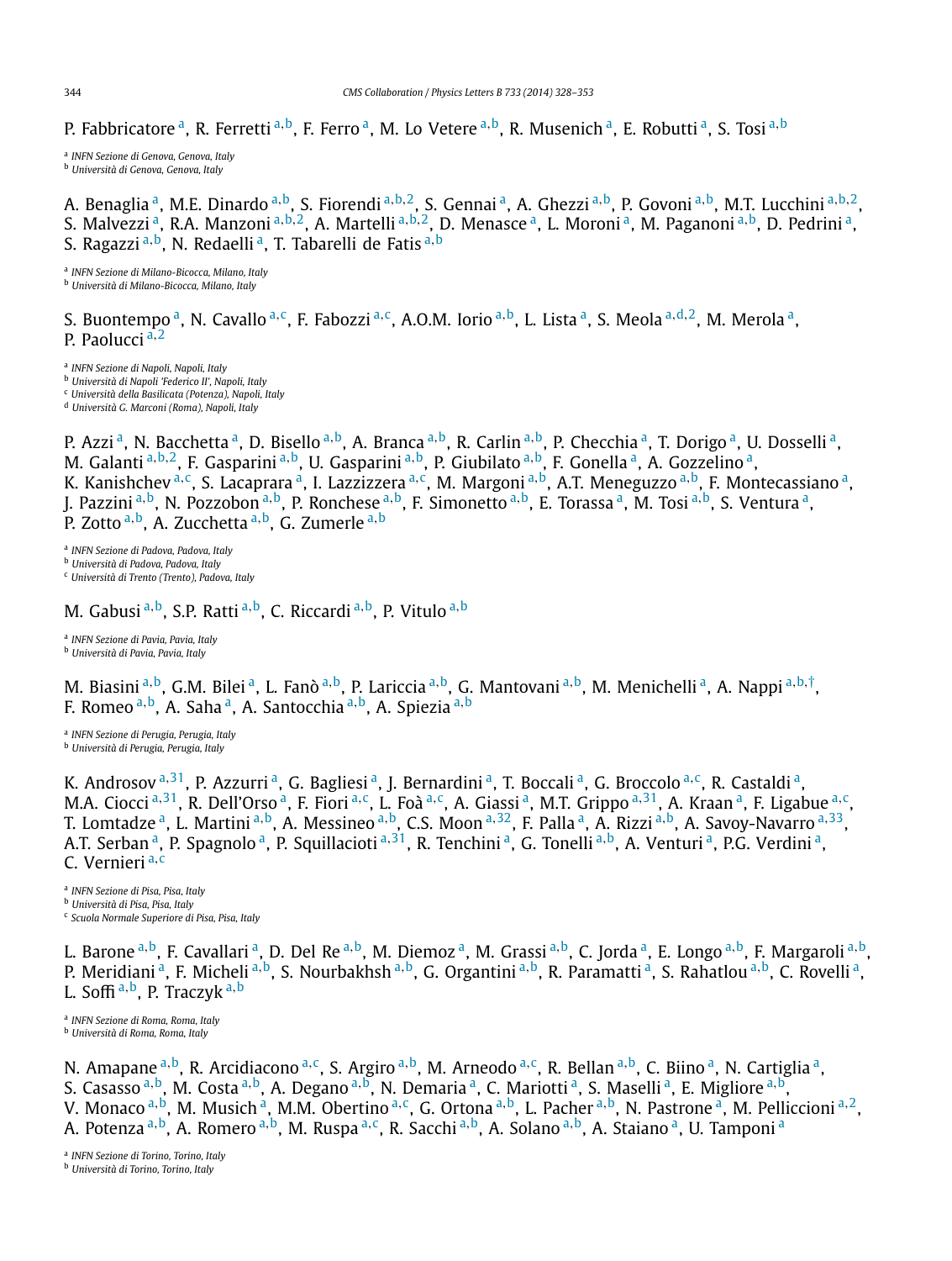<sup>c</sup> *Università del Piemonte Orientale (Novara), Torino, Italy*

S. Belforte a, V. Candelise <sup>a</sup>*,*b, M. Casarsa a, F. Cossutti <sup>a</sup>*,*[2,](#page-24-0) G. Della Ricca <sup>a</sup>*,*b, B. Gobbo a, C. La Licata <sup>a</sup>*,*b, M. Marone <sup>a</sup>*,*b, D. Montanino <sup>a</sup>*,*b, A. Penzo a, A. Schizzi <sup>a</sup>*,*b, T. Umer <sup>a</sup>*,*b, A. Zanetti <sup>a</sup>

<sup>a</sup> *INFN Sezione di Trieste, Trieste, Italy* <sup>b</sup> *Università di Trieste, Trieste, Italy*

# S. Chang, T.Y. Kim, S.K. Nam

*Kangwon National University, Chunchon, Republic of Korea*

D.H. Kim, G.N. Kim, J.E. Kim, D.J. Kong, S. Lee, Y.D. Oh, H. Park, D.C. Son

*Kyungpook National University, Daegu, Republic of Korea*

# J.Y. Kim, Zero J. Kim, S. Song

*Chonnam National University, Institute for Universe and Elementary Particles, Kwangju, Republic of Korea*

# S. Choi, D. Gyun, B. Hong, M. Jo, H. Kim, T.J. Kim, Y. Kim, K.S. Lee, S.K. Park, Y. Roh

*Korea University, Seoul, Republic of Korea*

# M. Choi, J.H. Kim, C. Park, I.C. Park, S. Park, G. Ryu

*University of Seoul, Seoul, Republic of Korea*

# Y. Choi, Y.K. Choi, J. Goh, M.S. Kim, E. Kwon, B. Lee, J. Lee, S. Lee, H. Seo, I. Yu

*Sungkyunkwan University, Suwon, Republic of Korea*

## I. Grigelionis, A. Juodagalvis

*Vilnius University, Vilnius, Lithuania*

# H. Castilla-Valdez, E. De La Cruz-Burelo, I. Heredia-de La Cruz<sup>34</sup>, R. Lopez-Fernandez, J. Martínez-Ortega, A. Sanchez-Hernandez, L.M. Villasenor-Cendejas

*Centro de Investigacion y de Estudios Avanzados del IPN, Mexico City, Mexico*

# S. Carrillo Moreno, F. Vazquez Valencia

*Universidad Iberoamericana, Mexico City, Mexico*

### H.A. Salazar Ibarguen

*Benemerita Universidad Autonoma de Puebla, Puebla, Mexico*

# E. Casimiro Linares, A. Morelos Pineda

*Universidad Autónoma de San Luis Potosí, San Luis Potosí, Mexico*

# D. Krofcheck

*University of Auckland, Auckland, New Zealand*

### P.H. Butler, R. Doesburg, S. Reucroft, H. Silverwood

*University of Canterbury, Christchurch, New Zealand*

# M. Ahmad, M.I. Asghar, J. Butt, H.R. Hoorani, S. Khalid, W.A. Khan, T. Khurshid, S. Qazi, M.A. Shah, M. Shoaib

*National Centre for Physics, Quaid-I-Azam University, Islamabad, Pakistan*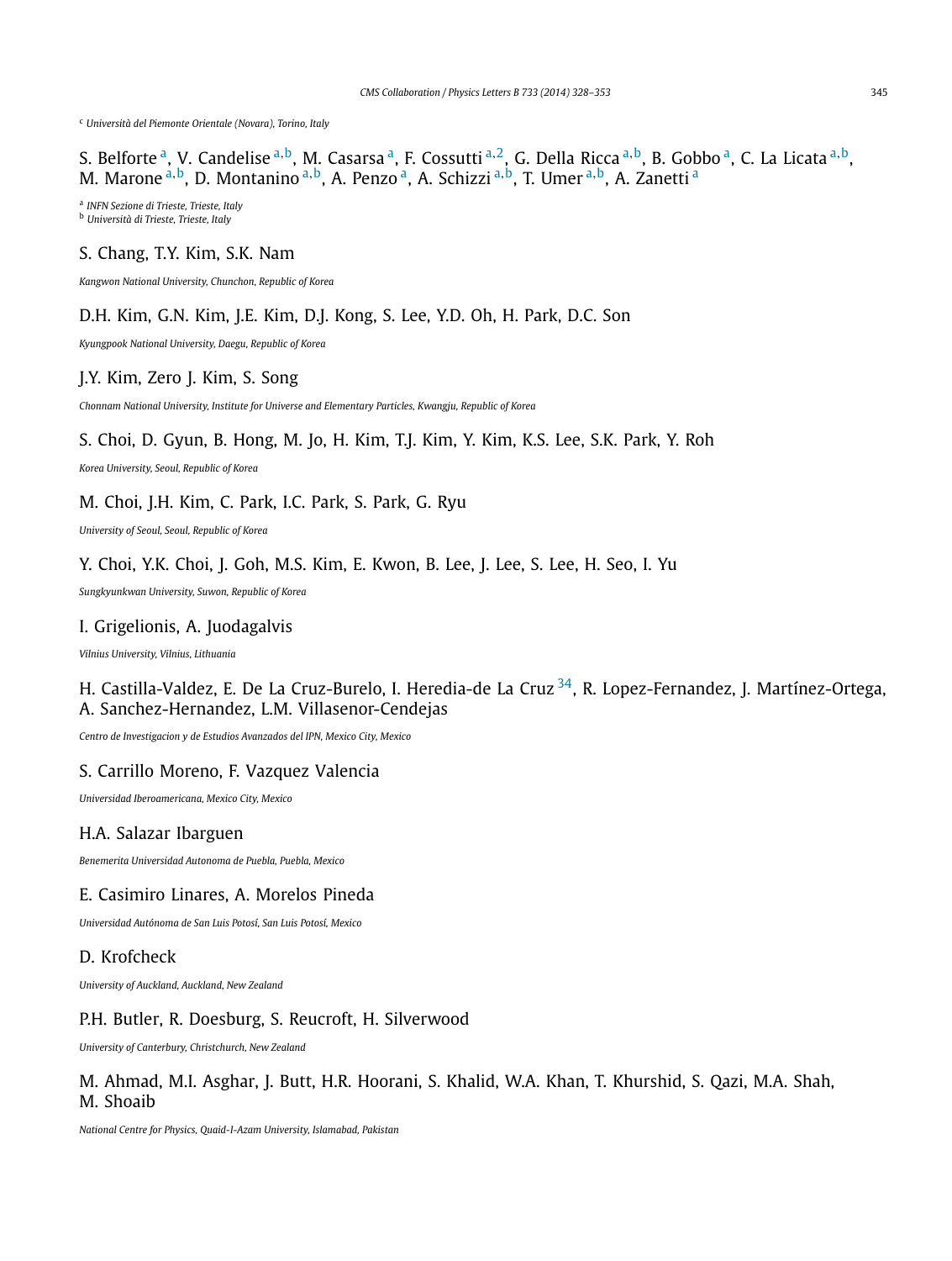H. Bialkowska, B. Boimska, T. Frueboes, M. Górski, M. Kazana, K. Nawrocki, K. Romanowska-Rybinska, M. Szleper, G. Wrochna, P. Zalewski

*National Centre for Nuclear Research, Swierk, Poland*

G. Brona, K. Bunkowski, M. Cwiok, W. Dominik, K. Doroba, A. Kalinowski, M. Konecki, J. Krolikowski, M. Misiura, W. Wolszczak

*Institute of Experimental Physics, Faculty of Physics, University of Warsaw, Warsaw, Poland*

N. Almeida, P. Bargassa, C. Beirão Da Cruz E Silva, P. Faccioli, P.G. Ferreira Parracho, M. Gallinaro, F. Nguyen, J. Rodrigues Antunes, J. Seixas [2,](#page-24-0) J. Varela, P. Vischia

*Laboratório de Instrumentação e Física Experimental de Partículas, Lisboa, Portugal*

S. Afanasiev, P. Bunin, M. Gavrilenko, I. Golutvin, I. Gorbunov, A. Kamenev, V. Karjavin, V. Konoplyanikov, A. Lanev, A. Malakhov, V. Matveev, P. Moisenz, V. Palichik, V. Perelygin, S. Shmatov, N. Skatchkov, V. Smirnov, A. Zarubin

*Joint Institute for Nuclear Research, Dubna, Russia*

S. Evstyukhin, V. Golovtsov, Y. Ivanov, V. Kim, P. Levchenko, V. Murzin, V. Oreshkin, I. Smirnov, V. Sulimov, L. Uvarov, S. Vavilov, A. Vorobyev, An. Vorobyev

*Petersburg Nuclear Physics Institute, Gatchina (St. Petersburg), Russia*

Yu. Andreev, A. Dermenev, S. Gninenko, N. Golubev, M. Kirsanov, N. Krasnikov, A. Pashenkov, D. Tlisov, A. Toropin

*Institute for Nuclear Research, Moscow, Russia*

V. Epshteyn, V. Gavrilov, N. Lychkovskaya, V. Popov, G. Safronov, S. Semenov, A. Spiridonov, V. Stolin, E. Vlasov, A. Zhokin

*Institute for Theoretical and Experimental Physics, Moscow, Russia*

V. Andreev, M. Azarkin, I. Dremin, M. Kirakosyan, A. Leonidov, G. Mesyats, S.V. Rusakov, A. Vinogradov

*P.N. Lebedev Physical Institute, Moscow, Russia*

A. Belyaev, E. Boos, M. Dubinin<sup>7</sup>, L. Dudko, A. Ershov, A. Gribushin, V. Klyukhin, O. Kodolova, I. Lokhtin, A. Markina, S. Obraztsov, S. Petrushanko, V. Savrin, A. Snigirev

*Skobeltsyn Institute of Nuclear Physics, Lomonosov Moscow State University, Moscow, Russia*

I. Azhgirey, I. Bayshev, S. Bitioukov, V. Kachanov, A. Kalinin, D. Konstantinov, V. Krychkine, V. Petrov, R. Ryutin, A. Sobol, L. Tourtchanovitch, S. Troshin, N. Tyurin, A. Uzunian, A. Volkov

*State Research Center of Russian Federation, Institute for High Energy Physics, Protvino, Russia*

P. Adzic [35,](#page-25-0) M. Djordjevic, M. Ekmedzic, J. Milosevic

*University of Belgrade, Faculty of Physics and Vinca Institute of Nuclear Sciences, Belgrade, Serbia*

M. Aguilar-Benitez, J. Alcaraz Maestre, C. Battilana, E. Calvo, M. Cerrada, M. Chamizo Llatas<sup>2</sup>, N. Colino, B. De La Cruz, A. Delgado Peris, D. Domínguez Vázquez, C. Fernandez Bedoya, J.P. Fernández Ramos, A. Ferrando, J. Flix, M.C. Fouz, P. Garcia-Abia, O. Gonzalez Lopez, S. Goy Lopez, J.M. Hernandez, M.I. Josa, G. Merino, E. Navarro De Martino, J. Puerta Pelayo, A. Quintario Olmeda, I. Redondo, L. Romero, M.S. Soares, C. Willmott

*Centro de Investigaciones Energéticas Medioambientales y Tecnológicas (CIEMAT), Madrid, Spain*

C. Albajar, J.F. de Trocóniz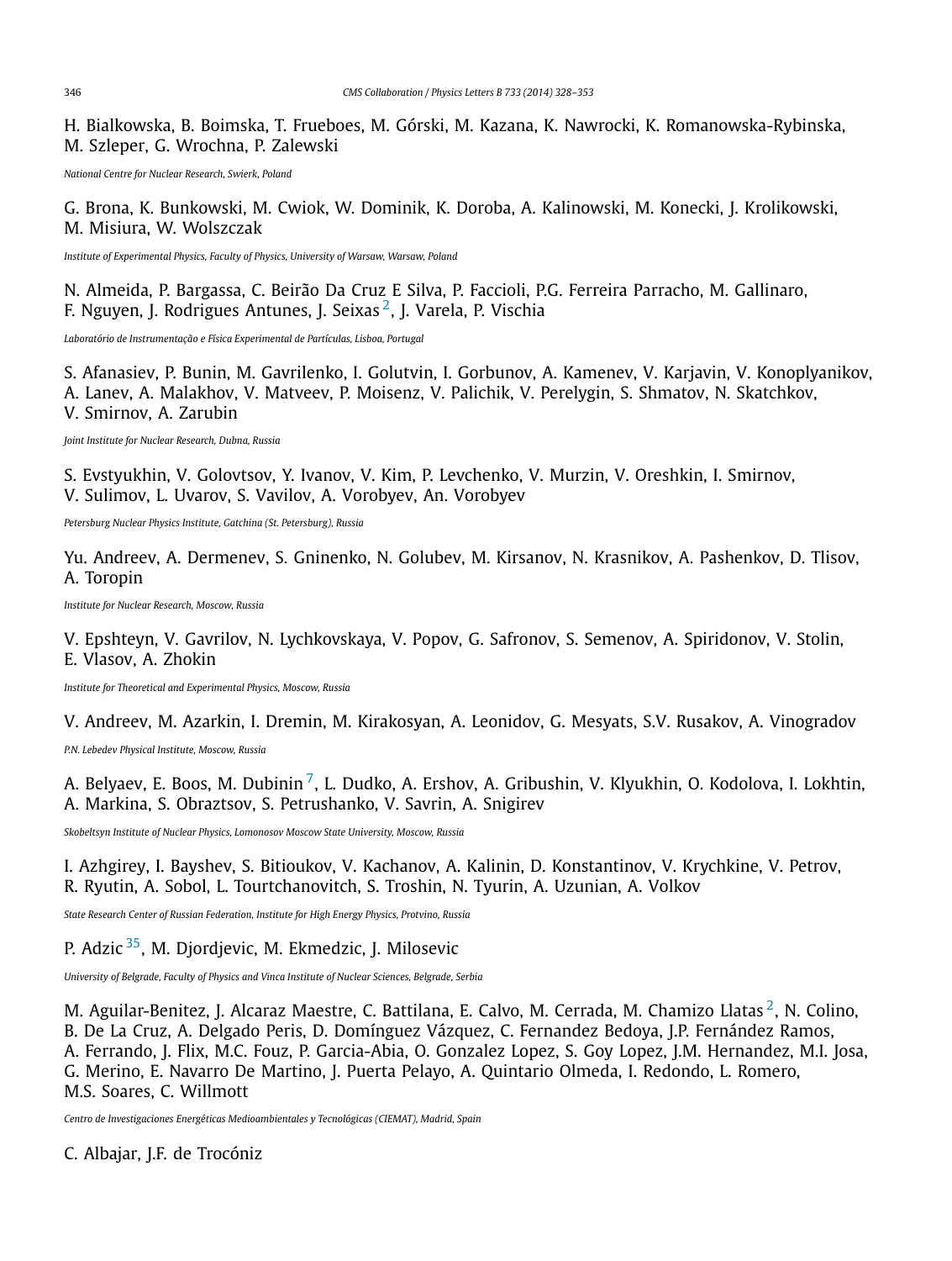H. Brun, J. Cuevas, J. Fernandez Menendez, S. Folgueras, I. Gonzalez Caballero, L. Lloret Iglesias

*Universidad de Oviedo, Oviedo, Spain*

J.A. Brochero Cifuentes, I.J. Cabrillo, A. Calderon, S.H. Chuang, J. Duarte Campderros, M. Fernandez, G. Gomez, J. Gonzalez Sanchez, A. Graziano, A. Lopez Virto, J. Marco, R. Marco, C. Martinez Rivero, F. Matorras, F.J. Munoz Sanchez, J. Piedra Gomez, T. Rodrigo, A.Y. Rodríguez-Marrero, A. Ruiz-Jimeno, L. Scodellaro, I. Vila, R. Vilar Cortabitarte

*Instituto de Física de Cantabria (IFCA), CSIC–Universidad de Cantabria, Santander, Spain*

D. Abbaneo, E. Auffray, G. Auzinger, M. Bachtis, P. Baillon, A.H. Ball, D. Barney, J. Bendavid, J.F. Benitez, C. Bernet [8,](#page-24-0) G. Bianchi, P. Bloch, A. Bocci, A. Bonato, O. Bondu, C. Botta, H. Breuker, T. Camporesi, G. Cerminara, T. Christiansen, J.A. Coarasa Perez, S. Colafranceschi [36,](#page-25-0) M. D'Alfonso, D. d'Enterria, A. Dabrowski, A. David, F. De Guio, A. De Roeck, S. De Visscher, S. Di Guida, M. Dobson, N. Dupont-Sagorin, A. Elliott-Peisert, J. Eugster, G. Franzoni, W. Funk, M. Giffels, D. Gigi, K. Gill, D. Giordano, M. Girone, M. Giunta, F. Glege, R. Gomez-Reino Garrido, S. Gowdy, R. Guida, J. Hammer, M. Hansen, P. Harris, C. Hartl, A. Hinzmann, V. Innocente, P. Janot, E. Karavakis, K. Kousouris, K. Krajczar, P. Lecoq, Y.-J. Lee, C. Lourenço, N. Magini, L. Malgeri, M. Mannelli, L. Masetti, F. Meijers, S. Mersi, E. Meschi, M. Mulders, P. Musella, L. Orsini, E. Palencia Cortezon, E. Perez, L. Perrozzi, A. Petrilli, G. Petrucciani, A. Pfeiffer, M. Pierini, M. Pimiä, D. Piparo, M. Plagge, L. Quertenmont, A. Racz, W. Reece, G. Rolandi [37,](#page-25-0) M. Rovere, H. Sakulin, F. Santanastasio, C. Schäfer, C. Schwick, S. Sekmen, A. Sharma, P. Siegrist, P. Silva, M. Simon, P. Sphicas [38,](#page-25-0) D. Spiga, J. Steggemann, B. Stieger, M. Stoye, A. Tsirou, G.I. Veres [22,](#page-25-0) J.R. Vlimant, H.K. Wöhri, W.D. Zeuner

*CERN, European Organization for Nuclear Research, Geneva, Switzerland*

W. Bertl, K. Deiters, W. Erdmann, K. Gabathuler, R. Horisberger, Q. Ingram, H.C. Kaestli, S. König, D. Kotlinski, U. Langenegger, D. Renker, T. Rohe

*Paul Scherrer Institut, Villigen, Switzerland*

F. Bachmair, L. Bäni, L. Bianchini, P. Bortignon, M.A. Buchmann, B. Casal, N. Chanon, A. Deisher, G. Dissertori, M. Dittmar, M. Donegà, M. Dünser, P. Eller, K. Freudenreich, C. Grab, D. Hits, P. Lecomte, W. Lustermann, B. Mangano, A.C. Marini, P. Martinez Ruiz del Arbol, D. Meister, N. Mohr, F. Moortgat, C. Nägeli [39,](#page-25-0) P. Nef, F. Nessi-Tedaldi, F. Pandolfi, L. Pape, F. Pauss, M. Peruzzi, M. Quittnat, F.J. Ronga, M. Rossini, L. Sala, A. Starodumov<sup> [40](#page-25-0)</sup>, M. Takahashi, L. Tauscher <sup>†</sup>, K. Theofilatos, D. Treille, R. Wallny, H.A. Weber

*Institute for Particle Physics, ETH Zurich, Zurich, Switzerland*

C. Amsler [41,](#page-25-0) V. Chiochia, A. De Cosa, C. Favaro, M. Ivova Rikova, B. Kilminster, B. Millan Mejias, J. Ngadiuba, P. Robmann, H. Snoek, S. Taroni, M. Verzetti, Y. Yang

*Universität Zürich, Zurich, Switzerland*

M. Cardaci, K.H. Chen, C. Ferro, C.M. Kuo, S.W. Li, W. Lin, Y.J. Lu, R. Volpe, S.S. Yu

*National Central University, Chung-Li, Taiwan*

P. Bartalini, P. Chang, Y.H. Chang, Y.W. Chang, Y. Chao, K.F. Chen, C. Dietz, U. Grundler, W.-S. Hou, Y. Hsiung, K.Y. Kao, Y.J. Lei, Y.F. Liu, R.-S. Lu, D. Majumder, E. Petrakou, X. Shi, J.G. Shiu, Y.M. Tzeng, M. Wang

*National Taiwan University (NTU), Taipei, Taiwan*

# B. Asavapibhop, N. Suwonjandee

*Chulalongkorn University, Bangkok, Thailand*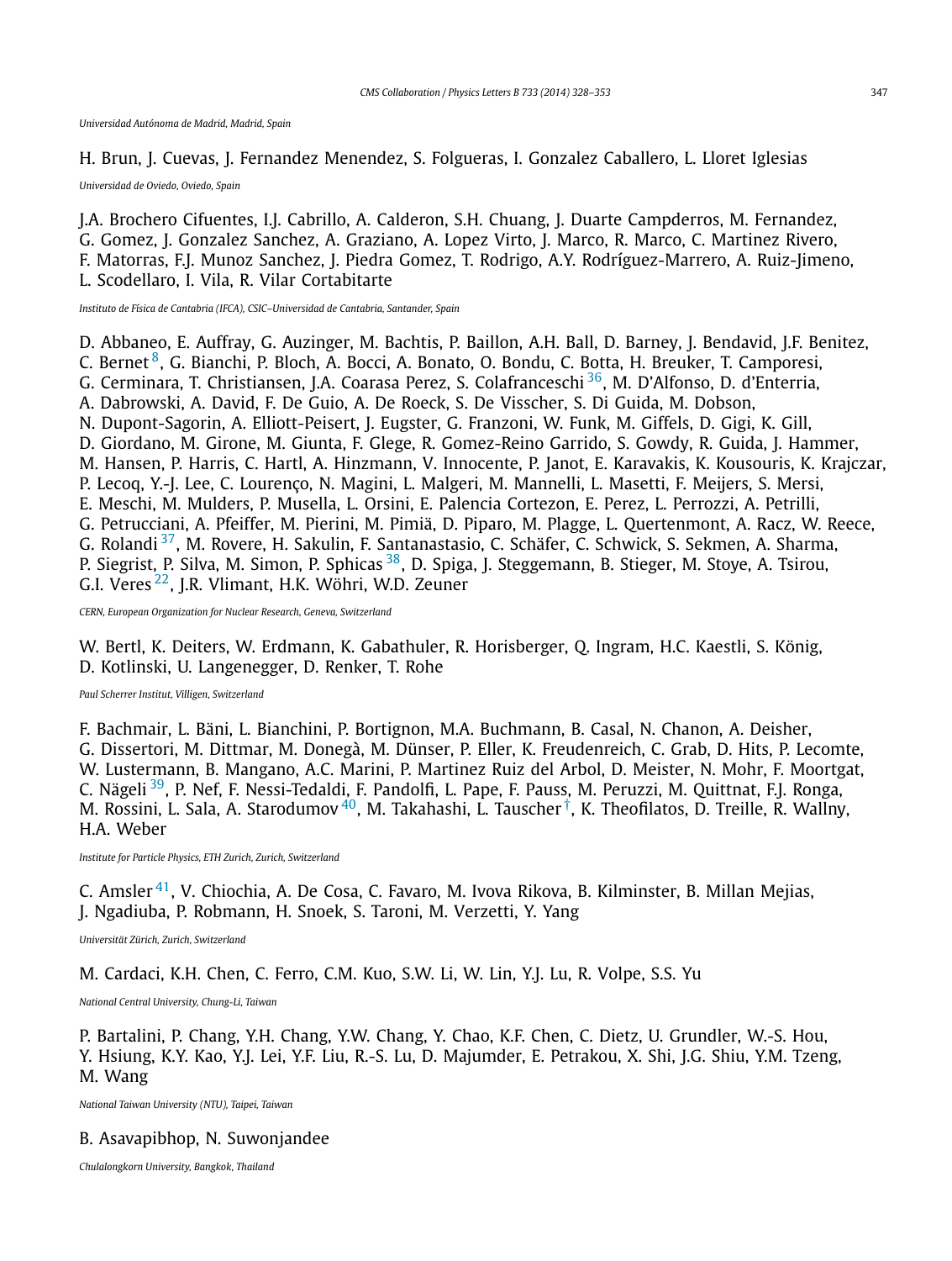A. Adiguzel, M.N. Bakirci<sup>42</sup>, S. Cerci<sup>43</sup>, C. Dozen, I. Dumanoglu, E. Eskut, S. Girgis, G. Gokbulut, E. Gurpinar, I. Hos, E.E. Kangal, A. Kayis Topaksu, G. Onengut [44,](#page-25-0) K. Ozdemir, S. Ozturk [42](#page-25-0), A. Polatoz, K. Sogut  $45$ , D. Sunar Cerci  $43$ , B. Tali  $43$ , H. Topakli  $42$ , M. Vergili

*Cukurova University, Adana, Turkey*

I.V. Akin, T. Aliev, B. Bilin, S. Bilmis, M. Deniz, H. Gamsizkan, A.M. Guler, G. Karapinar <sup>46</sup>, K. Ocalan, A. Ozpineci, M. Serin, R. Sever, U.E. Surat, M. Yalvac, M. Zeyrek

*Middle East Technical University, Physics Department, Ankara, Turkey*

E. Gülmez, B. Isildak  $47$ , M. Kaya  $48$ , O. Kaya  $48$ , S. Ozkorucuklu  $49$ . N. Sonmez  $50$ 

*Bogazici University, Istanbul, Turkey*

H. Bahtiyar [51,](#page-25-0) E. Barlas, K. Cankocak, Y.O. Günaydin [52,](#page-25-0) F.I. Vardarlı, M. Yücel

*Istanbul Technical University, Istanbul, Turkey*

L. Levchuk, P. Sorokin

*National Scientific Center, Kharkov Institute of Physics and Technology, Kharkov, Ukraine*

J.J. Brooke, E. Clement, D. Cussans, H. Flacher, R. Frazier, J. Goldstein, M. Grimes, G.P. Heath, H.F. Heath, J. Jacob, L. Kreczko, C. Lucas, Z. Meng, S. Metson, D.M. Newbold [53,](#page-25-0) K. Nirunpong, S. Paramesvaran, A. Poll, S. Senkin, V.J. Smith, T. Williams

*University of Bristol, Bristol, United Kingdom*

K.W. Bell, A. Belyaev <sup>54</sup>, C. Brew, R.M. Brown, D.J.A. Cockerill, J.A. Coughlan, K. Harder, S. Harper, J. Ilic, E. Olaiya, D. Petyt, C.H. Shepherd-Themistocleous, A. Thea, I.R. Tomalin, W.J. Womersley, S.D. Worm

*Rutherford Appleton Laboratory, Didcot, United Kingdom*

R. Bainbridge, O. Buchmuller, D. Burton, D. Colling, N. Cripps, M. Cutajar, P. Dauncey, G. Davies, M. Della Negra, W. Ferguson, J. Fulcher, D. Futyan, A. Gilbert, A. Guneratne Bryer, G. Hall, Z. Hatherell, J. Hays, G. Iles, M. Jarvis, G. Karapostoli, M. Kenzie, R. Lane, R. Lucas [53,](#page-25-0) L. Lyons, A.-M. Magnan, J. Marrouche, B. Mathias, R. Nandi, J. Nash, A. Nikitenko <sup>40</sup>, J. Pela, M. Pesaresi, K. Petridis, M. Pioppi <sup>55</sup>, D.M. Raymond, S. Rogerson, A. Rose, C. Seez, P. Sharp [†,](#page-24-0) A. Sparrow, A. Tapper, M. Vazquez Acosta, T. Virdee, S. Wakefield, N. Wardle

*Imperial College, London, United Kingdom*

J.E. Cole, P.R. Hobson, A. Khan, P. Kyberd, D. Leggat, D. Leslie, W. Martin, I.D. Reid, P. Symonds, L. Teodorescu, M. Turner

*Brunel University, Uxbridge, United Kingdom*

J. Dittmann, K. Hatakeyama, A. Kasmi, H. Liu, T. Scarborough

*Baylor University, Waco, USA*

# O. Charaf, S.I. Cooper, C. Henderson, P. Rumerio

*The University of Alabama, Tuscaloosa, USA*

A. Avetisyan, T. Bose, C. Fantasia, A. Heister, P. Lawson, D. Lazic, J. Rohlf, D. Sperka, J. St. John, L. Sulak

*Boston University, Boston, USA*

J. Alimena, S. Bhattacharya, G. Christopher, D. Cutts, Z. Demiragli, A. Ferapontov, A. Garabedian, U. Heintz, S. Jabeen, G. Kukartsev, E. Laird, G. Landsberg, M. Luk, M. Narain, M. Segala, T. Sinthuprasith, T. Speer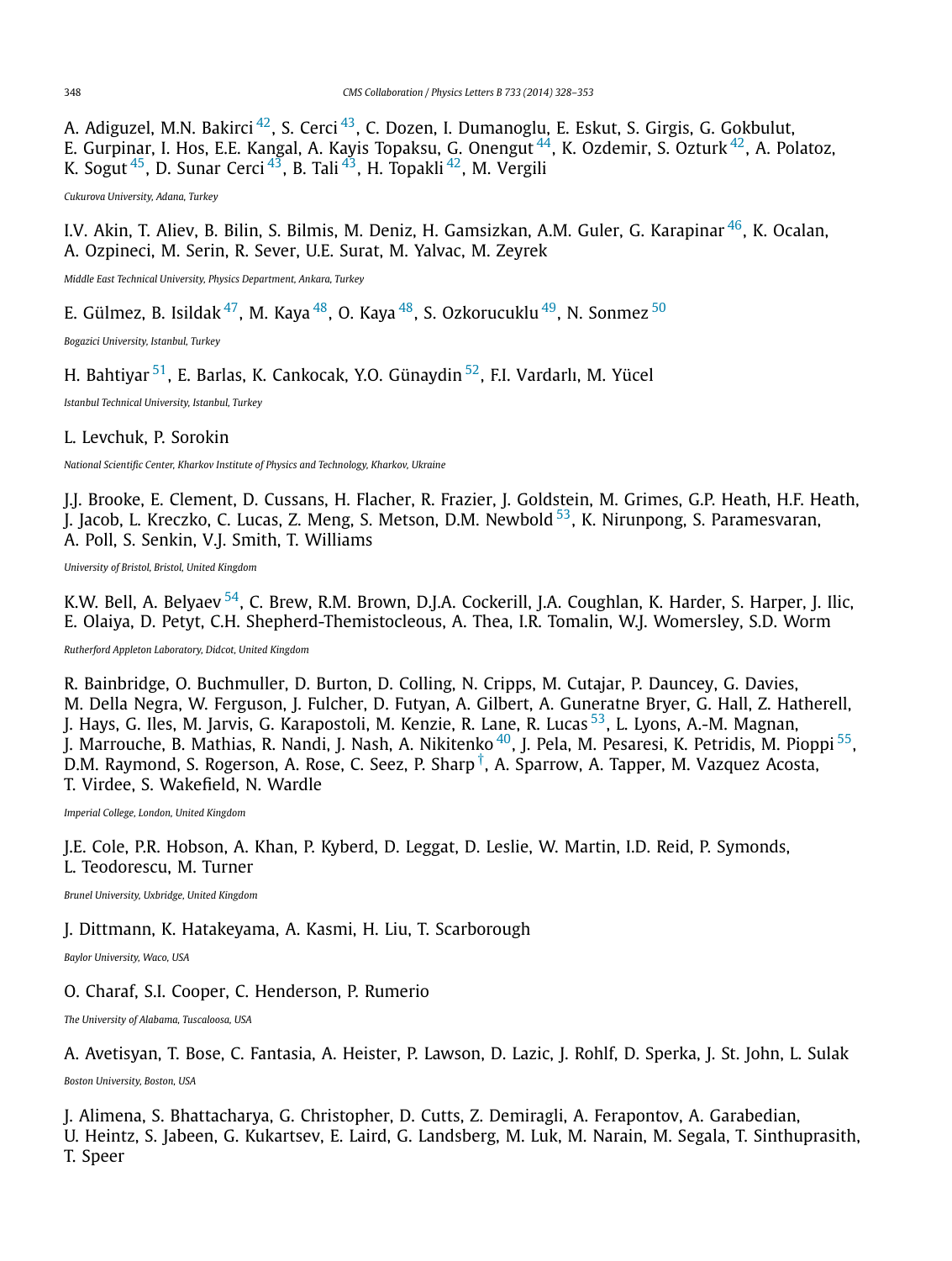*Brown University, Providence, USA*

R. Breedon, G. Breto, M. Calderon De La Barca Sanchez, S. Chauhan, M. Chertok, J. Conway, R. Conway, P.T. Cox, R. Erbacher, M. Gardner, W. Ko, A. Kopecky, R. Lander, T. Miceli, D. Pellett, J. Pilot, F. Ricci-Tam, B. Rutherford, M. Searle, S. Shalhout, J. Smith, M. Squires, M. Tripathi, S. Wilbur, R. Yohay

*University of California, Davis, Davis, USA*

V. Andreev, D. Cline, R. Cousins, S. Erhan, P. Everaerts, C. Farrell, M. Felcini, J. Hauser, M. Ignatenko, C. Jarvis, G. Rakness, P. Schlein [†,](#page-24-0) E. Takasugi, V. Valuev, M. Weber

*University of California, Los Angeles, USA*

J. Babb, R. Clare, J. Ellison, J.W. Gary, G. Hanson, J. Heilman, P. Jandir, F. Lacroix, H. Liu, O.R. Long, A. Luthra, M. Malberti, H. Nguyen, A. Shrinivas, J. Sturdy, S. Sumowidagdo, R. Wilken, S. Wimpenny

*University of California, Riverside, Riverside, USA*

W. Andrews, J.G. Branson, G.B. Cerati, S. Cittolin, R.T. D'Agnolo, D. Evans, A. Holzner, R. Kelley, D. Kovalskyi, M. Lebourgeois, J. Letts, I. Macneill, S. Padhi, C. Palmer, M. Pieri, M. Sani, V. Sharma, S. Simon, E. Sudano, M. Tadel, Y. Tu, A. Vartak, S. Wasserbaech [56,](#page-25-0) F. Würthwein, A. Yagil, J. Yoo

*University of California, San Diego, La Jolla, USA*

D. Barge, C. Campagnari, T. Danielson, K. Flowers, P. Geffert, C. George, F. Golf, J. Incandela, C. Justus, V. Krutelyov, R. Magaña Villalba, N. Mccoll, V. Pavlunin, J. Richman, R. Rossin, D. Stuart, W. To, C. West

*University of California, Santa Barbara, Santa Barbara, USA*

A. Apresyan, A. Bornheim, J. Bunn, Y. Chen, E. Di Marco, J. Duarte, D. Kcira, Y. Ma, A. Mott, H.B. Newman, C. Pena, C. Rogan, M. Spiropulu, V. Timciuc, R. Wilkinson, S. Xie, R.Y. Zhu

*California Institute of Technology, Pasadena, USA*

V. Azzolini, A. Calamba, R. Carroll, T. Ferguson, Y. Iiyama, D.W. Jang, M. Paulini, J. Russ, H. Vogel, I. Vorobiev

*Carnegie Mellon University, Pittsburgh, USA*

J.P. Cumalat, B.R. Drell, W.T. Ford, A. Gaz, E. Luiggi Lopez, U. Nauenberg, J.G. Smith, K. Stenson, K.A. Ulmer, S.R. Wagner

*University of Colorado at Boulder, Boulder, USA*

J. Alexander, A. Chatterjee, N. Eggert, L.K. Gibbons, W. Hopkins, A. Khukhunaishvili, B. Kreis, N. Mirman, G. Nicolas Kaufman, J.R. Patterson, A. Ryd, E. Salvati, W. Sun, W.D. Teo, J. Thom, J. Thompson, J. Tucker, Y. Weng, L. Winstrom, P. Wittich

*Cornell University, Ithaca, USA*

### D. Winn

*Fairfield University, Fairfield, USA*

S. Abdullin, M. Albrow, J. Anderson, G. Apollinari, L.A.T. Bauerdick, A. Beretvas, J. Berryhill, P.C. Bhat, K. Burkett, J.N. Butler, V. Chetluru, H.W.K. Cheung, F. Chlebana, S. Cihangir, V.D. Elvira, I. Fisk, J. Freeman, Y. Gao, E. Gottschalk, L. Gray, D. Green, O. Gutsche, D. Hare, R.M. Harris, J. Hirschauer, B. Hooberman, S. Jindariani, M. Johnson, U. Joshi, K. Kaadze, B. Klima, S. Kwan, J. Linacre, D. Lincoln, R. Lipton, J. Lykken, K. Maeshima, J.M. Marraffino, V.I. Martinez Outschoorn, S. Maruyama, D. Mason, P. McBride, K. Mishra, S. Mrenna, Y. Musienko [57,](#page-25-0) C. Newman-Holmes, V. O'Dell, O. Prokofyev, N. Ratnikova, E. Sexton-Kennedy, S. Sharma, W.J. Spalding, L. Spiegel, L. Taylor, S. Tkaczyk, N.V. Tran, L. Uplegger, E.W. Vaandering, R. Vidal, J. Whitmore, W. Wu, F. Yang, J.C. Yun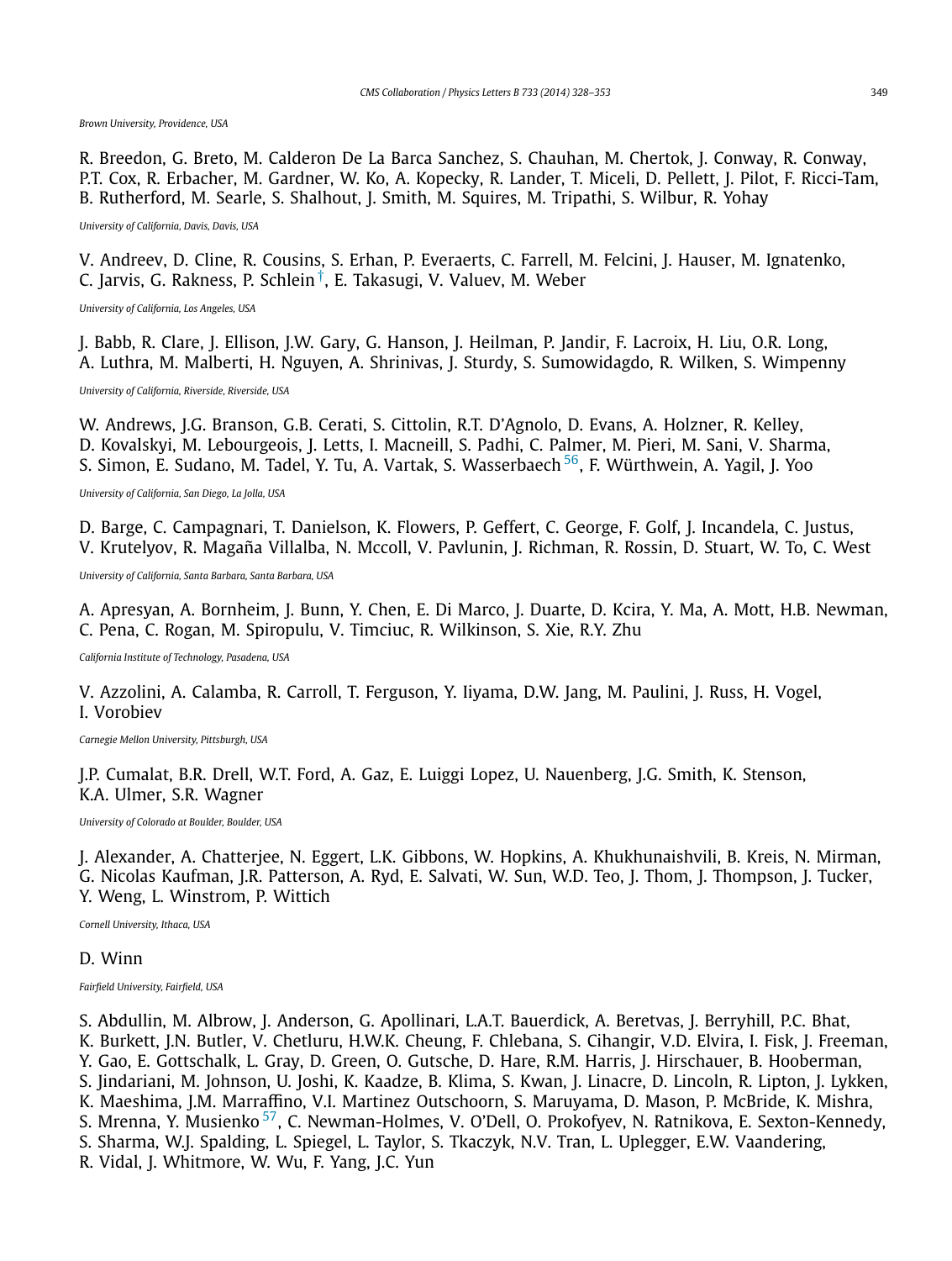*Fermi National Accelerator Laboratory, Batavia, USA*

D. Acosta, P. Avery, D. Bourilkov, T. Cheng, S. Das, M. De Gruttola, G.P. Di Giovanni, D. Dobur, A. Drozdetskiy, R.D. Field, M. Fisher, Y. Fu, I.K. Furic, J. Hugon, B. Kim, J. Konigsberg, A. Korytov, A. Kropivnitskaya, T. Kypreos, J.F. Low, K. Matchev, P. Milenovic [58,](#page-25-0) G. Mitselmakher, L. Muniz, A. Rinkevicius, N. Skhirtladze, M. Snowball, J. Yelton, M. Zakaria

*University of Florida, Gainesville, USA*

V. Gaultney, S. Hewamanage, S. Linn, P. Markowitz, G. Martinez, J.L. Rodriguez

*Florida International University, Miami, USA*

T. Adams, A. Askew, J. Bochenek, J. Chen, B. Diamond, J. Haas, S. Hagopian, V. Hagopian, K.F. Johnson, H. Prosper, V. Veeraraghavan, M. Weinberg

*Florida State University, Tallahassee, USA*

M.M. Baarmand, B. Dorney, M. Hohlmann, H. Kalakhety, F. Yumiceva

*Florida Institute of Technology, Melbourne, USA*

M.R. Adams, L. Apanasevich, V.E. Bazterra, R.R. Betts, I. Bucinskaite, J. Callner, R. Cavanaugh, O. Evdokimov, L. Gauthier, C.E. Gerber, D.J. Hofman, S. Khalatyan, P. Kurt, D.H. Moon, C. O'Brien, C. Silkworth, P. Turner, N. Varelas

*University of Illinois at Chicago (UIC), Chicago, USA*

U. Akgun, E.A. Albayrak <sup>51</sup>, B. Bilki <sup>59</sup>, W. Clarida, K. Dilsiz, F. Duru, J.-P. Merlo, H. Mermerkaya <sup>60</sup>, A. Mestvirishvili, A. Moeller, J. Nachtman, H. Ogul, Y. Onel, F. Ozok [51,](#page-25-0) S. Sen, P. Tan, E. Tiras, J. Wetzel, T. Yetkin <sup>61</sup>, K. Yi

*The University of Iowa, Iowa City, USA*

B.A. Barnett, B. Blumenfeld, S. Bolognesi, D. Fehling, A.V. Gritsan, P. Maksimovic, C. Martin, M. Swartz, A. Whitbeck

*Johns Hopkins University, Baltimore, USA*

P. Baringer, A. Bean, G. Benelli, R.P. Kenny III, M. Murray, D. Noonan, S. Sanders, J. Sekaric, R. Stringer, J.S. Wood

*The University of Kansas, Lawrence, USA*

A.F. Barfuss, I. Chakaberia, A. Ivanov, S. Khalil, M. Makouski, Y. Maravin, L.K. Saini, S. Shrestha, I. Svintradze

*Kansas State University, Manhattan, USA*

J. Gronberg, D. Lange, F. Rebassoo, D. Wright

*Lawrence Livermore National Laboratory, Livermore, USA*

A. Baden, B. Calvert, S.C. Eno, J.A. Gomez, N.J. Hadley, R.G. Kellogg, T. Kolberg, Y. Lu, M. Marionneau, A.C. Mignerey, K. Pedro, A. Skuja, J. Temple, M.B. Tonjes, S.C. Tonwar

*University of Maryland, College Park, USA*

A. Apyan, G. Bauer, W. Busza, I.A. Cali, M. Chan, L. Di Matteo, V. Dutta, G. Gomez Ceballos, M. Goncharov, D. Gulhan, M. Klute, Y.S. Lai, A. Levin, P.D. Luckey, T. Ma, S. Nahn, C. Paus, D. Ralph, C. Roland, G. Roland, G.S.F. Stephans, F. Stöckli, K. Sumorok, D. Velicanu, J. Veverka, R. Wolf, B. Wyslouch, M. Yang, Y. Yilmaz, A.S. Yoon, M. Zanetti, V. Zhukova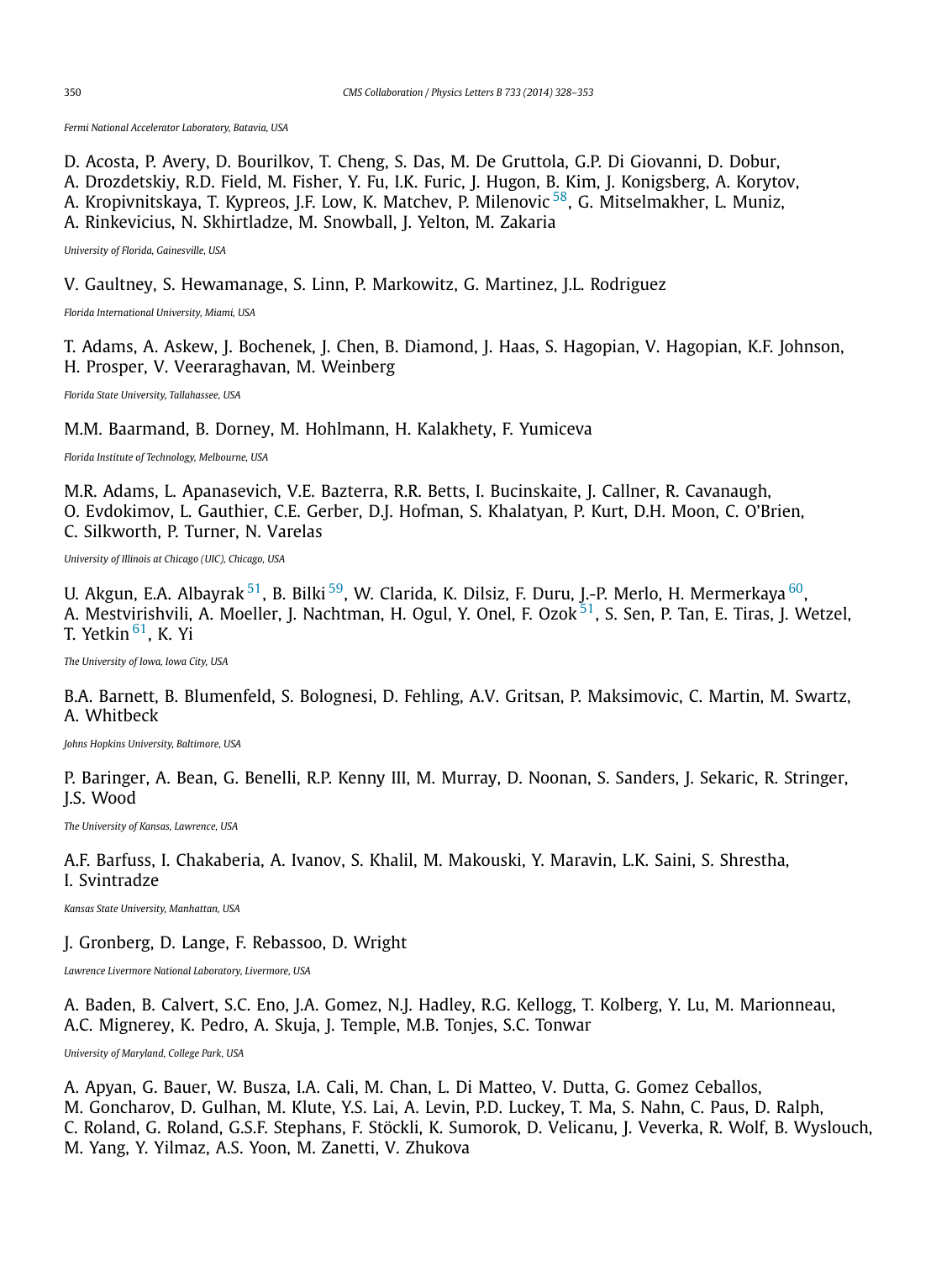*Massachusetts Institute of Technology, Cambridge, USA*

B. Dahmes, A. De Benedetti, A. Gude, S.C. Kao, K. Klapoetke, Y. Kubota, J. Mans, N. Pastika, R. Rusack, A. Singovsky, N. Tambe, J. Turkewitz

*University of Minnesota, Minneapolis, USA*

J.G. Acosta, L.M. Cremaldi, R. Kroeger, S. Oliveros, L. Perera, R. Rahmat, D.A. Sanders, D. Summers

*University of Mississippi, Oxford, USA*

E. Avdeeva, K. Bloom, S. Bose, D.R. Claes, A. Dominguez, R. Gonzalez Suarez, J. Keller, I. Kravchenko, J. Lazo-Flores, S. Malik, F. Meier, G.R. Snow

*University of Nebraska–Lincoln, Lincoln, USA*

J. Dolen, A. Godshalk, I. Iashvili, S. Jain, A. Kharchilava, A. Kumar, S. Rappoccio, Z. Wan

*State University of New York at Buffalo, Buffalo, USA*

G. Alverson, E. Barberis, D. Baumgartel, M. Chasco, J. Haley, A. Massironi, D. Nash, T. Orimoto, D. Trocino, D. Wood, J. Zhang

*Northeastern University, Boston, USA*

A. Anastassov, K.A. Hahn, A. Kubik, L. Lusito, N. Mucia, N. Odell, B. Pollack, A. Pozdnyakov, M. Schmitt, S. Stoynev, K. Sung, M. Velasco, S. Won

*Northwestern University, Evanston, USA*

D. Berry, A. Brinkerhoff, K.M. Chan, M. Hildreth, C. Jessop, D.J. Karmgard, J. Kolb, K. Lannon, W. Luo, S. Lynch, N. Marinelli, D.M. Morse, T. Pearson, M. Planer, R. Ruchti, J. Slaunwhite, N. Valls, M. Wayne, M. Wolf

*University of Notre Dame, Notre Dame, USA*

L. Antonelli, B. Bylsma, L.S. Durkin, S. Flowers, C. Hill, R. Hughes, K. Kotov, T.Y. Ling, D. Puigh, M. Rodenburg, G. Smith, C. Vuosalo, B.L. Winer, H. Wolfe, H.W. Wulsin

*The Ohio State University, Columbus, USA*

E. Berry, P. Elmer, V. Halyo, P. Hebda, J. Hegeman, A. Hunt, P. Jindal, S.A. Koay, P. Lujan, D. Marlow, T. Medvedeva, M. Mooney, J. Olsen, P. Piroué, X. Quan, A. Raval, H. Saka, D. Stickland, C. Tully, J.S. Werner, S.C. Zenz, A. Zuranski

*Princeton University, Princeton, USA*

# E. Brownson, A. Lopez, H. Mendez, J.E. Ramirez Vargas

*University of Puerto Rico, Mayaguez, USA*

E. Alagoz, D. Benedetti, G. Bolla, D. Bortoletto, M. De Mattia, A. Everett, Z. Hu, M. Jones, K. Jung, M. Kress, N. Leonardo, D. Lopes Pegna, V. Maroussov, P. Merkel, D.H. Miller, N. Neumeister, B.C. Radburn-Smith, I. Shipsey, D. Silvers, A. Svyatkovskiy, F. Wang, W. Xie, L. Xu, H.D. Yoo, J. Zablocki, Y. Zheng

*Purdue University, West Lafayette, USA*

### N. Parashar

*Purdue University Calumet, Hammond, USA*

A. Adair, B. Akgun, K.M. Ecklund, F.J.M. Geurts, W. Li, B. Michlin, B.P. Padley, R. Redjimi, J. Roberts, J. Zabel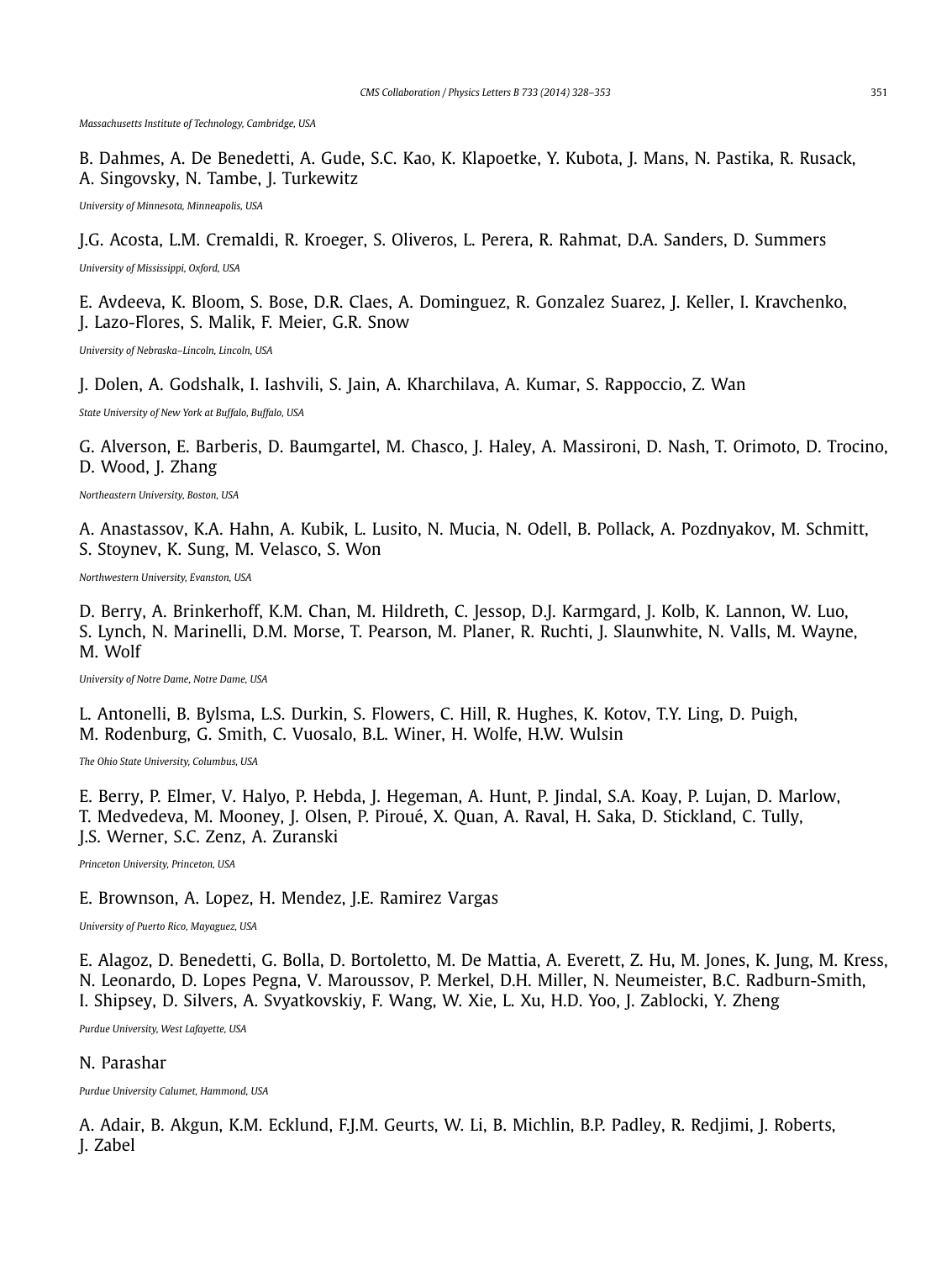<span id="page-24-0"></span>*Rice University, Houston, USA*

B. Betchart, A. Bodek, R. Covarelli, P. de Barbaro, R. Demina, Y. Eshaq, T. Ferbel, A. Garcia-Bellido, P. Goldenzweig, J. Han, A. Harel, D.C. Miner, G. Petrillo, D. Vishnevskiy, M. Zielinski

*University of Rochester, Rochester, USA*

A. Bhatti, R. Ciesielski, L. Demortier, K. Goulianos, G. Lungu, S. Malik, C. Mesropian

*The Rockefeller University, New York, USA*

S. Arora, A. Barker, J.P. Chou, C. Contreras-Campana, E. Contreras-Campana, D. Duggan, D. Ferencek, Y. Gershtein, R. Gray, E. Halkiadakis, D. Hidas, A. Lath, S. Panwalkar, M. Park, R. Patel, V. Rekovic, J. Robles, S. Salur, S. Schnetzer, C. Seitz, S. Somalwar, R. Stone, S. Thomas, P. Thomassen, M. Walker

*Rutgers, The State University of New Jersey, Piscataway, USA*

K. Rose, S. Spanier, Z.C. Yang, A. York

*University of Tennessee, Knoxville, USA*

O. Bouhali <sup>62</sup>, R. Eusebi, W. Flanagan, J. Gilmore, T. Kamon <sup>63</sup>, V. Khotilovich, R. Montalvo, I. Osipenkov, Y. Pakhotin, A. Perloff, J. Roe, A. Safonov, T. Sakuma, I. Suarez, A. Tatarinov, D. Toback

*Texas A&M University, College Station, USA*

N. Akchurin, C. Cowden, J. Damgov, C. Dragoiu, P.R. Dudero, K. Kovitanggoon, S. Kunori, S.W. Lee, T. Libeiro, I. Volobouev

*Texas Tech University, Lubbock, USA*

E. Appelt, A.G. Delannoy, S. Greene, A. Gurrola, W. Johns, C. Maguire, Y. Mao, A. Melo, M. Sharma, P. Sheldon, B. Snook, S. Tuo, J. Velkovska

*Vanderbilt University, Nashville, USA*

M.W. Arenton, S. Boutle, B. Cox, B. Francis, J. Goodell, R. Hirosky, A. Ledovskoy, C. Lin, C. Neu, J. Wood

*University of Virginia, Charlottesville, USA*

S. Gollapinni, R. Harr, P.E. Karchin, C. Kottachchi Kankanamge Don, P. Lamichhane, A. Sakharov

*Wayne State University, Detroit, USA*

D.A. Belknap, L. Borrello, D. Carlsmith, M. Cepeda, S. Dasu, S. Duric, E. Friis, M. Grothe, R. Hall-Wilton, M. Herndon, A. Hervé, P. Klabbers, J. Klukas, A. Lanaro, R. Loveless, A. Mohapatra, I. Ojalvo, T. Perry, G.A. Pierro, G. Polese, I. Ross, T. Sarangi, A. Savin, W.H. Smith, J. Swanson

*University of Wisconsin, Madison, USA*

† Deceased.

- <sup>1</sup> Also at Vienna University of Technology, Vienna, Austria.
- <sup>2</sup> Also at CERN, European Organization for Nuclear Research, Geneva, Switzerland.
- <sup>3</sup> Also at Institut Pluridisciplinaire Hubert Curien, Université de Strasbourg, Université de Haute Alsace Mulhouse, CNRS/IN2P3, Strasbourg, France.
- <sup>4</sup> Also at National Institute of Chemical Physics and Biophysics, Tallinn, Estonia.
- <sup>5</sup> Also at Skobeltsyn Institute of Nuclear Physics, Lomonosov Moscow State University, Moscow, Russia.
- <sup>6</sup> Also at Universidade Estadual de Campinas, Campinas, Brazil.
- <sup>7</sup> Also at California Institute of Technology, Pasadena, USA.
- <sup>8</sup> Also at Laboratoire Leprince-Ringuet, Ecole Polytechnique, IN2P3–CNRS, Palaiseau, France.
- <sup>9</sup> Also at Zewail City of Science and Technology, Zewail, Egypt.
- <sup>10</sup> Also at Suez Canal University, Suez, Egypt.
- <sup>11</sup> Also at Cairo University, Cairo, Egypt.
- <sup>12</sup> Also at Fayoum University, El-Fayoum, Egypt.
- <sup>13</sup> Also at British University in Egypt, Cairo, Egypt.
- <sup>14</sup> Now at Ain Shams University, Cairo, Egypt.
- <sup>15</sup> Also at National Centre for Nuclear Research, Swierk, Poland.